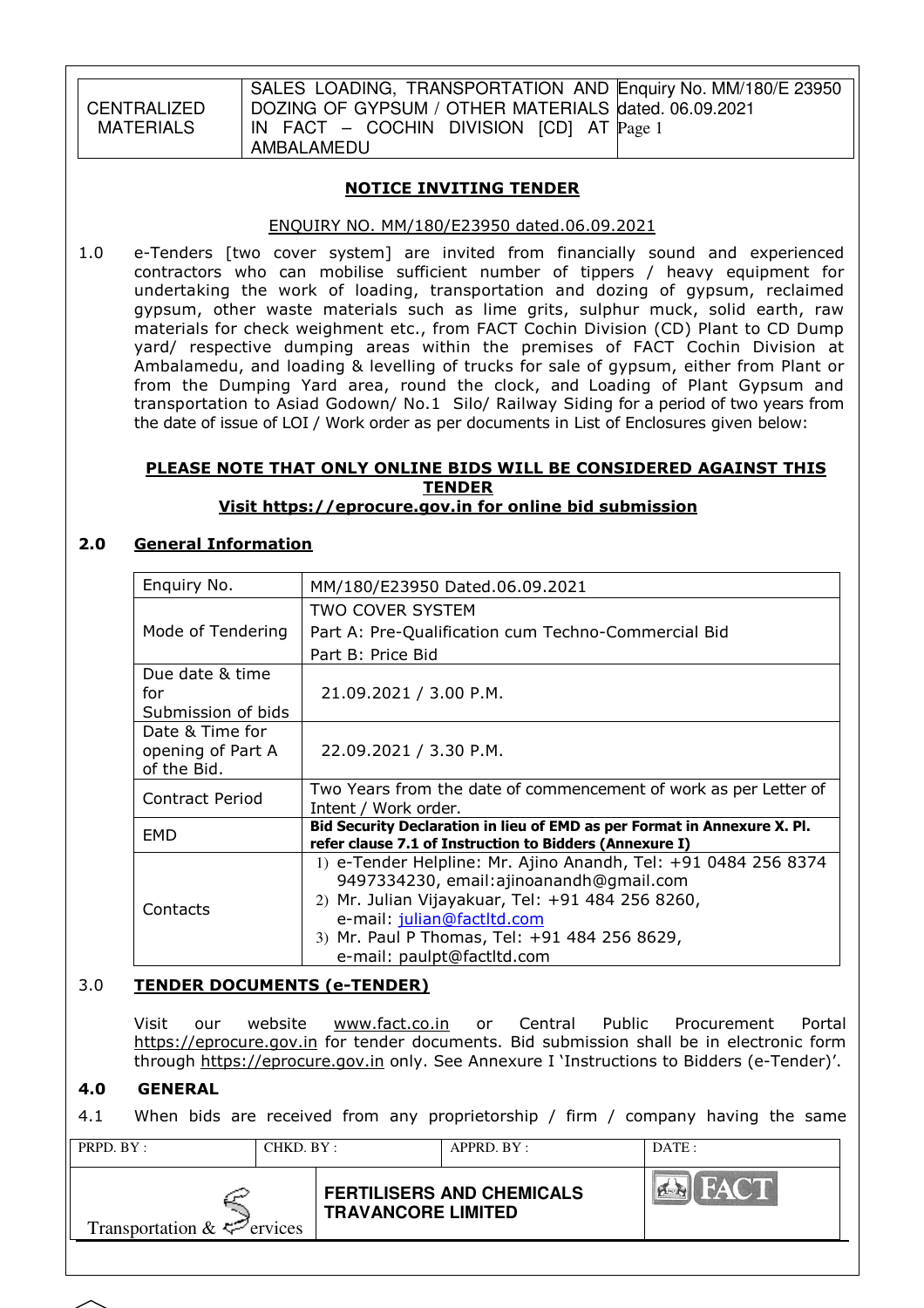**CENTRALIZED** MATFRIALS SALES LOADING, TRANSPORTATION AND Enquiry No. MM/180/E 23950 DOZING OF GYPSUM / OTHER MATERIALS dated. 06.09.2021 IN FACT – COCHIN DIVISION [CD] AT Page 2 AMBALAMEDU

proprietor or one or more partners/Directors in the business organisation of any other party quoting against this tender (hereinafter called Common Firms), such bids shall be considered having been received from only one applicant in different names and the lowest acceptable quotation of such Common Firm shall only be considered for evaluation.

- 4.2 Bids from bidders against whom any criminal case, enquiry or investigation/report by authorities like Vigilance, CBI etc., are pending in relation with FACT or bidders who are defaulting contractors of FACT shall be disqualified and rejected.
- 4.3 FACT reserves the right to reject any or all bids without assigning any reasons whatsoever, and / or based on the past unsatisfactory performance by bidders at FACT / other PSEs / Govt. Departments. The opinion of FACT regarding the same shall be final and conclusive.
- 4.4 Partnership firms having common partners will be treated as one Bidder.

### 5.0 Scope of Work/Quantity:

 For detailed scope of work and quantity to be handled, kindly refer NIT & Special Terms and Conditions (Annexure-IV), attached with this enquiry.

6.0 **Period of Contract:** The period of contract shall be two years from the date of commencement of work as per Letter of Intent / Work order. The work shall be commenced within the offered mobilisation time which shall not exceed 10 days of LOI/WO date whichever is earlier.

Bidder shall clearly indicate the time required for mobilisation /commencement of work from the date of receipt of Letter of Intent (LOI) / Work Order. On award of work order, the contractor(s) shall ensure that sufficient numbers of Tippers/Heavy Equipments are placed on the date of commencement of work as indicated in the work order. The contract will be liable for cancellation, besides other penal actions as per terms and conditions of contract, in case of failure on the part of the contractor(s) to place sufficient number of Tippers/Heavy Equipments as required by FACT.

#### 7.0 EVALUATION OF BIDS:

7.1 Bids will be evaluated based on the pre-qualification criteria and other requirements stipulated in the tender enquiry.

Bidder shall be required to quote for all the items of work of Price Bid Format .

The contract will be based on percentage rate contract, wherein the estimated rates of the various items are printed in the BOQ. Bidders shall quote a single (%) percentage rate [(- ) below or (+) above /at par)] of the total estimated value. In case there is no change from the rates indicated as above, bidder shall mention 0% (Zero Percentage) in the price bid format after choosing either +/-(excess/less).

7.2 Evaluation of bids and determination of L1 bidder shall be based on the lowest rate in percentage quoted by the bidder and a single work order shall be issued for all the items of work. However, GST shall be extra as applicable as per statutory notifications.

| PRPD. BY:                       | CHKD. BY: |                           | APPRD. BY:                       | DATE:       |
|---------------------------------|-----------|---------------------------|----------------------------------|-------------|
| Transportation $\&\leq$ ervices |           | <b>TRAVANCORE LIMITED</b> | <b>FERTILISERS AND CHEMICALS</b> | <b>FACT</b> |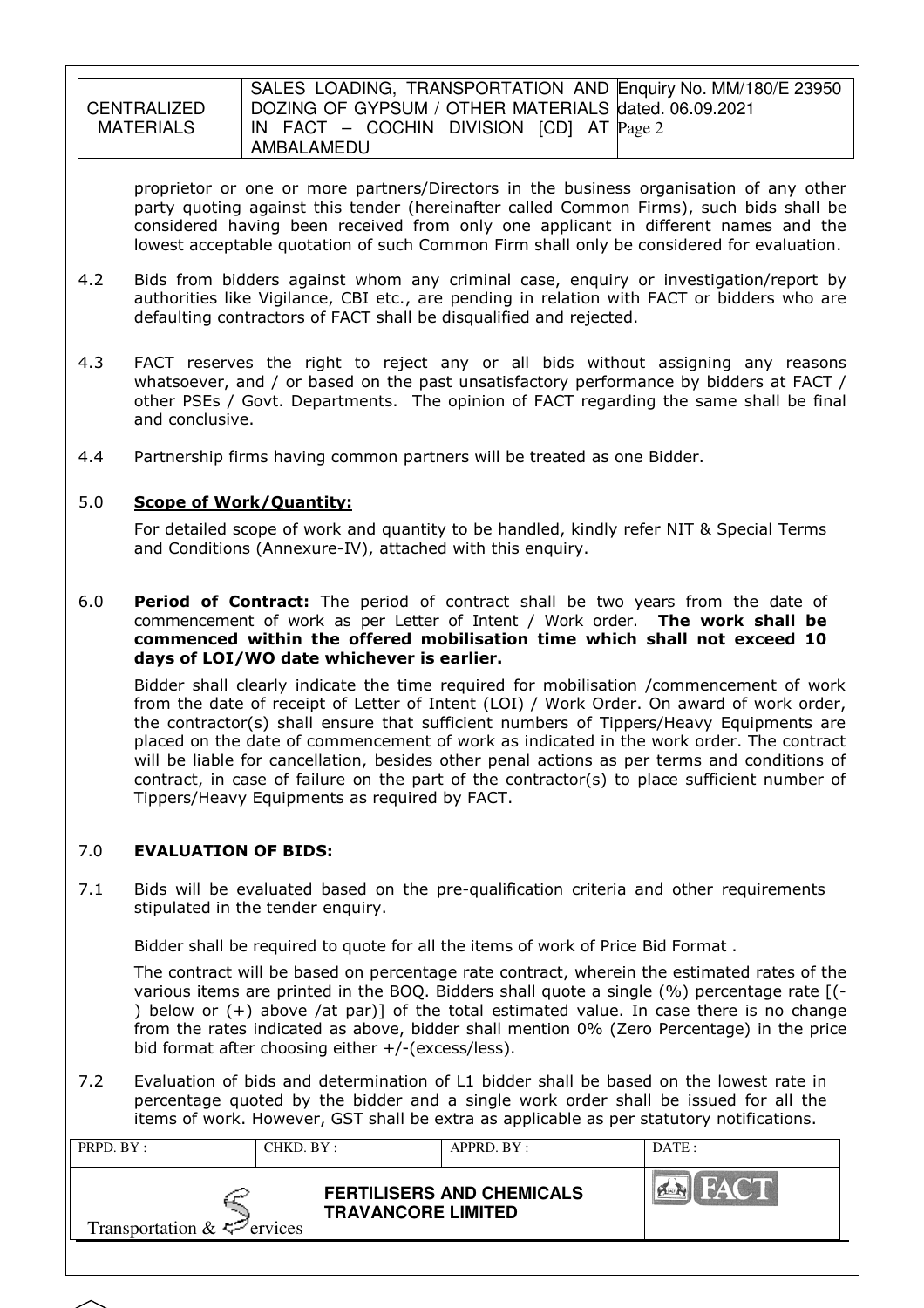|             | SALES LOADING, TRANSPORTATION AND Enquiry No. MM/180/E 23950           |
|-------------|------------------------------------------------------------------------|
| CENTRALIZED | DOZING OF GYPSUM / OTHER MATERIALS dated. 06.09.2021                   |
| MATERIALS   | $\vert$ IN FACT – COCHIN DIVISION $\vert$ CD $\vert$ AT $\vert$ Page 3 |
|             | AMBALAMEDU                                                             |

7.3 In case more than one bidder becomes L1, contract will be finalised based on revised lower percentage rates which will be obtained from the L1 bidders.

### 8.0 RATES:

The estimated rates of the various items are printed in the Price Bid Format. A single (%) percentage rate  $[(-)$  below or  $(+)$  above or at par)] of the total estimated value shall be quoted by the bidders. The rates of each item (Schedule of Work 1, 2,3,4,5,6 & 7) will be arrived at by adding or reducing the  $(+/-)$  percentage quoted by the bidder, as applicable, to/from the Rs./MT rate indicated by FACT, multiplied by the respective quantity. GST, if applicable, shall be paid extra by FACT as per statutory notification.

### 8.1 Illustration:

In case a bidder offers a single percentage of  $(-10)$ , the same shall be evaluated as follows:

| Work       | Estimated quantity x offered rate      | Total value (Rs.) |
|------------|----------------------------------------|-------------------|
| Item $(1)$ | 180000 x Rs.30.70* (Rs.34.11 -10%)     | 55,26,000/-       |
| Item $(2)$ | 9,000 MT x Rs.30.70* (Rs.34.11 -10%)   | $2,76,300/-$      |
| Item $(3)$ | 5,000 MT x Rs.30.70* (Rs.34.11 -10%)   | $1,53,500/-$      |
| Item $(4)$ | 5,000 MT x Rs.21.32* (Rs.23.69 -10%)   | $1,06,600/-$      |
| Item $(5)$ | 7,50,000 MTxRs.19.62* (Rs.21.80 -10%)  | 1,47,15,000/      |
| Item $(6)$ | 1,00,000 MTxRs.19.62* (Rs.21.80 -10%)  | 19,62,000/-       |
| Item $(7)$ | 30,000 MT x Rs.25.59* (Rs.28.43 - 10%) | $7,67,700/-$      |
|            | Combined total value                   | $2,35,07,100/-$   |

\* Shall be Rounded off to two decimal places for evaluation and placement of work order.

- 8.2 The rates shall be firm during the period of contract. However, for items of work under 1(i) to 1(iv) of Scope of work of Annexure IV, FACT shall revise the rates as per Clause 7.2 of Annexure IV, if the price of Diesel Oil is revised after issue of the work order.
- 8.3 In the case of Item No 1(i),(ii),(iii) & (iv) of the work (refer BOQ, Annexure-IX), for the purpose of computing GST etc separately for Transportation and Loading & handling components, break up of the rates into (1) rate for Transportation and (2) rate for Loading and handling shall be furnished in the Price Bid (BOQ).
- 8.4 Bids not complying with the above will be rejected

8.5 Important: The Un-priced bid (Annexure-VIII) shall be submitted along with Part-A bid duly signed by the Bidder, indicating "QUOTED", as applicable. Percentage shall not be indicated in this Annexure-VIII.

 "Integrity Pact: The bidders shall sign and submit an "Integrity Pact (IP)" to be executed between the bidder and Fertilisers and Chemicals Travancore Ltd. along with the bid as per Annexure- XI. IP shall be implemented through the following Independent External Monitor (IEM) for the bid.

Mr. P.K. Vijayakumar, IRS (Retd),

Madhavam, Vaniyan Lane, Punkunnam P.O, Thrissur – 680002

| PRPD. BY:                       | CHKD. BY: |                           | $APPRD$ $BY$                     | DATE: |
|---------------------------------|-----------|---------------------------|----------------------------------|-------|
| Transportation $\&\&\&$ ervices |           | <b>TRAVANCORE LIMITED</b> | <b>FERTILISERS AND CHEMICALS</b> |       |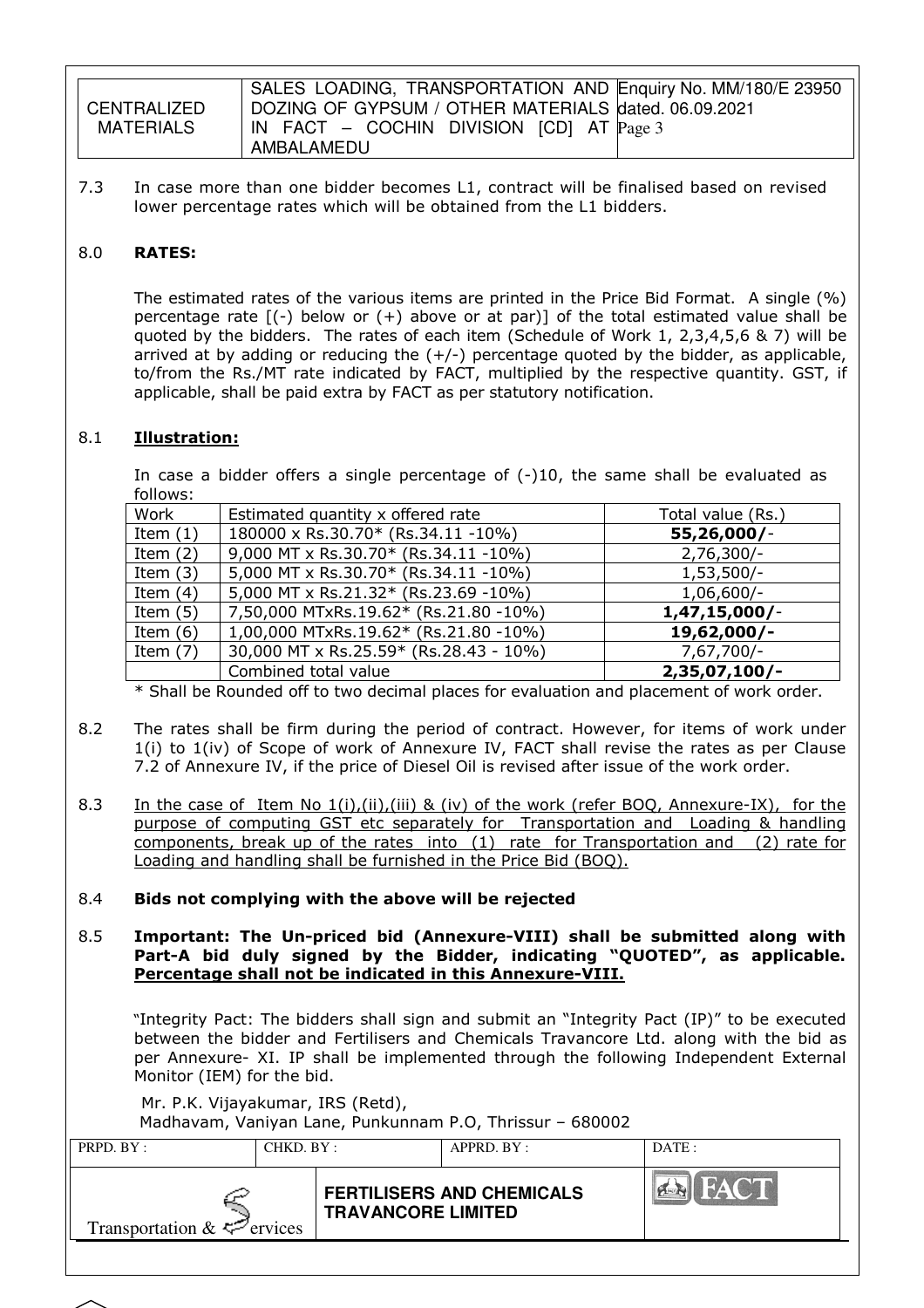| CENTRALIZED |  |
|-------------|--|
| MATERIALS   |  |

SALES LOADING, TRANSPORTATION AND Enquiry No. MM/180/E 23950 DOZING OF GYPSUM / OTHER MATERIALS dated. 06.09.2021 IN FACT – COCHIN DIVISION [CD] AT Page 4 AMBALAMEDU

 Mobile: 8547381122 E-mail address: vkmenon78@gmail.com

Note: The Original Integrity Pact on Rs.500/- stamp paper signed by the bidder is to be sent by Post / Courier to The Assistant General Manager (T&S), Materials Department, PD Administrative Building, FACT Ltd., Udyogamandal P.O, Ernakulam-683501.

 In case of any clarifications, please contact the officers at 9.0 below. Kindly note that the Independent External Monitor should NOT be contacted for clarifications regarding the tender."

9.0 Any further information on site familiarization / nature of work, if required by the bidders, can be had from the (i) Sr. Manager Production (Phosphoric Acid) / FACT-CD [i.e. SMP(PA)-CD] (Phone : 0484-2723672) and (ii) Dy. General Manager (Production), FACT-CD [i.e. DGM(P)-CD] (Phone – 0484-2723642). For any clarification on this Tender/enquiry Asst. General Manager (Materials)T&S (Phone – 256 8260), Centralised Materials, FACT Ltd., PD-Administrative Building, Udyogamandal – 683 501 may be contacted. The bidders are advised to duly get themselves informed of all the details they require before submitting their bids.

Yours faithfully,

For THE FERTILISERS AND CHEMICALS TRAVANCORE LTD

ASST. GENERAL MANAGER (MATERIALS) T&S

# List of Enclosures of this NIT is as follows:

| SI.<br>No.                  | Document         |           |                                                                                   | <b>TITLE</b>                     |       | No. of Pages   |
|-----------------------------|------------------|-----------|-----------------------------------------------------------------------------------|----------------------------------|-------|----------------|
| 1                           | Annexure I       |           | Instructions to Bidders (e-Tender)                                                |                                  |       | 7              |
| $\overline{2}$              | Annexure II      |           | Pre-Qualification Criteria for bidders                                            |                                  |       | 1              |
| 3                           | Annexure III     |           | Vendor Data Updation(Declaration) Form                                            |                                  | 4     |                |
| $\overline{4}$              | Annexure IV      |           | <b>Special Terms &amp; Conditions</b>                                             |                                  |       | 9              |
| 5                           | Annexure V       |           | <b>Standard Terms &amp; Conditions</b>                                            |                                  |       | 5              |
| 6                           | Annexure VI      |           | Compliance Statement                                                              |                                  |       | 1              |
| $\overline{z}$              | Annexure VII     |           | Illustration of Calculation of Quantity of<br>Gypsum/Reclaimed Gypsum Transported |                                  |       | 1              |
| $\mathcal{S}_{\mathcal{S}}$ | Annexure VIII    |           | Unpriced copy of Price bid format                                                 |                                  |       | $\overline{2}$ |
| PRPD. BY:                   |                  | CHKD. BY: |                                                                                   | APPRD. BY:                       | DATE: |                |
|                             | Transportation & |           | <b>TRAVANCORE LIMITED</b>                                                         | <b>FERTILISERS AND CHEMICALS</b> |       |                |
|                             |                  |           |                                                                                   |                                  |       |                |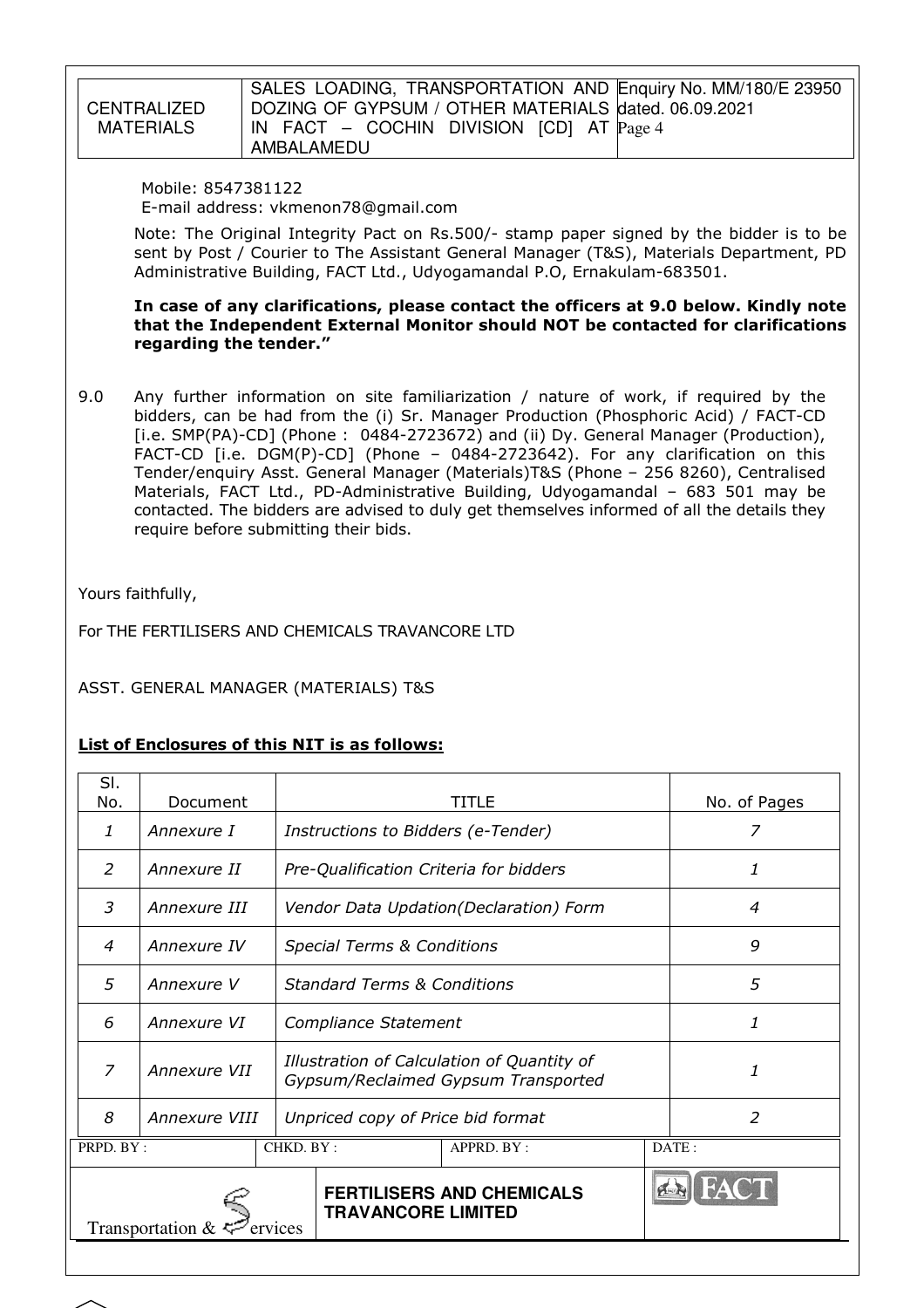|                  | SALES LOADING, TRANSPORTATION AND Enquiry No. MM/180/E 23950 |
|------------------|--------------------------------------------------------------|
| CENTRALIZED      | DOZING OF GYPSUM / OTHER MATERIALS dated. 06.09.2021         |
| <b>MATERIALS</b> | IN FACT $-$ COCHIN DIVISION $[CD]$ AT $Page 5$               |
|                  | AMBALAMEDU                                                   |

| 9         | Annexure IX   | Price bid format (BoQ)                             |  |
|-----------|---------------|----------------------------------------------------|--|
| <i>10</i> | Annexure X    | <b>Bid Security Declaration</b>                    |  |
| 11        | Annexure XI   | <b>Integrity Pact</b>                              |  |
| 12        | Annexure XII  | Proforma of Bank Guarantee for Security<br>Deposit |  |
| 13        | Annexure XIII | Proforma of Agreement                              |  |

|                                 |            |                           | Instructions to Bidders (OPEN e-Procurement) | <b>ANNEXURE-I</b> |
|---------------------------------|------------|---------------------------|----------------------------------------------|-------------------|
| PRPD. BY:                       | CHKD. BY : |                           | APPRD. BY:                                   | DATE:             |
| Transportation $\&\leq$ ervices |            | <b>TRAVANCORE LIMITED</b> | <b>FERTILISERS AND CHEMICALS</b>             | <b>EN FACT</b>    |
|                                 |            |                           |                                              |                   |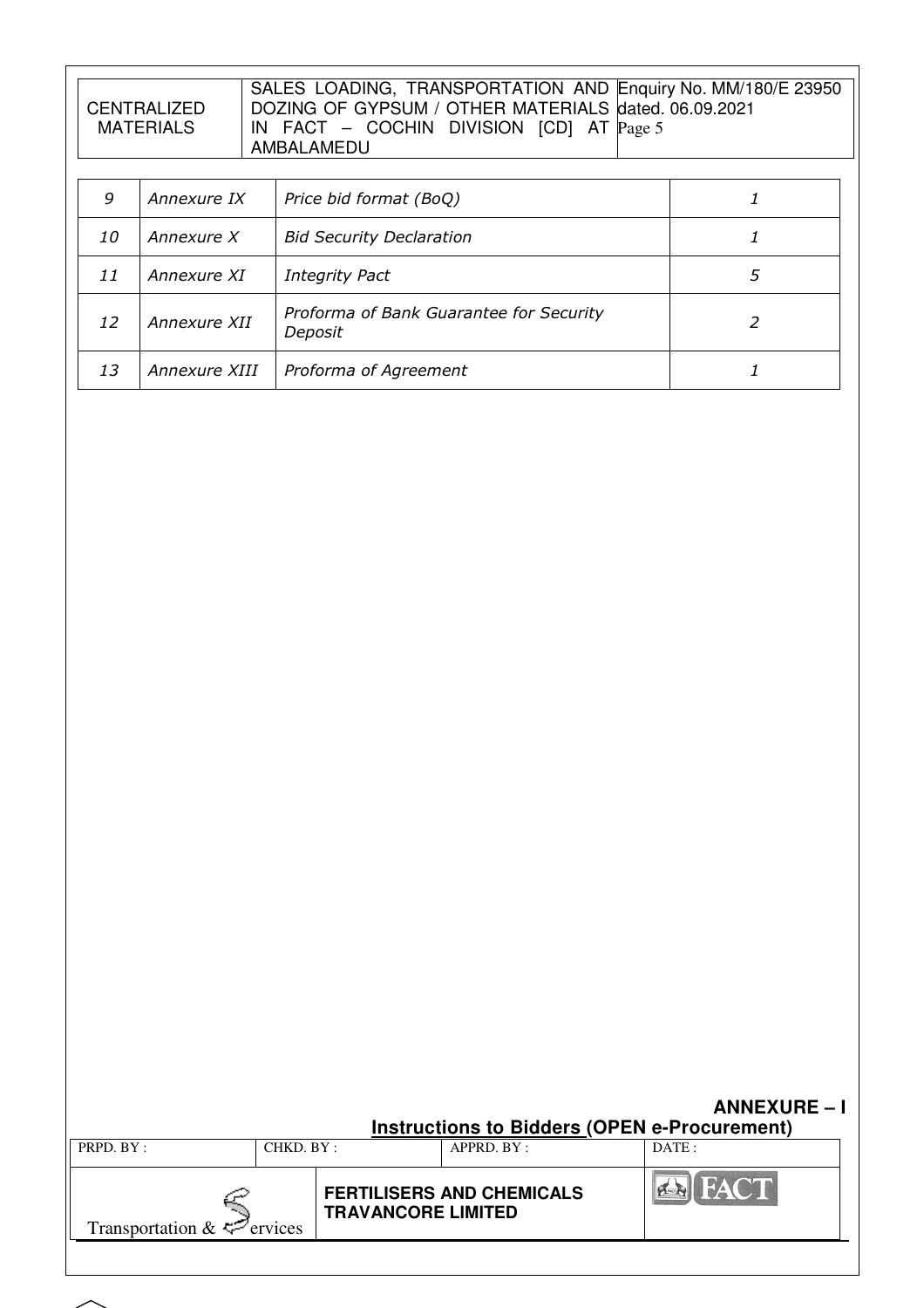CENTRALIZED MATERIALS

SALES LOADING, TRANSPORTATION AND Enquiry No. MM/180/E 23950 DOZING OF GYPSUM / OTHER MATERIALS dated. 06.09.2021 IN FACT – COCHIN DIVISION [CD] AT Page 6 AMBALAMEDU

- 1.0 Bidders shall study carefully the complete tender documents viz. NIT with Prequalification criteria, Instructions to Bidders (ANNEXURE-I), Technical Procurement Specifications if any, Terms & Conditions and any other documents forming part of this tender attached herewith. All conditions set out there in shall be binding on the bidders unless conflicting with any conditions expressly stated by FACT while accepting any bid in the event of such acceptance. One signed and scanned copy of the above documents shall accompany their online bids signifying their acceptance of the same. Bidder shall also submit along with his bid Vendor data updation (Declaration) Form, Check list (If applicable) and Compliance Statement duly filled with all details required therein and also attach supporting documents as required.
- 2.0 Before submitting the bid, the bidder shall familiarise himself about the details of the work, operating conditions during different seasons of year, etc., collect all necessary data regarding the facilities available at various points indicated in Special Terms and Conditions, applicable timings, routes etc., and satisfy himself on all aspects relating to this work which he has to handle and execute for the full contract period and shall make due provisions in his rates for any contingency or difficulty involved in the work covered by this enquiry. Claiming lack of knowledge shall not be a reason for exoneration of the bidder of his contractual obligations, if the contract is awarded to him or for demand for increase in rate.
- 3.0 Offers against this NIT shall be submitted online on e-Tendering portal https://eprocure.gov.in, with valid digital signature certificate. Offers submitted on any other platform or in any other mode or including e-mails, physical submission of offers etc. SHALL NOT be accepted.
- 3.1 The bidders are requested to register themselves on the above website with their valid digital signature certificate, if not done already. It is mandatory for bidder to have valid digital signature certificate (Class II or Class III) issued by any of the Certifying Authority approved by Govt. of India for participating in the tender. The digital signature certificate shall be arranged by the bidder at his cost. Bidders may refer **Bidders Manual Kit** available on the above website for detailed information and instructions for registration, bid submission etc.
- 3.2 The documents, if any, which necessarily have to be submitted in originals if specified specifically in the enquiry documents, shall be submitted offline. However scanned copies of such documents shall be uploaded along with the offer submitted online.
- 3.3 The cover (s) containing the documents in original etc. to be submitted offline as required in the enquiry documents shall be duly superscribed with enquiry No., due date of enquiry, bidder's name & address and contact details. The documents shall be submitted to the following on or before the due date : The Asst.General Manager (T&S), Centralized Materials, PD Administrative Building, FACT Ltd., Udyogamandal PO, Kochi – 683 501, Kerala

# **4.0 SUBMISSION OF BIDS: The bid shall be uploaded with all relevant documents**

| HACTIN<br><b>FERTILISERS AND CHEMICALS</b><br><b>TRAVANCORE LIMITED</b> | PRPD. BY:<br>CHKD. BY :         | APPRD. BY: | DATE: |
|-------------------------------------------------------------------------|---------------------------------|------------|-------|
|                                                                         | Transportation $\&\leq$ ervices |            |       |

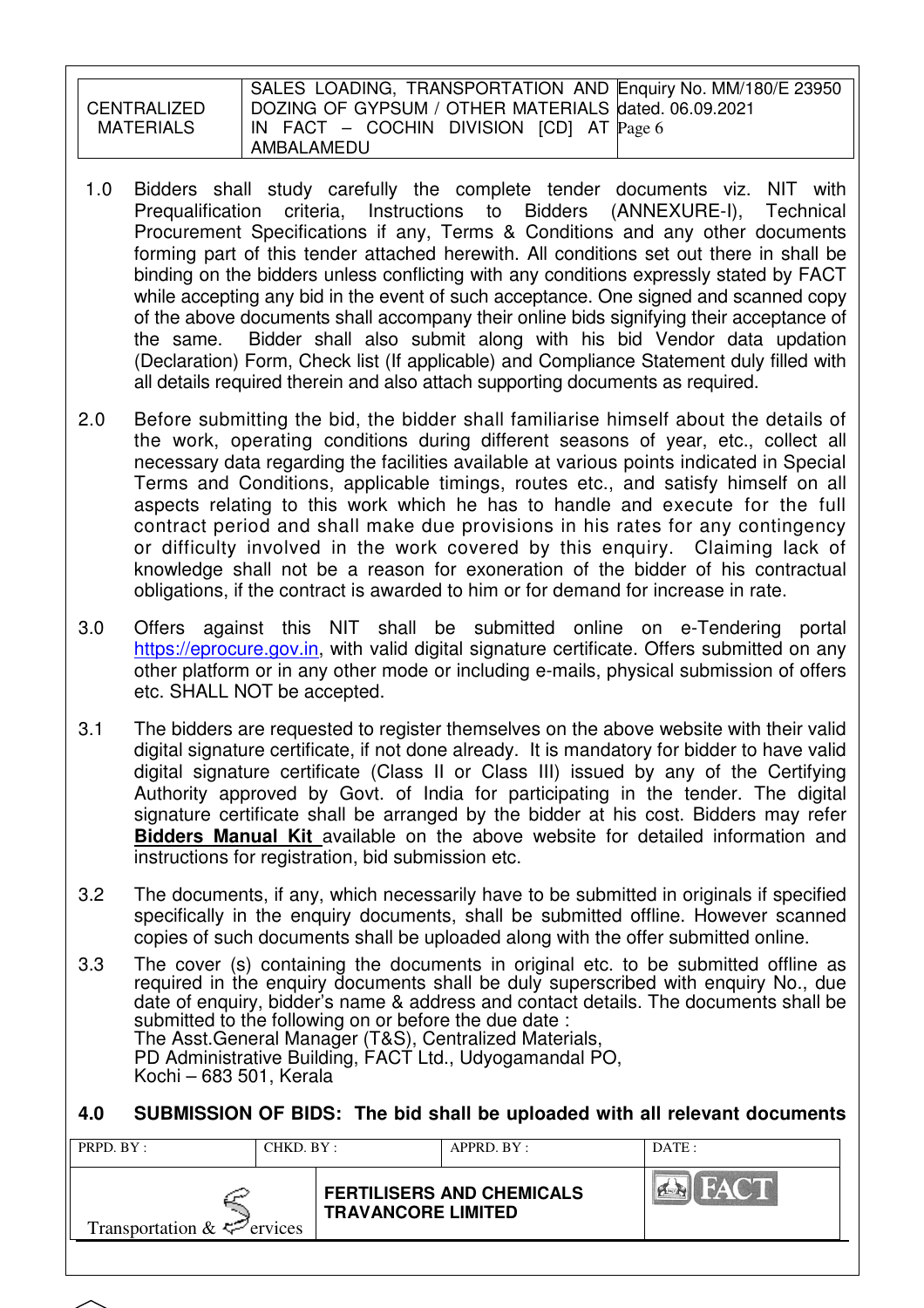CENTRALIZED MATERIALS SALES LOADING, TRANSPORTATION AND Enquiry No. MM/180/E 23950 DOZING OF GYPSUM / OTHER MATERIALS dated. 06.09.2021 IN FACT – COCHIN DIVISION [CD] AT Page 7 AMBALAMEDU

# **before due date and time in the above portal as given above.**

5.0 Bid documents shall consist of Part-A and Part B as detailed below:

# 5.1 **Part A (Pre-qualification-cum-Techno Commercial Bid) shall contain:**

- 1. Bid Security Declaration as per our Format or Claim for EMD exemption with documentary proof.
- 2. Scanned copies of supporting documents for satisfying Pre-Qualification criteria.
- 3. Digitally Signed copies of NIT, Instructions to Bidders (Annexure I) and terms conditions.
- 4. Scanned copy of Signed & duly filled Vendor Data Updation Declaration Form'
- 5. Signed and duly filled up Check List for Commercial Terms' (if applicable) and scanned copies of attached documents as detailed in Check list.
- 6. Scanned copy of Signed & duly filled 'Compliance Statement'
- 7. Scanned copy of Signed "Un-priced bid indicating "QUOTED" in the applicable columns. Rates shall not be indicated in Un-priced Bid.

# 5.2 **Part-B: shall comprise of the filled Price bid. The filled price bid ie. BoQ attached to the tender shall be uploaded after filling all relevant details such as name and address of the bidder, rates etc. as applicable.**

- 5.3 The priced BOQ shall be uploaded strictly in the format attached, failing which the offer is liable to be rejected. Renaming or changing the format of the BoQ is not permitted and the System will not accept any such changed document.
- 5.4 Fill-in all the relevant fields of the BoQ either in value or as a percentage as specified in the BoQ. Blank field, if any, in the uploaded BoQ shall be considered as Nil (not Quoted). No claim or revisions shall be entertained in this regard.
- 5.5 Bidders shall quote prices in the BOQ only and nowhere else. No other documents shall be enclosed with Price Bid (BOQ).
- 5.6 Rates shall be quoted in the same unit of measure given in the BOQ and shall be considered accordingly.
- 5.7 Bidders shall ensure that all the required documents as per enquiry are uploaded in the System before due date and time. The System does not allow submission of bids or any other document forming part of the bid after due date & time of bid submission. Non-submission of documents or incomplete documents may result in rejection of offers and no communication in this regard will be entertained. FACT reserves the right to reject any bid not submitted as per instructions at their discretion.
- 5.8 Timely submission of offers along with all the relevant documents online is the responsibility of the bidder concerned. The bids may be submitted well in advance to avoid last minute issues like non availability of internet, server not available, power failure etc. FACT shall not be held responsible for bidder's inability to submit documents in time, incomplete submission of offers or non submission of any documents forming part of the offers etc.
- 5.9 Bidders shall meet all expenses in connection with submission of his bid, attending the bid opening, meetings etc.

| ້<br>PRPD. BY:                  | CHKD. BY:                 | $APPRD$ $BY$                     | DATA: |
|---------------------------------|---------------------------|----------------------------------|-------|
| Transportation $\&\leq$ ervices | <b>TRAVANCORE LIMITED</b> | <b>FERTILISERS AND CHEMICALS</b> | FACT  |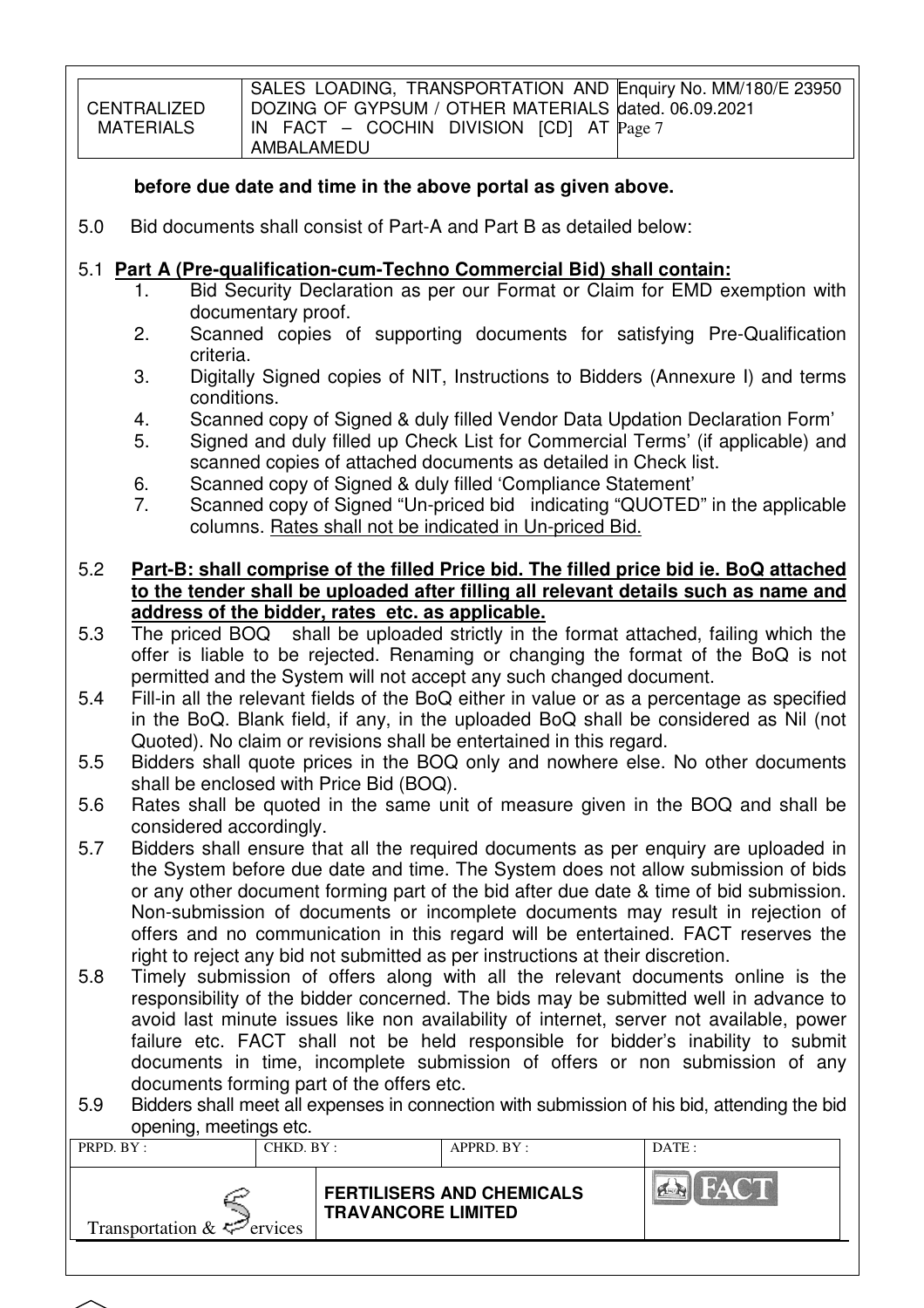**CENTRALIZED** MATERIALS SALES LOADING, TRANSPORTATION AND Enquiry No. MM/180/E 23950 DOZING OF GYPSUM / OTHER MATERIALS dated. 06.09.2021 IN FACT – COCHIN DIVISION [CD] AT Page 8 AMBALAMEDU

# **6.0 BID OPENING:**

- 6.1 **Part-A** of the bids of all bidders who submit their Bids as per the instructions on or before the due date and time shall be opened online, on the specified bid opening date and time. Bids submitted not in conformity with the Enquiry instructions are liable to be rejected without further processing.
- 6.2 **Part-B** Price bids of those bidders whose Part-A bid is acceptable, based on prequalification and techno-commercial evaluation, only shall be opened online on a subsequent date, on completion of evaluation.

# **7.0 BID SECURITY DECLARATION IN LIEU OF EARNEST MONEY DEPOSIT:**

- 7.1 All bidders except those specifically exempted shall furnish Bid Security Declaration as per our format in lieu of Earnest Money Deposit, failing which such offers will be rejected. Submission of Bid Security Declaration will be exempted for Govt. Depts and firms/public sector units/ MSE units registered under MSMED Act (subject to Declaration of Udyam Registration Numbers by the vendors on CPP Portal and uploading the copy of latest valid Udyam Registration Certificate along with their bid) / firms registered under NSIC and Khadi Board as per applicable govt. directions, and on submission of valid documents/certificates in proof of the same.
- 7.2 If any bidder retracts from or without request of FACT revises or amends his bid during its validity period or fails to submit Security Deposit within the stipulated time or fails to execute the required agreement when the contract is awarded or fails to commence the execution of the work on the stipulated date, they will be disqualified from bidding for any contract with FACT for a period of **Three years** from the date of notification, without prejudice to FACT's right to claim damages and/or other legal recourse.

# **8.0 PURCHASE PREFERENCE:**

This tender shall be based on MSME order dt. 23<sup>rd</sup> March 2012, and as amended from time to time, pertaining to Public Procurement Policy in respect of procurement of goods and services, produced and provided by micro and small enterprises (MSE), including special benefits to MSE firms owned by SC/ST and women entrepreneurs, on furnishing relevant documents as proof. Declaration of Udyam Registration Numbers on CPPP is mandatory, failing which bidders will not be able to enjoy the benefits as per PP policy. Bidders will get the benefit of PP policy only if they are MSE bidders at the time of submission of their bids, in proof of which latest valid Udyam Registration Certificate shall be uploaded. Bidders may note that failure to update the relevant information within the period specified in the online Udyam Registration portal will render the enterprise liable for suspension of its MSE status, in which case they will not be eligible to claim PP benefits/EMD exemption.

In divisible tenders, participating MSEs quoting price within price band of L1+15% shall also be allowed to supply a portion of requirement by bringing down their price to L1 price

| HAC T<br>$\sum_{i=1}^{n}$<br><b>FERTILISERS AND CHEMICALS</b> | DATA | APPRD. BY: | PRPD. BY:<br>CHKD. BY: |  |  |
|---------------------------------------------------------------|------|------------|------------------------|--|--|
| <b>TRAVANCORE LIMITED</b><br>Transportation $\&\leq$ ervices  |      |            |                        |  |  |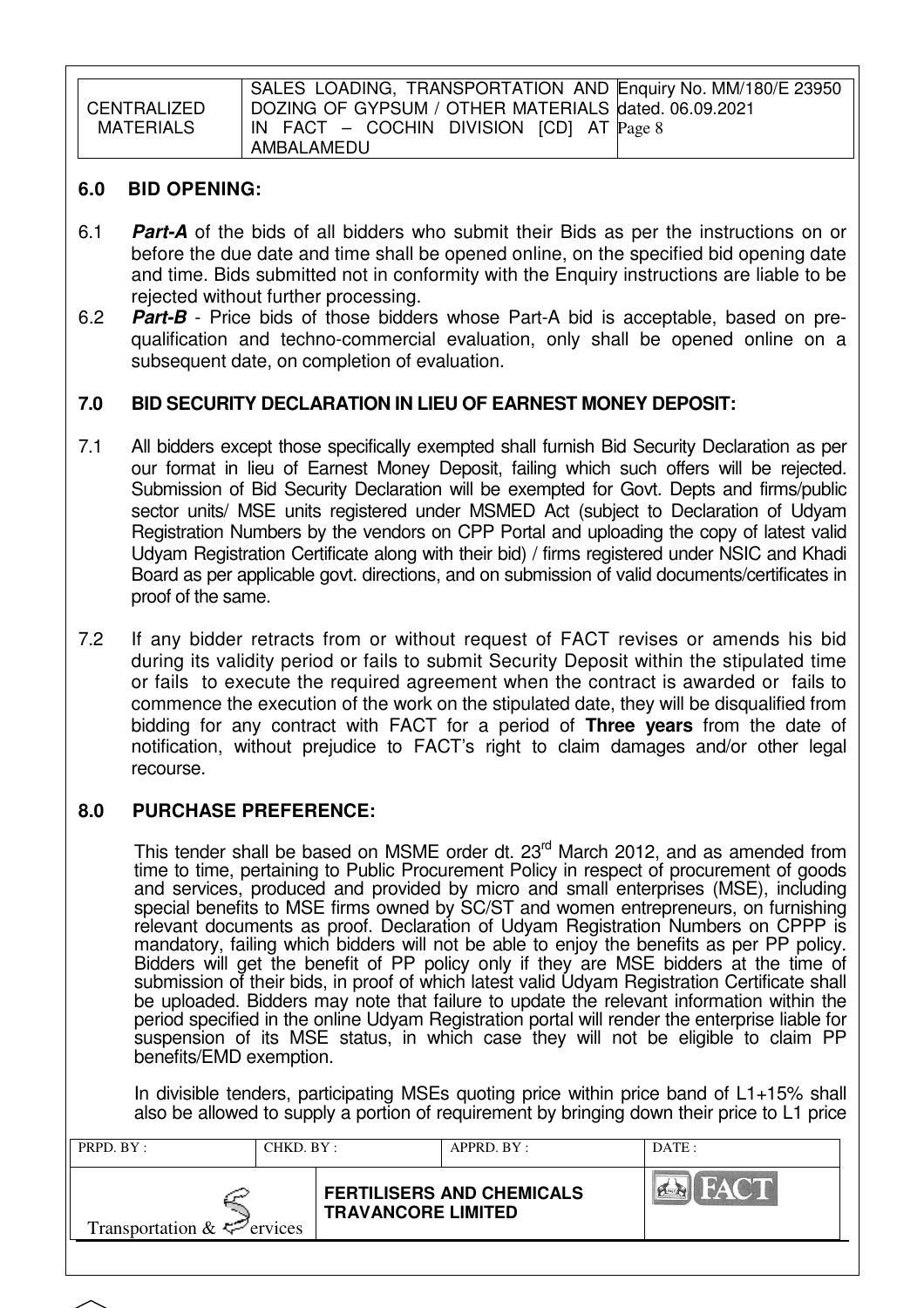|             | SALES LOADING, TRANSPORTATION AND Enquiry No. MM/180/E 23950           |
|-------------|------------------------------------------------------------------------|
|             |                                                                        |
| CENTRALIZED | DOZING OF GYPSUM / OTHER MATERIALS dated. 06.09.2021                   |
|             |                                                                        |
|             |                                                                        |
| MATERIALS   | $\vert$ IN FACT – COCHIN DIVISION $\vert$ CD $\vert$ AT $\vert$ Page 9 |
|             |                                                                        |
|             | AMBALAMEDU                                                             |
|             |                                                                        |

in a situation where L1 price is from someone other than an MSE. Such MSEs shall be allowed to supply atleast 25% (or as applicable) of the total tendered value. In case of more than one such MSE, the supply will be shared proportionately (to tendered quantity). Special provisions extended to certain categories of MSEs as per the order shall also be applicable.

In case of non divisible tenders, an MSE quoting in the price band of  $L1+15%$  may be awarded for full/complete work of tendered value, considering the spirit of policy for enhancing the Government procurement from MSEs subject to bringing down of price to L1 by the MSE concerned.

This tender is non divisible.

# **9.0 DEVIATIONS:**

- 9.1 Deviations in the tender clauses shall not be accepted.
- 9.2 FACT reserves the right to reject the offers with deviations without further correspondence.
- 9.3 Bidder shall clearly indicate the time required for mobilisation /commencement of work from the date of receipt of Letter of Intent (LOI) / Work Order.

# **10.0 CONFORMITY:**

Bids must conform in all respects with the applicable terms and conditions of this enquiry. Bidder must certify in the compliance Statement that his bid complies with all Enquiry documents and technical specifications.

# **11.0 Rates:**

11.1 Bidder shall quote his lowest rate for the work strictly as per the BoQ (Price Bid format) . Bids not complying with the above are liable to be rejected.

The Un-priced bid shall be submitted along with Part-A bid duly signed by the Bidder, indicating "QUOTED" in the columns. Rates shall not be indicated in Un-priced Bid.

- 11.2 Bidder shall quote all-inclusive rate for the work, but **exclusive of GST.** GST if applicable, will be payable extra by FACT as per statutory notification.
- 11.3 The rates quoted in the tender are to hold good for a period of four months from the date of opening of the Pre-Qualification-cum-Techno-Commercial bid (Part-A). If contract is awarded, the work order rates shall be valid for the entire period of contract inclusive of extension / extensions. **No bidder can withdraw his tender or revoke or revise the rates within the aforesaid period of 120 days.** If the bidder withdraws/revises/revokes OR shows unwillingness to confirm with his offer, they will be disqualified from bidding for any contract with FACT for a period of **Three years** from the date of notification, without prejudice to FACT's other right to claim damages.

| PRPD. BY:                       | CHKD. BY : |                           | APPRD. BY:                       | DATE:       |  |  |
|---------------------------------|------------|---------------------------|----------------------------------|-------------|--|--|
| Transportation $\&\leq$ ervices |            | <b>TRAVANCORE LIMITED</b> | <b>FERTILISERS AND CHEMICALS</b> | <b>FACT</b> |  |  |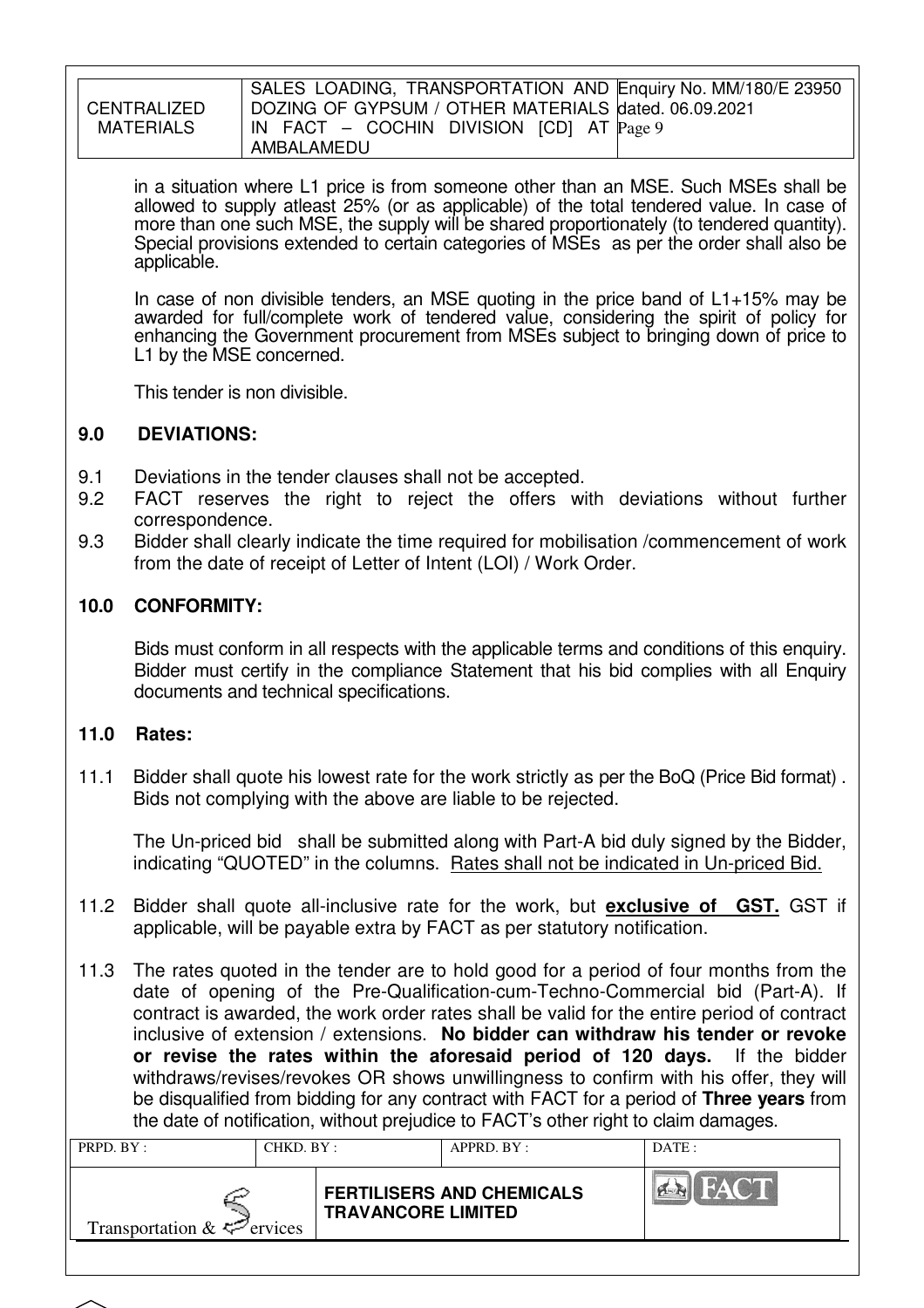|             | SALES LOADING, TRANSPORTATION AND Enquiry No. MM/180/E 23950            |
|-------------|-------------------------------------------------------------------------|
| CENTRALIZED | DOZING OF GYPSUM / OTHER MATERIALS dated. 06.09.2021                    |
| MATERIALS   | $\vert$ IN FACT – COCHIN DIVISION $\vert$ CD $\vert$ AT $\vert$ Page 10 |
|             | AMBALAMEDU                                                              |

# 12.0 **SECURITY DEPOSIT**:

- 12.1 The successful bidder (Contractor) shall be required to furnish an interest free Security Deposit (SD) equivalent to **three percent (3%) of the total contract value**  by DD/NEFT/RTGS or by Bank Guarantee issued by a Nationalised / Scheduled Bank as per the Proforma prescribed within 15 days of issue of the work order. The Bank Guarantee shall be valid till the expiry of the contract with a claim period of six months thereafter. FACT a/c No. 57017844467 with the State Bank of India, Udyogamandal Branch, IFSC Code SBIN0070158 shall be used in case of remittance of Security deposit by NEFT/RTGS and proof of remittance shall be submitted to FACT.
- 12.2 In case the bidder whose bid is accepted, fails to deposit the prescribed Security Deposit or fails to execute the agreement or fails to commence the execution of the work within the specified time, the contract issued to him is liable to be terminated and alternative arrangements made at the risk and cost of the Contractor.

# **13.0 PURCHASER'S RIGHT:**

 FACT reserves the right to reject any or all bids without assigning any reason whatsoever. No claims shall lie against FACT on this account and FACT's decision in this regard shall be final and binding on the bidders. FACT reserves the right to negotiate with the lowest bidder.

# 14.0 **CONTRACTOR TO EXECUTE AGREEMENT**:

 The contractor's responsibility under this contract will commence on the date specified in the Letter of Intent/Work Order. The successful Bidder shall be required to execute an Agreement with FACT, within 15 days of the receipt by him of the Work order issued by FACT for carrying out the work according to the terms and conditions of the contract given along with the Work Order. The Agreement shall be executed on Rs.200/- Stamp paper and shall be in the pro forma as specified by FACT. The provisions contained in tender papers and other documents exchanged between the Bidder and FACT shall form part of the contract.

# **15.0 The bidder shall furnish the following along with the offers.**

- 1. The GST registration Number and details. In the case of Provisional ID, GST Registration Number shall be provided on receipt of the same.
- 2. Place of supply/Service
- 3. Address of the supplier/service provider's billing the item if it is different from 2 above
- 4. GST rates applicable for each item
- 5. HSN / SAC codes of each of the goods / services quoted

| PRPD. BY:                       | CHKD. BY : |                           | APPRD. BY:                       | DATE:                     |
|---------------------------------|------------|---------------------------|----------------------------------|---------------------------|
| Transportation $\&\&\&$ ervices |            | <b>TRAVANCORE LIMITED</b> | <b>FERTILISERS AND CHEMICALS</b> | <b>FACT</b><br>$\sqrt{2}$ |
|                                 |            |                           |                                  |                           |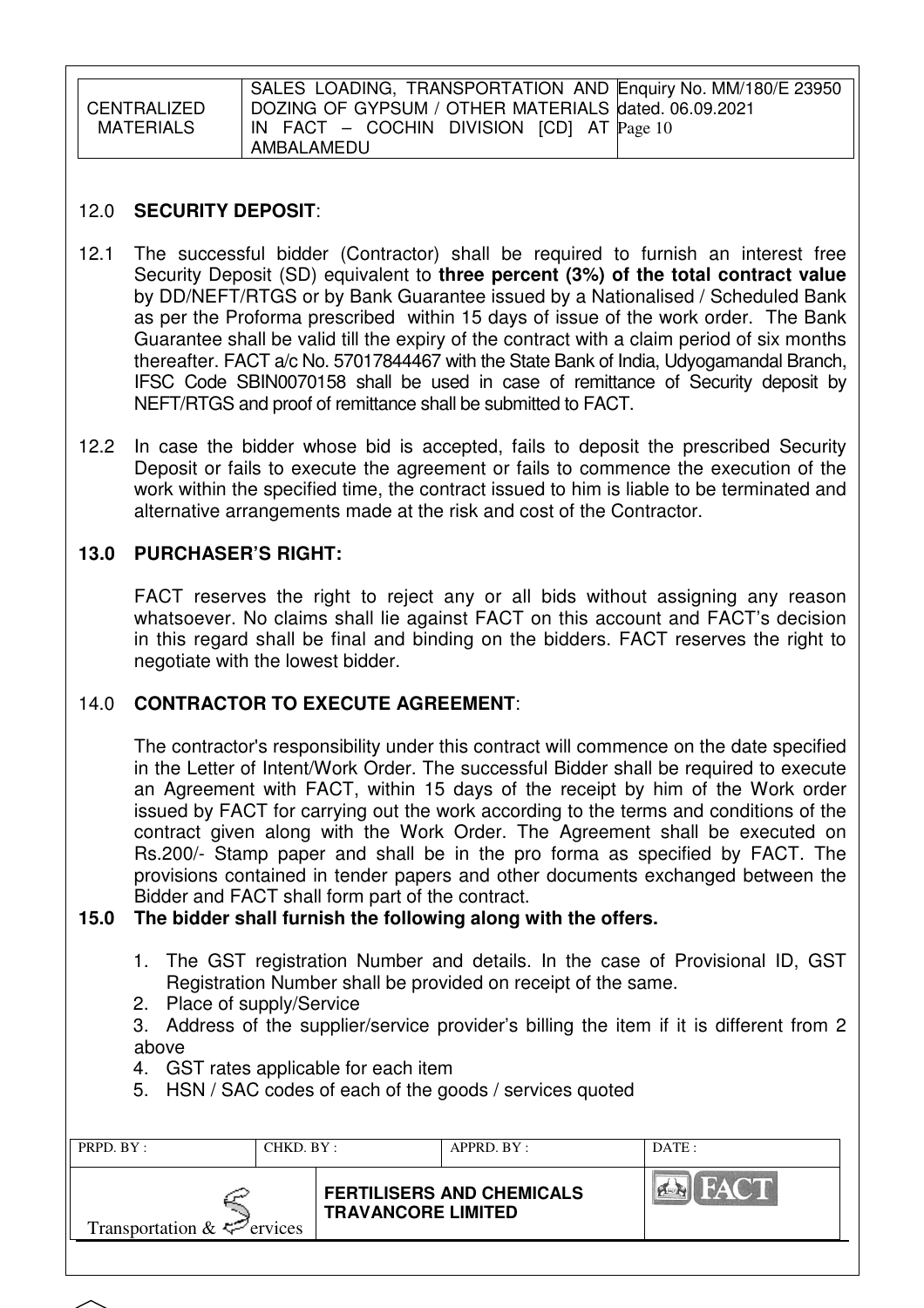|      | <b>CENTRALIZED</b><br><b>MATERIALS</b>                                                                                                                                                                                                                                                                                                                                                                                                                                                                                                                                                             | SALES LOADING, TRANSPORTATION AND Enquiry No. MM/180/E 23950<br>DOZING OF GYPSUM / OTHER MATERIALS dated. 06.09.2021<br>IN FACT $-$ COCHIN DIVISION [CD] AT $Page 11$<br>AMBALAMEDU                                                                                              |  |  |  |  |  |
|------|----------------------------------------------------------------------------------------------------------------------------------------------------------------------------------------------------------------------------------------------------------------------------------------------------------------------------------------------------------------------------------------------------------------------------------------------------------------------------------------------------------------------------------------------------------------------------------------------------|----------------------------------------------------------------------------------------------------------------------------------------------------------------------------------------------------------------------------------------------------------------------------------|--|--|--|--|--|
|      | furnished.                                                                                                                                                                                                                                                                                                                                                                                                                                                                                                                                                                                         | In case of unregistered contractor, a declaration to that effect with reason should be                                                                                                                                                                                           |  |  |  |  |  |
|      | Tamilnadu:<br>Karnataka:<br>Telangana:<br>Puducherry:                                                                                                                                                                                                                                                                                                                                                                                                                                                                                                                                              | FACT's GST No. in the state of Kerala is 32AAACT6204C1Z2. FACT's GST numbers<br>in other southern states is as follows:<br>33AAACT6204C1Z0<br>29AAACT6204C1ZP<br>Andhra Pradesh: 37AAACT6204C1ZS<br>36AAACT6204C1ZU<br>34AAACT6204C1ZY                                           |  |  |  |  |  |
|      |                                                                                                                                                                                                                                                                                                                                                                                                                                                                                                                                                                                                    | The supplier/contractor shall do the following:                                                                                                                                                                                                                                  |  |  |  |  |  |
|      | Submit GST compliant tax invoice to FACT along with supply.<br>a)<br>Shall ensure uploading the above invoice as per statute &<br>b)<br>File monthly returns in time enabling FACT to claim the input tax credit.<br>C)<br>charged by the supplier/contractor shall be released separately to the<br>GST<br>supplier/contractor only after filing of (i) the outward supply details & the monthly<br>return on GSTN portal by the supplier/contractor and (ii) on matching the input tax<br>credit to such invoice with the corresponding details of outward supply of the<br>supplier/contractor. |                                                                                                                                                                                                                                                                                  |  |  |  |  |  |
|      | the supplier/contractor                                                                                                                                                                                                                                                                                                                                                                                                                                                                                                                                                                            | In case FACT incurs any liability (like interest, penalty etc.,) due to denial/reversal of<br>such input tax credit in respect of the invoice submitted by the supplier/contractor, for<br>the reasons attributable to the supplier/contractor, the same shall be recovered from |  |  |  |  |  |
| 16.0 | the supplier/contractor.<br><b>GENERAL:</b>                                                                                                                                                                                                                                                                                                                                                                                                                                                                                                                                                        | Further in case FACT is deprived of the input tax credit due to any reason attributable<br>to the supplier/contractor, the same shall not be paid or recovered if already paid to                                                                                                |  |  |  |  |  |

- 16.1 FACT reserves the right to extend without giving any reason, the last date for submission and opening of bid, but such extension will be duly intimated to those who have submitted online. In case the date of bid opening happens to be a day of strike/hartal etc. due to any reasons or happens to be a holiday for FACT, declared due to unforeseen and emergency reasons or due to any tech problems, the bids will be opened at the same time on the next full working day.
- 16.2 FACT reserves the right to make changes in the tender documents, but such changes will be published in our portal as a corrigendum. Bidders are requested to counter check with portal before submitting their bids.
- 16.3 Mere submission of all the documents will not necessarily mean that the Bidder is suitable. Worthiness assessed by FACT will be final and binding on the Bidder.
- 16.4 FACT may relax condition of prior turnover and prior experience (if specified in the Pre

| <b>FERTILISERS AND CHEMICALS</b><br><b>TRAVANCORE LIMITED</b><br>Transportation $\& \Leftrightarrow$ ervices | PRPD. BY: | CHKD. BY : |  | APPRD. BY: | DATE: |  |  |
|--------------------------------------------------------------------------------------------------------------|-----------|------------|--|------------|-------|--|--|
|                                                                                                              |           |            |  |            |       |  |  |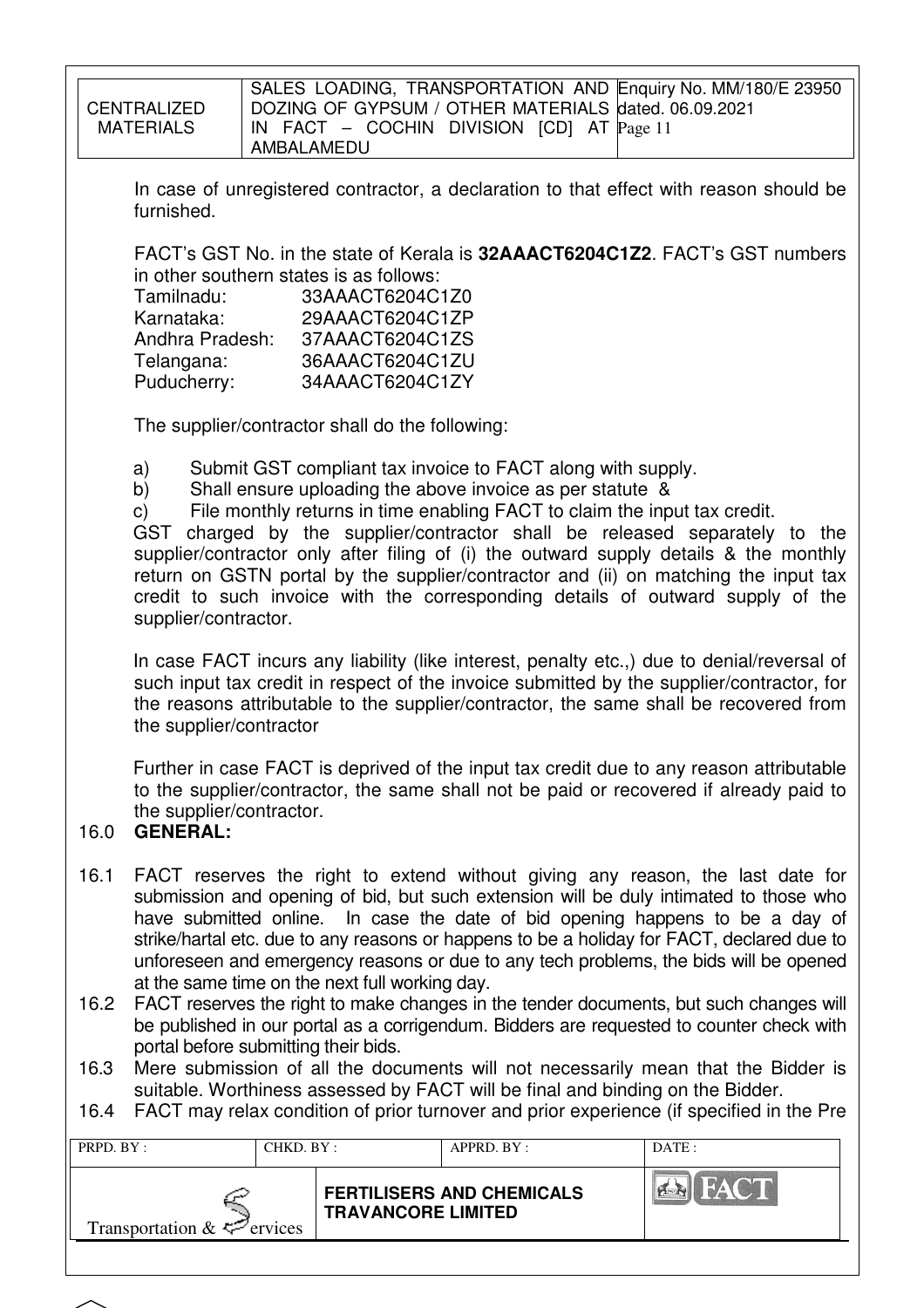|             | SALES LOADING, TRANSPORTATION AND Enquiry No. MM/180/E 23950 |
|-------------|--------------------------------------------------------------|
|             |                                                              |
|             |                                                              |
| CENTRALIZED | DOZING OF GYPSUM / OTHER MATERIALS dated. 06.09.2021         |
|             |                                                              |
| MATERIALS   | IN FACT $-$ COCHIN DIVISION [CD] AT $Page 12$                |
|             |                                                              |
|             |                                                              |
|             | AMBALAMEDU                                                   |
|             |                                                              |

Qualification criteria) with respect to Micro & Small Enterprises (MSEs) subject to meeting of quality and technical specifications.

- 16.5 Except in the cases of items/services related to public safety, health, critical security operations and equipment etc., FACT at its discretion may relax the conditions of prior turnover and prior experience (if specified in the Pre Qualification criteria) for Startups recognised by Dept. of Industrial policy and promotion (DIPP) subject to meeting quality and technical specifications, on furnishing copies of relevant certificates / documents in proof of such recognition by DIPP.
- 16.6 All clarification and correspondence related to this enquiry shall be made only in English to the Asst.General Manager(Materials)T&S, Centralised Materials, PD Administrative Building, FACT Ltd., Udyogamandal – 683 501, Tel : 0484- 2568260/2568629/2545196; Email:julian@factltd.com
- 16.7 All disputes and questions, claims, rights, matters or things, whatsoever, in any way, arising out of or relating to the calling of bids, evaluation of offers, award of contract, change in structure of bids or any other matter relating to finalization of contract are to be referred to the sole Arbitrator who shall be the General Manager [Materials] of FACT. The award shall be binding on both the parties. The bidders are advised to get informed of all details they require regarding the work before submitting their bids.
- 16.8 Work order shall be issued by Asst. General Manager [Materials]-T&S.

# **17.0 TENDER UPDATES:**

Bidders are requested to visit Central Public Procurement Portal (https://eprocure.gov.in) regularly for any updates/corrigendum on the tender, including extension of due date, if any. No other mode of communication shall be made in this regard.

# **18.0 FRAUD PREVENSION POLICY:**

Bidders shall comply with Fraud Prevention Policy of FACT 2012 (FPPF 2012). The said Policy is available in FACT's Website www.fact.co.in.

# **ASST. GENERAL MANAGER (MATERIALS)-TS**

| PRPD. BY:                              | CHKD. BY : |                           | APPRD. BY:                       | DATA        |
|----------------------------------------|------------|---------------------------|----------------------------------|-------------|
| Transportation $\&\leq^{\sim}$ ervices |            | <b>TRAVANCORE LIMITED</b> | <b>FERTILISERS AND CHEMICALS</b> | <b>FACT</b> |
|                                        |            |                           |                                  |             |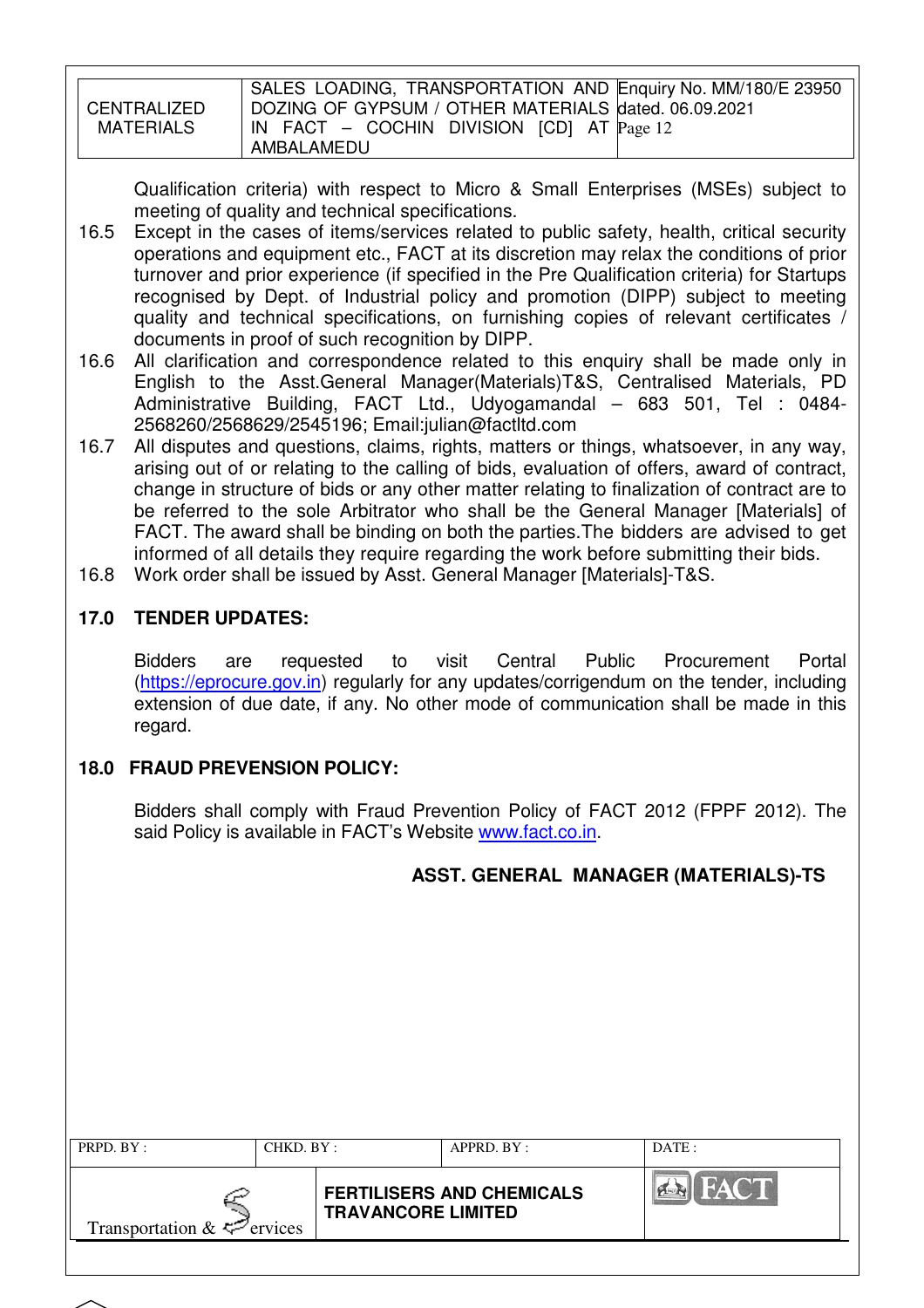CENTRALIZED MATERIALS

SALES LOADING, TRANSPORTATION AND Enquiry No. MM/180/E 23950 DOZING OF GYPSUM / OTHER MATERIALS dated. 06.09.2021 IN FACT – COCHIN DIVISION [CD] AT Page 13 AMBALAMEDU

#### Annexure - II

#### PRE-QUALIFICATION CRITERIA FOR BIDDERS

#### FOR LOADING, TRANSPORTATION AND DOZING OF GYPSUM / OTHER MATERIALS IN FACT – COCHIN DIVISION [CD] AT AMBALAMEDU

The bidder should meet all of the following prequalification criteria for the above work:

1.0 Bidder must have transported a minimum of 10,000 MT of Bulk Materials in Tippers/Dumpers, during any one of the last five years for one or more organizations as on the date of tender. **OR** 

Bidder must have transported Bulk materials in Tippers/Dumpers with contract value not less than Rs.10.00 (Ten) Lakhs during any one of the last 5 years for one or more organizations as on the date of tender.

Bidder shall enclose copies of the (i) Work order supported by (ii) Experience certificate and (iii) Performance certificate issued by the contractee with Part A bid as documentary evidence. In case of running contracts, Performance certificate submitted should have been issued after the date of enquiry. For this purpose the documents from organisations of similar standing as FACT, or organisations of sound financial capability and having status of principal employer; or Govt./Quasi Govt. Depts./ Pvt. Ltd. companies, which do their work mainly through public contracts shall be considered for acceptance.

- 2.0 Bidder shall furnish a solvency certificate (original or copy duly attested by a Notary) for a minimum of Rs.11.00 lakh from a Nationalised/Scheduled Bank along with Part-A (Techno commercial) Bid. The Solvency Certificate issued shall be dated after three months prior to the date of enquiry.
- 3.0 Bidder must have an Office in Kochi / nearby areas or be willing to open one immediately on awarding the contract. The office must have a responsible person with sufficient authority to co-ordinate day-to-day activities round the clock with FACT. The office must have necessary communication facilities such as telephone,email etc.

Bidders not fulfilling 1 to 3 above will not be considered.

#### Note for Micro & Small Enterprises and Startups

Prequalification criteria specified above shall also be applicable for Micro & Small Enterprises and Startups without any relaxation.

Note: The offers of such bidders who meet PO Criteria shall only be considered for technical evaluation and opening of price bids. Offers received without supporting documents or with incomplete form/documents are liable to be rejected. FACT reserves the right to verify the claim of the bidders/documents submitted by them, directly with the clients or any other agency in this regard.

| PRPD. BY:<br>CHKD. BY:                      |  |                           | APPRD. BY:                       | DATE:       |  |  |
|---------------------------------------------|--|---------------------------|----------------------------------|-------------|--|--|
| Transportation $\& \Leftrightarrow$ ervices |  | <b>TRAVANCORE LIMITED</b> | <b>FERTILISERS AND CHEMICALS</b> | <b>FACT</b> |  |  |
|                                             |  |                           |                                  |             |  |  |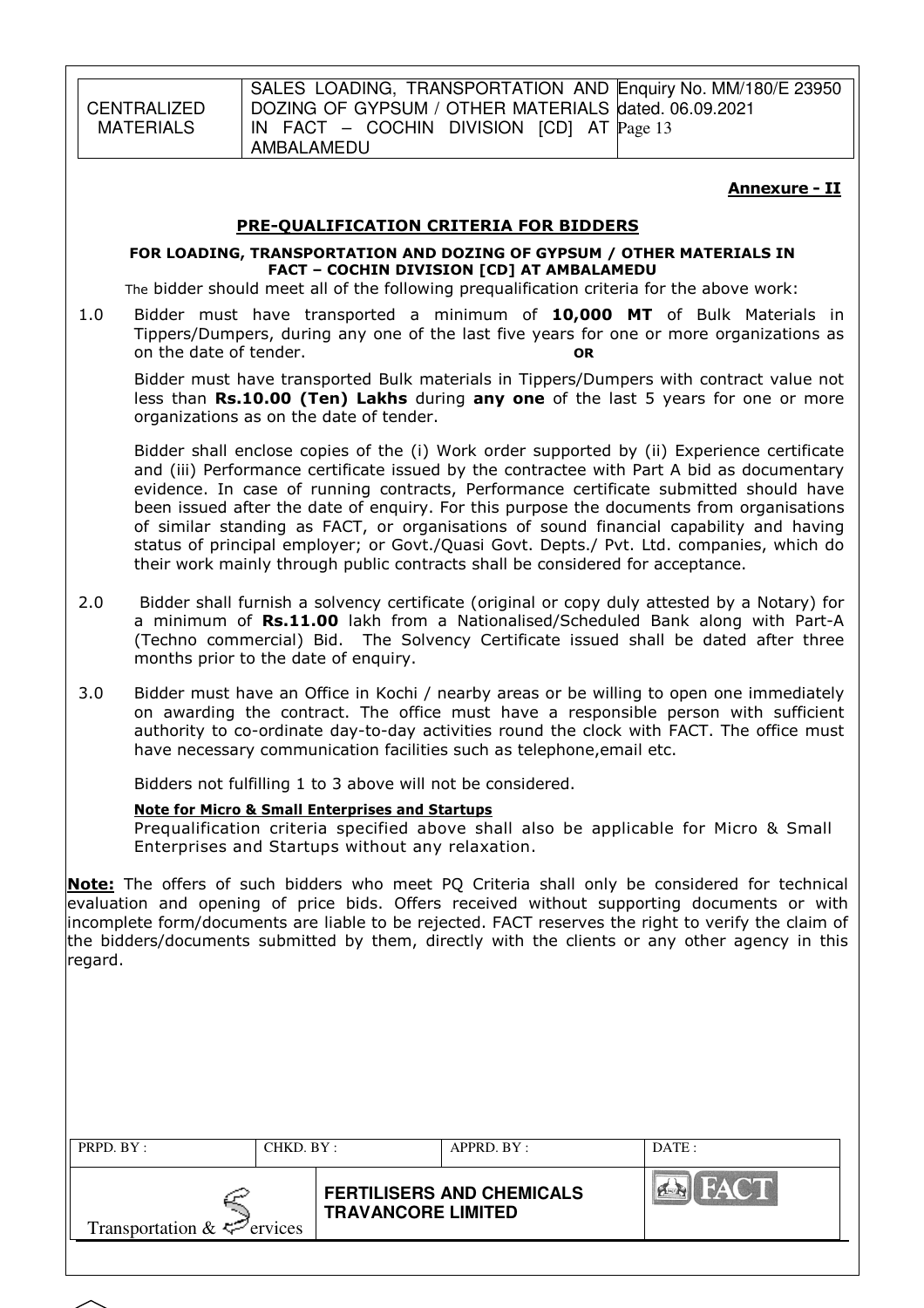**CENTRALIZED MATERIALS** 

SALES LOADING, TRANSPORTATION AND Enquiry No. MM/180/E 23950 DOZING OF GYPSUM / OTHER MATERIALS dated. 06.09.2021 IN FACT – COCHIN DIVISION [CD] AT Page 14 AMBALAMEDU

### **Annexure III**

### VENDOR DATA UPDATION FORM

FACT reserves the right to verify the information given as per the format and enclosures. It is the responsibility of the bidder to give the full details asked for as per this format for evaluating his bid as per this Enquiry. Any misrepresentation of facts and withholding of information may result in disqualification.

| SI.<br>No.     | Description                                                                         |                                                               |                                                    | To be filled in by Vendor                                         |
|----------------|-------------------------------------------------------------------------------------|---------------------------------------------------------------|----------------------------------------------------|-------------------------------------------------------------------|
| 1              | Name of the bidder                                                                  |                                                               |                                                    |                                                                   |
| $\overline{2}$ | Name, address and designation of the key<br>person with whom company may correspond |                                                               |                                                    |                                                                   |
| 3              | Address:                                                                            | a. Regd. Office:                                              |                                                    |                                                                   |
| 4              |                                                                                     | b. Branch Office:                                             |                                                    |                                                                   |
| 5              | PIN Code                                                                            |                                                               |                                                    |                                                                   |
| 6              | Telephone Nos. (with Country/STD codes)                                             |                                                               |                                                    |                                                                   |
| 7              | Tele fax Nos.                                                                       |                                                               |                                                    |                                                                   |
| 8              | E-Mail id                                                                           |                                                               |                                                    |                                                                   |
| 9              | <b>Contact Person</b>                                                               |                                                               |                                                    |                                                                   |
| 10             | Details of Local Office/ Representatives/<br>Liaison Agents                         |                                                               |                                                    |                                                                   |
| 11             | Address                                                                             |                                                               |                                                    |                                                                   |
| 12             | PIN Code                                                                            |                                                               |                                                    |                                                                   |
| 13             | Telephones                                                                          |                                                               |                                                    |                                                                   |
| 14             | Fax Number                                                                          |                                                               |                                                    |                                                                   |
| 15             | E-Mail ID                                                                           |                                                               |                                                    |                                                                   |
| 16             | Contact Person                                                                      |                                                               |                                                    |                                                                   |
| 17             | Name of the person authorized to sign the bid<br>and related documents              |                                                               |                                                    |                                                                   |
| 18             | Date of Registration of Firm                                                        |                                                               |                                                    |                                                                   |
| 19             | Constitution of the bidder (Strike out which is<br>not applicable                   |                                                               | Proprietorship /<br>Private Limited/ Public Sector | Regd.<br>Partnership/<br>Limited Company/ Hindu Undivided Family/ |
| 20             | Name and address of proprietor/ Partners/<br><b>Directors</b>                       |                                                               |                                                    |                                                                   |
| 21             | <b>CATEGORY:</b>                                                                    |                                                               |                                                    |                                                                   |
| PRPD. BY:      | CHKD. BY:                                                                           |                                                               | APPRD. BY:                                         | DATE:                                                             |
|                | Transportation & $\leq$ ervices                                                     | <b>FERTILISERS AND CHEMICALS</b><br><b>TRAVANCORE LIMITED</b> |                                                    | <b>B</b> FACT                                                     |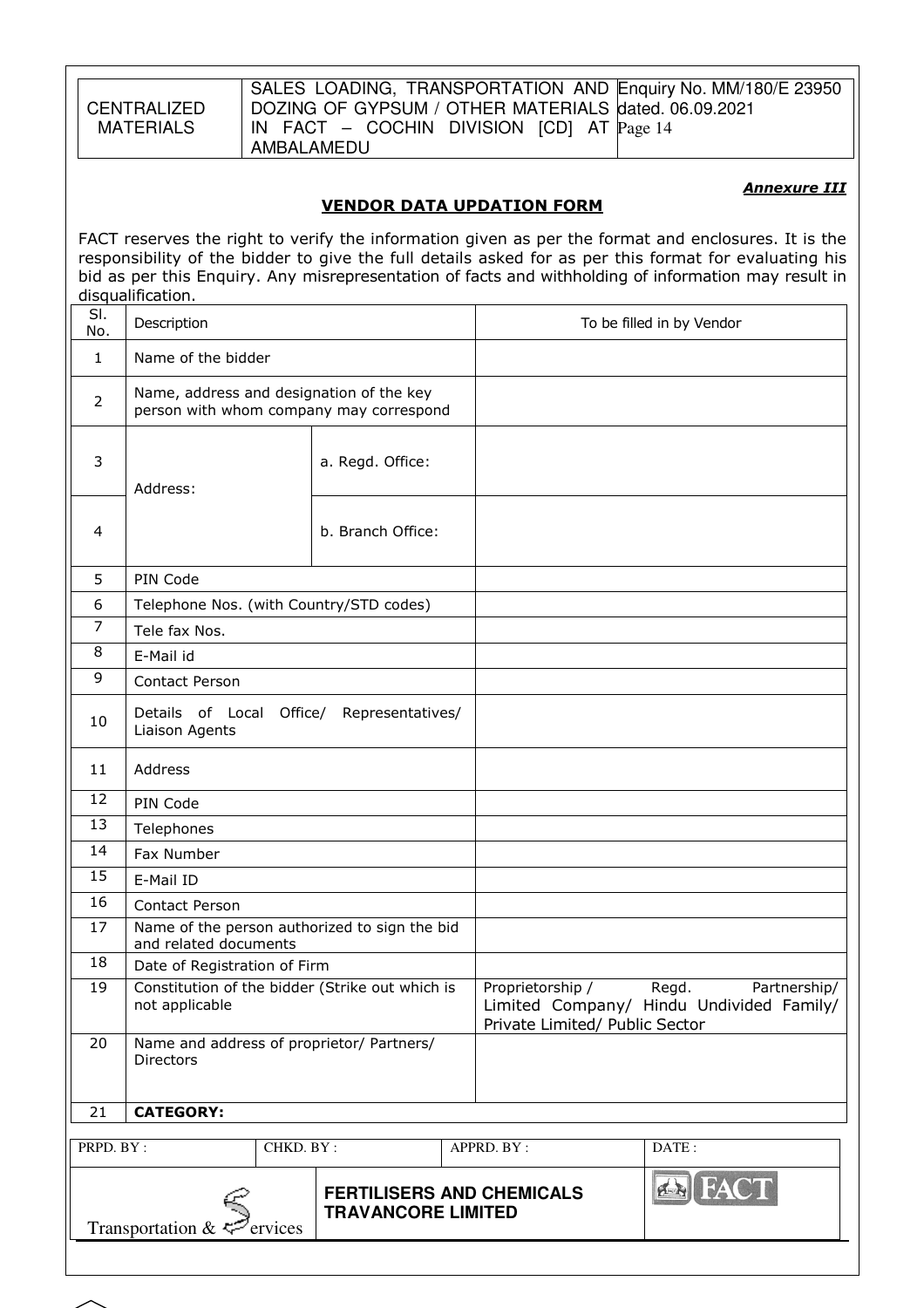|                                                                                                                                                                                                                                                                                                                                                                            | SALES LOADING, TRANSPORTATION AND Enquiry No. MM/180/E 23950<br>DOZING OF GYPSUM / OTHER MATERIALS dated. 06.09.2021<br><b>CENTRALIZED</b><br><b>MATERIALS</b><br>IN FACT $-$ COCHIN DIVISION [CD] AT $Page 15$<br>AMBALAMEDU<br>Whether the entrepreneur comes under the<br>Micro/ Small/ Medium |                                                                                                                                                                          |                  |                     |                     |                                                               |            |                     |     |                                    |                                    |                     |      |
|----------------------------------------------------------------------------------------------------------------------------------------------------------------------------------------------------------------------------------------------------------------------------------------------------------------------------------------------------------------------------|---------------------------------------------------------------------------------------------------------------------------------------------------------------------------------------------------------------------------------------------------------------------------------------------------|--------------------------------------------------------------------------------------------------------------------------------------------------------------------------|------------------|---------------------|---------------------|---------------------------------------------------------------|------------|---------------------|-----|------------------------------------|------------------------------------|---------------------|------|
| a<br>$\mathbf b$<br>22                                                                                                                                                                                                                                                                                                                                                     |                                                                                                                                                                                                                                                                                                   | given status (please tick and attach document)<br>In case the bidder is an Entrepreneur whether<br>he/she belongs to SC/ST category<br><b>INFRASTRUCTURE/ FACILITIES</b> |                  |                     |                     |                                                               |            |                     |     |                                    |                                    |                     |      |
| Ť.                                                                                                                                                                                                                                                                                                                                                                         |                                                                                                                                                                                                                                                                                                   | Own facilities available for repair of tankers:                                                                                                                          |                  |                     |                     |                                                               |            |                     |     |                                    |                                    |                     |      |
| ii.                                                                                                                                                                                                                                                                                                                                                                        |                                                                                                                                                                                                                                                                                                   | No. of office staff                                                                                                                                                      |                  |                     |                     |                                                               |            |                     |     |                                    |                                    |                     |      |
| iii.                                                                                                                                                                                                                                                                                                                                                                       | No. of skilled workers                                                                                                                                                                                                                                                                            |                                                                                                                                                                          |                  |                     |                     |                                                               |            |                     |     |                                    |                                    |                     |      |
| iv                                                                                                                                                                                                                                                                                                                                                                         | No. of unskilled workers                                                                                                                                                                                                                                                                          |                                                                                                                                                                          |                  |                     |                     |                                                               |            |                     |     |                                    |                                    |                     |      |
| Details of Tippers/ Equipments owned / under control with Reg. Nos., Model and capacity, the Bidder<br>proposes to deploy for FACT's work as per this enquiry<br>23<br>(Copy/original of relevant documents such as R.C. Book/Insurance Certificate / permit / fitness<br>certificate/Pollution control certificate to be submitted for verification, if required by FACT) |                                                                                                                                                                                                                                                                                                   |                                                                                                                                                                          |                  |                     |                     |                                                               |            |                     |     |                                    |                                    |                     |      |
|                                                                                                                                                                                                                                                                                                                                                                            |                                                                                                                                                                                                                                                                                                   | Owned in the name of Proprietor/ Company/ Partners etc. offered for this work                                                                                            |                  |                     |                     |                                                               |            |                     |     |                                    |                                    |                     |      |
| SI.<br>No.                                                                                                                                                                                                                                                                                                                                                                 | (Use additional sheets, if required)<br>Type of Vehicle / Equipment                                                                                                                                                                                                                               |                                                                                                                                                                          |                  |                     |                     | Model                                                         |            |                     |     |                                    | Approved carrying capacity (in MT) |                     |      |
|                                                                                                                                                                                                                                                                                                                                                                            |                                                                                                                                                                                                                                                                                                   |                                                                                                                                                                          |                  |                     |                     |                                                               |            |                     |     |                                    |                                    |                     |      |
|                                                                                                                                                                                                                                                                                                                                                                            |                                                                                                                                                                                                                                                                                                   |                                                                                                                                                                          |                  |                     |                     |                                                               |            |                     |     |                                    |                                    |                     |      |
|                                                                                                                                                                                                                                                                                                                                                                            |                                                                                                                                                                                                                                                                                                   |                                                                                                                                                                          |                  |                     |                     |                                                               |            |                     |     |                                    |                                    |                     |      |
|                                                                                                                                                                                                                                                                                                                                                                            | Taken of lease and offered for this work:                                                                                                                                                                                                                                                         |                                                                                                                                                                          |                  |                     |                     |                                                               |            |                     |     |                                    |                                    |                     |      |
| SI.No                                                                                                                                                                                                                                                                                                                                                                      | Type of Vehicle / Equipment                                                                                                                                                                                                                                                                       |                                                                                                                                                                          |                  |                     |                     | Model                                                         |            |                     |     | Approved carrying capacity (in MT) |                                    |                     |      |
|                                                                                                                                                                                                                                                                                                                                                                            |                                                                                                                                                                                                                                                                                                   |                                                                                                                                                                          |                  |                     |                     |                                                               |            |                     |     |                                    |                                    |                     |      |
| 24<br><b>TECHNICAL EXPERTISE</b><br>Proforma for furnishing details of previous experience in handling and transportation of<br>similar<br>items:                                                                                                                                                                                                                          |                                                                                                                                                                                                                                                                                                   |                                                                                                                                                                          |                  |                     |                     |                                                               |            |                     |     |                                    |                                    |                     |      |
| Name of                                                                                                                                                                                                                                                                                                                                                                    |                                                                                                                                                                                                                                                                                                   | Work                                                                                                                                                                     | Item             | Year 1<br>(specify) | Year 2<br>(specify) |                                                               |            | Year 3<br>(specify) |     | Year 4<br>(specify)                |                                    | Year 5<br>(specify) |      |
| Client                                                                                                                                                                                                                                                                                                                                                                     |                                                                                                                                                                                                                                                                                                   | Order No.<br>& date                                                                                                                                                      | transport<br>ted | Qty                 | Amo                 | Qty<br>МT                                                     | Amo        | Qty                 | Amo | Qty<br>MT                          | Amou                               | Qty<br>MT           | Amou |
|                                                                                                                                                                                                                                                                                                                                                                            |                                                                                                                                                                                                                                                                                                   |                                                                                                                                                                          |                  | МT                  | unt                 |                                                               | unt        | МT                  | unt |                                    | nt                                 |                     | nt   |
|                                                                                                                                                                                                                                                                                                                                                                            |                                                                                                                                                                                                                                                                                                   |                                                                                                                                                                          |                  |                     |                     |                                                               |            |                     |     |                                    |                                    |                     |      |
|                                                                                                                                                                                                                                                                                                                                                                            |                                                                                                                                                                                                                                                                                                   |                                                                                                                                                                          |                  |                     |                     |                                                               |            |                     |     |                                    |                                    |                     |      |
|                                                                                                                                                                                                                                                                                                                                                                            |                                                                                                                                                                                                                                                                                                   |                                                                                                                                                                          |                  |                     |                     |                                                               |            |                     |     |                                    |                                    |                     |      |
|                                                                                                                                                                                                                                                                                                                                                                            |                                                                                                                                                                                                                                                                                                   |                                                                                                                                                                          |                  |                     |                     |                                                               |            |                     |     |                                    |                                    |                     |      |
|                                                                                                                                                                                                                                                                                                                                                                            |                                                                                                                                                                                                                                                                                                   | Note: Copies of Work order and Performance certificate/Experience certificate relevant to that Work Order<br>from the clients indicated above, shall be furnished.       |                  |                     |                     |                                                               |            |                     |     |                                    |                                    |                     |      |
| PRPD. BY:                                                                                                                                                                                                                                                                                                                                                                  |                                                                                                                                                                                                                                                                                                   |                                                                                                                                                                          | CHKD. BY:        |                     |                     |                                                               | APPRD. BY: |                     |     | DATE:                              |                                    |                     |      |
|                                                                                                                                                                                                                                                                                                                                                                            |                                                                                                                                                                                                                                                                                                   | Transportation & $\epsilon^2$                                                                                                                                            | ervices          |                     |                     | <b>FERTILISERS AND CHEMICALS</b><br><b>TRAVANCORE LIMITED</b> |            |                     |     |                                    | <b>EN HA</b>                       |                     |      |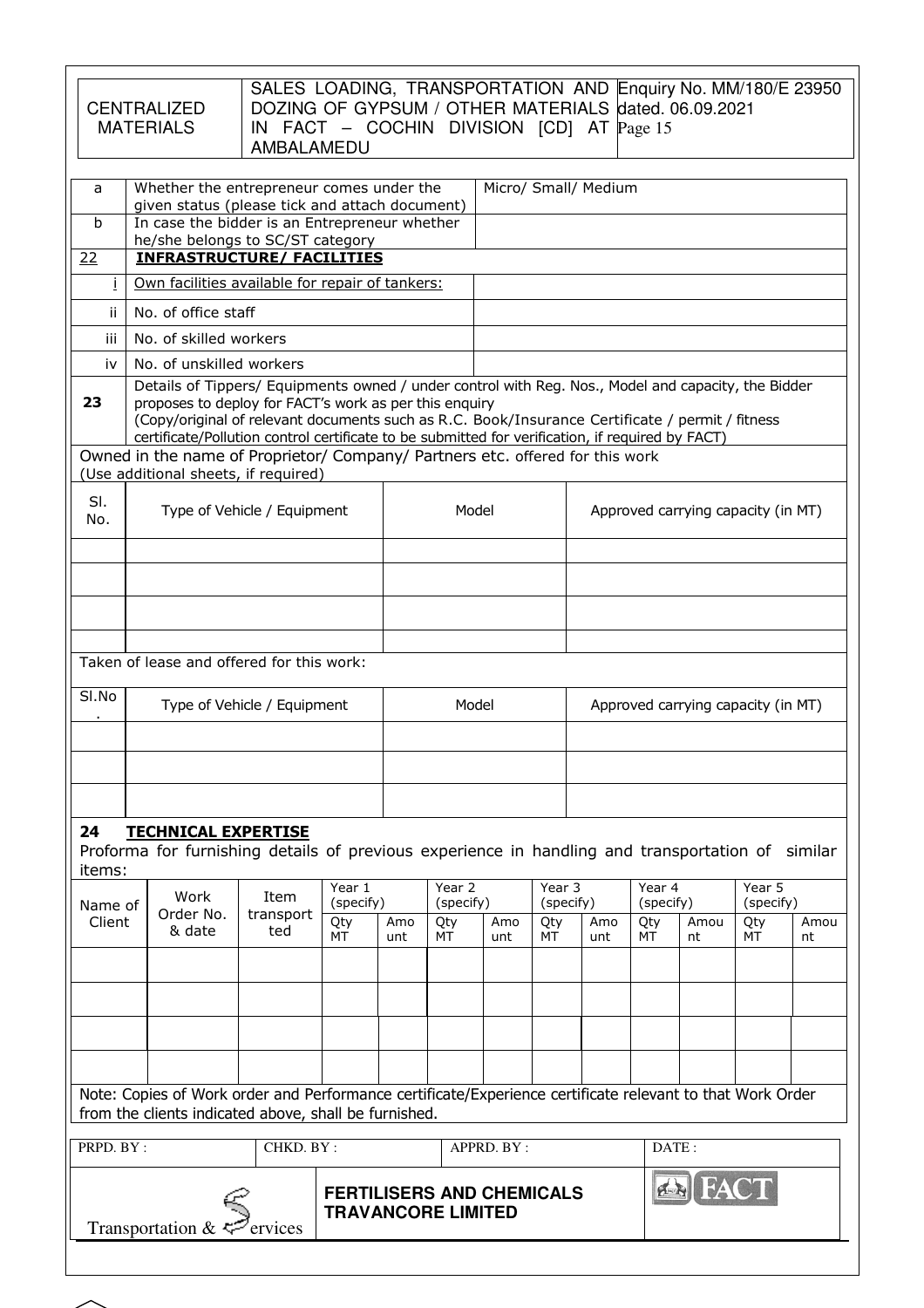| CENTRALIZED |
|-------------|
| MATERIALS   |

SALES LOADING, TRANSPORTATION AND DOZING OF GYPSUM / OTHER MATERIALS IN FACT – COCHIN DIVISION [CD] AT AMBALAMEDU Enquiry No. MM/180/E 23950 dated. 06.09.2021 Page 16

| 25<br><b>FINANCIAL WORTHINESS</b>                                                                                                |                                                                                 |                                                                                                                                                   |             |      |           |                                       |  |
|----------------------------------------------------------------------------------------------------------------------------------|---------------------------------------------------------------------------------|---------------------------------------------------------------------------------------------------------------------------------------------------|-------------|------|-----------|---------------------------------------|--|
|                                                                                                                                  | Name Address & Tel. Nos of Bank with which<br>the Bidder has financial dealings |                                                                                                                                                   |             |      |           |                                       |  |
| months                                                                                                                           | of<br>operation<br>supporting details                                           | Working Capital that can be mobilised for two<br>the<br>contract<br>with                                                                          |             |      | Rslakhs   |                                       |  |
|                                                                                                                                  | Turn over for the three financial years ending 31st<br>March in (Rs. Lakhs)     |                                                                                                                                                   | 2017-18     |      | 2018-19   | 2019-20                               |  |
| Details of credit / limits facilities enjoyed :<br>(Certificate from Bank regarding working capital mobilisation to be enclosed) |                                                                                 |                                                                                                                                                   |             |      |           |                                       |  |
| SI.No.                                                                                                                           | Name of the Bank                                                                | Type of credit (ie. CC/C, O/D<br>etc.                                                                                                             |             |      |           | Amount of credit limit sanctioned Rs. |  |
|                                                                                                                                  |                                                                                 |                                                                                                                                                   |             |      |           |                                       |  |
|                                                                                                                                  |                                                                                 |                                                                                                                                                   |             |      |           |                                       |  |
|                                                                                                                                  | <b>Details of Profit &amp; Loss Account:</b>                                    |                                                                                                                                                   |             |      |           |                                       |  |
|                                                                                                                                  |                                                                                 | (Copies of audited Profit & Loss Account for the above periods to be enclosed)                                                                    |             |      |           |                                       |  |
| S.No.                                                                                                                            | Year                                                                            | Total revenue receipts<br>(Rs.)                                                                                                                   |             |      |           | Profit / Loss(Rs.)                    |  |
| 1.                                                                                                                               | 2017-18                                                                         |                                                                                                                                                   |             |      |           |                                       |  |
| 2                                                                                                                                | 2018-19                                                                         |                                                                                                                                                   |             |      |           |                                       |  |
| 3                                                                                                                                | 2019-20                                                                         |                                                                                                                                                   |             |      |           |                                       |  |
|                                                                                                                                  |                                                                                 | Details of Balance Sheet of the firm for preceding three years:<br>(Copies of audited Profit & Loss Account for the above periods to be enclosed) |             |      |           |                                       |  |
| 1                                                                                                                                | 2017-18                                                                         |                                                                                                                                                   |             |      |           |                                       |  |
| $\overline{2}$                                                                                                                   | 2018-19                                                                         |                                                                                                                                                   |             |      |           |                                       |  |
| 3                                                                                                                                | 2019-20                                                                         |                                                                                                                                                   |             |      |           |                                       |  |
| 26                                                                                                                               | <b>OTHER DETAILS:</b>                                                           |                                                                                                                                                   |             |      |           |                                       |  |
| blacklisted<br>been<br>Have<br>you<br>ever<br>by<br>Government Department, Public Sector, Quasi<br>1<br>Government, Undertaking  |                                                                                 |                                                                                                                                                   |             |      |           |                                       |  |
| 2                                                                                                                                |                                                                                 | Any criminal cases pending against you/firm                                                                                                       |             | YES/ | <b>NO</b> |                                       |  |
|                                                                                                                                  |                                                                                 |                                                                                                                                                   |             |      |           |                                       |  |
| PRPD. BY:                                                                                                                        |                                                                                 | CHKD. BY:                                                                                                                                         | APPRD. BY : |      | DATE:     |                                       |  |
|                                                                                                                                  | Transportation $\&\leq^{\sim}$ ervices                                          | <b>FERTILISERS AND CHEMICALS</b><br><b>TRAVANCORE LIMITED</b>                                                                                     |             |      |           | <b>BI FAC</b>                         |  |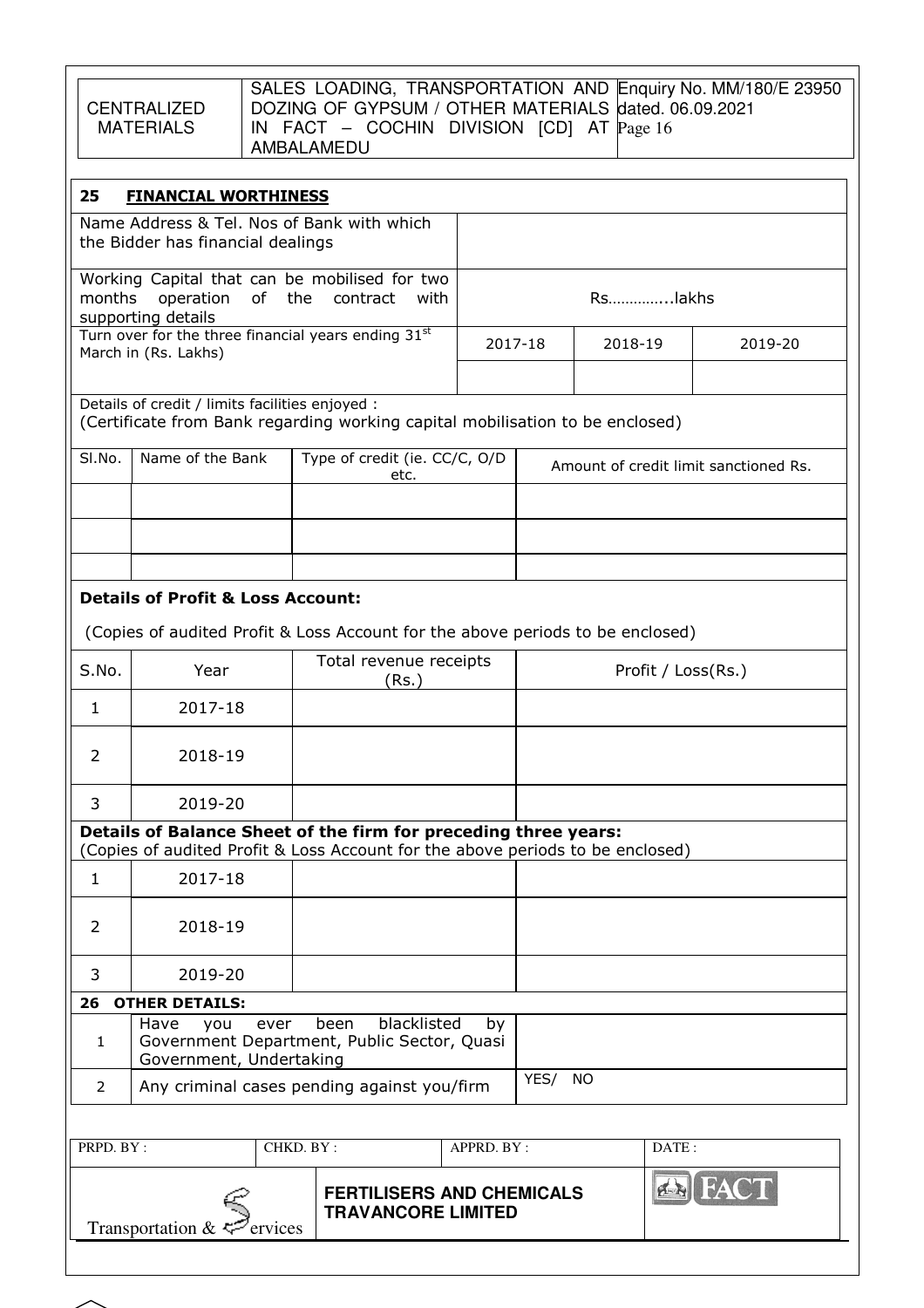|                                        | <b>CENTRALIZED</b><br><b>MATERIALS</b>                                                                                                                                                                                                                                                                                                                                                                                                                                                                                                                                                                                      | AMBALAMEDU |  |        |                                                               | IN FACT - COCHIN DIVISION [CD] AT Page 17 | SALES LOADING, TRANSPORTATION AND Enquiry No. MM/180/E 23950<br>DOZING OF GYPSUM / OTHER MATERIALS dated. 06.09.2021                                                                                                                                                                                                                                                                                                                                                           |
|----------------------------------------|-----------------------------------------------------------------------------------------------------------------------------------------------------------------------------------------------------------------------------------------------------------------------------------------------------------------------------------------------------------------------------------------------------------------------------------------------------------------------------------------------------------------------------------------------------------------------------------------------------------------------------|------------|--|--------|---------------------------------------------------------------|-------------------------------------------|--------------------------------------------------------------------------------------------------------------------------------------------------------------------------------------------------------------------------------------------------------------------------------------------------------------------------------------------------------------------------------------------------------------------------------------------------------------------------------|
| 3                                      | Time required for commencement of work<br>from date of our Letter of Intent(LOI) /Work<br>Order(Mobilization period shall not exceed 10<br>days)<br>On award of work order, the contractor(s)<br>shall ensure that sufficient number of Tippers/<br>Heavy Equipments are placed on the date of<br>commencement of work as indicated in the<br>work order. The contract will be liable for<br>cancellation, besides other penal actions as<br>per terms and conditions of contract, in case<br>of failure on the part of the contractor(s) to<br>place sufficient number of Tippers/ Heavy<br>Equipments as required by FACT |            |  |        |                                                               |                                           |                                                                                                                                                                                                                                                                                                                                                                                                                                                                                |
| 27                                     | <b>Details of EMD:</b>                                                                                                                                                                                                                                                                                                                                                                                                                                                                                                                                                                                                      |            |  |        |                                                               |                                           |                                                                                                                                                                                                                                                                                                                                                                                                                                                                                |
|                                        | Name of Bank/issuing Branch                                                                                                                                                                                                                                                                                                                                                                                                                                                                                                                                                                                                 |            |  |        |                                                               | UTR / Challan / Receipt No.               | Date                                                                                                                                                                                                                                                                                                                                                                                                                                                                           |
|                                        |                                                                                                                                                                                                                                                                                                                                                                                                                                                                                                                                                                                                                             |            |  |        |                                                               |                                           |                                                                                                                                                                                                                                                                                                                                                                                                                                                                                |
|                                        |                                                                                                                                                                                                                                                                                                                                                                                                                                                                                                                                                                                                                             |            |  |        |                                                               |                                           |                                                                                                                                                                                                                                                                                                                                                                                                                                                                                |
|                                        | 28. Please furnish the following details along with your Banker's Authorisation letter:                                                                                                                                                                                                                                                                                                                                                                                                                                                                                                                                     |            |  |        |                                                               |                                           |                                                                                                                                                                                                                                                                                                                                                                                                                                                                                |
| 1                                      | Income Tax PAN No.                                                                                                                                                                                                                                                                                                                                                                                                                                                                                                                                                                                                          |            |  |        |                                                               |                                           |                                                                                                                                                                                                                                                                                                                                                                                                                                                                                |
| $\overline{2}$                         | GST Tax Registration No.                                                                                                                                                                                                                                                                                                                                                                                                                                                                                                                                                                                                    |            |  |        |                                                               |                                           |                                                                                                                                                                                                                                                                                                                                                                                                                                                                                |
| 3                                      | Name of the Bank with address                                                                                                                                                                                                                                                                                                                                                                                                                                                                                                                                                                                               |            |  |        |                                                               |                                           |                                                                                                                                                                                                                                                                                                                                                                                                                                                                                |
| 4                                      | Name of the Branch with                                                                                                                                                                                                                                                                                                                                                                                                                                                                                                                                                                                                     |            |  |        |                                                               |                                           |                                                                                                                                                                                                                                                                                                                                                                                                                                                                                |
| 5                                      | address<br><b>MICR Code</b>                                                                                                                                                                                                                                                                                                                                                                                                                                                                                                                                                                                                 |            |  |        |                                                               |                                           |                                                                                                                                                                                                                                                                                                                                                                                                                                                                                |
| 6                                      | <b>IFSC Code</b>                                                                                                                                                                                                                                                                                                                                                                                                                                                                                                                                                                                                            |            |  |        |                                                               |                                           |                                                                                                                                                                                                                                                                                                                                                                                                                                                                                |
| 7                                      | Account Type                                                                                                                                                                                                                                                                                                                                                                                                                                                                                                                                                                                                                |            |  |        |                                                               |                                           |                                                                                                                                                                                                                                                                                                                                                                                                                                                                                |
| 8                                      | Bank Account No.                                                                                                                                                                                                                                                                                                                                                                                                                                                                                                                                                                                                            |            |  |        |                                                               |                                           |                                                                                                                                                                                                                                                                                                                                                                                                                                                                                |
| 9                                      | Account holder's Name                                                                                                                                                                                                                                                                                                                                                                                                                                                                                                                                                                                                       |            |  |        |                                                               |                                           |                                                                                                                                                                                                                                                                                                                                                                                                                                                                                |
| 10                                     | Vendor email address                                                                                                                                                                                                                                                                                                                                                                                                                                                                                                                                                                                                        |            |  |        |                                                               |                                           |                                                                                                                                                                                                                                                                                                                                                                                                                                                                                |
|                                        | disqualification.                                                                                                                                                                                                                                                                                                                                                                                                                                                                                                                                                                                                           |            |  |        | <b>DECLARATION</b>                                            |                                           | I/We hereby declare that the particulars furnished above are true to the best of my/our<br>knowledge and belief. I/we hereby agree that FACT shall have the right to visit my/our<br>office/works to satisfy themselves that the particulars furnished above are correct and I/we shall<br>furnish any additional information/documents that may be required by FACT. I/we understand<br>that suppression of any facts/furnishing false information shall render us liable for |
| Authorised Signatory,                  |                                                                                                                                                                                                                                                                                                                                                                                                                                                                                                                                                                                                                             |            |  |        |                                                               |                                           |                                                                                                                                                                                                                                                                                                                                                                                                                                                                                |
| Name<br>Date:<br>Place:<br>Designation |                                                                                                                                                                                                                                                                                                                                                                                                                                                                                                                                                                                                                             |            |  |        |                                                               |                                           |                                                                                                                                                                                                                                                                                                                                                                                                                                                                                |
|                                        |                                                                                                                                                                                                                                                                                                                                                                                                                                                                                                                                                                                                                             |            |  |        | Signature                                                     |                                           |                                                                                                                                                                                                                                                                                                                                                                                                                                                                                |
|                                        |                                                                                                                                                                                                                                                                                                                                                                                                                                                                                                                                                                                                                             |            |  | (Seal) |                                                               |                                           |                                                                                                                                                                                                                                                                                                                                                                                                                                                                                |
| PRPD. BY:                              |                                                                                                                                                                                                                                                                                                                                                                                                                                                                                                                                                                                                                             | CHKD. BY:  |  |        | APPRD. BY:                                                    |                                           | DATE:                                                                                                                                                                                                                                                                                                                                                                                                                                                                          |
|                                        | Transportation &                                                                                                                                                                                                                                                                                                                                                                                                                                                                                                                                                                                                            | ervices    |  |        | <b>FERTILISERS AND CHEMICALS</b><br><b>TRAVANCORE LIMITED</b> |                                           |                                                                                                                                                                                                                                                                                                                                                                                                                                                                                |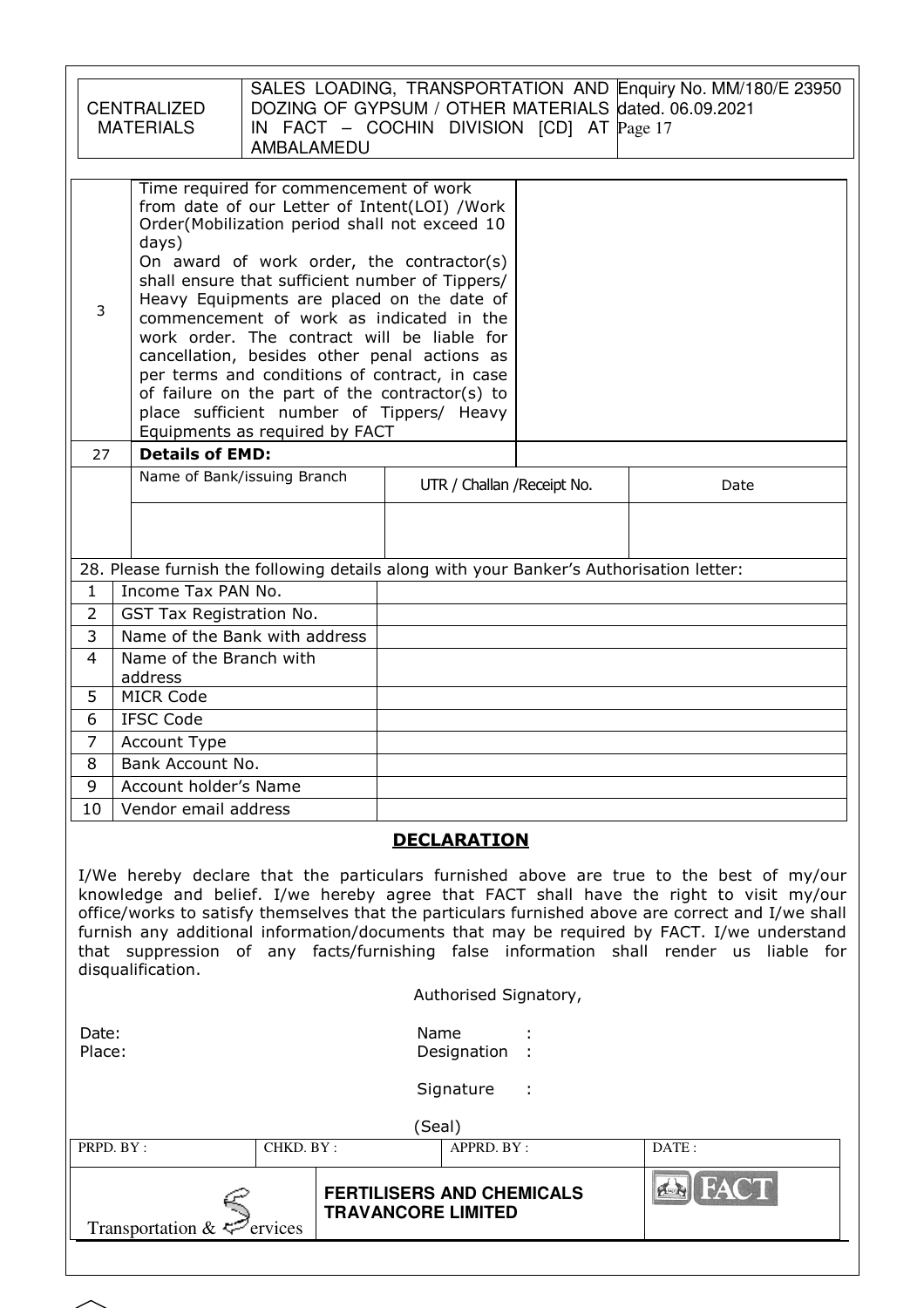CENTRALIZED MATFRIALS SALES LOADING, TRANSPORTATION AND Enquiry No. MM/180/E 23950 DOZING OF GYPSUM / OTHER MATERIALS dated. 06.09.2021 IN FACT – COCHIN DIVISION [CD] AT Page 18 AMBALAMEDU PRPD. BY : CHKD. BY : APPRD. BY : DATE : ANNEXURE –IV SPECIAL TERMS AND CONDITIONS DEFINITIONS: A. FACT – Shall mean The Fertilisers And Chemicals Travancore Limited. B. Contractor – Shall mean the person/company /firm with whom FACT has entered into the contract for loading, transportation and dozing of Gypsum/other materials in FACT Cochin Division at Ambalamedu. 1.0 Scope of Work/Quantity: Sl. No Schedule of work and the state of the state of work and the state of the state of the state of the state of the state of the state of the state of the state of the state of the state of the state of the state of the state quantity for two years (in MT)  $i$  Transportation of gypsum from plant to dump yard. The work involves all activities including loading of gypsum into tippers brought by the contractor, transportation to the dumping yard, unloading and dozing of gypsum at the dumping yard. 1,80,000 ii  $\top$  Transportation of Reclaimed gypsum containing ETP sludge from plant to specified dumping areas. The work involves all activities including loading of the reclaimed gypsum into tippers brought by the contractor, transportation to specified dumping areas, unloading and dozing at the specified dumping areas 9,000 iii  $\top$  Transportation of other materials like lime grits, earth etc. The contractor has to load and transport these materials in their tippers and dump in designated areas within a distance of about 2 km (based on weight). 5,000  $iv$  Transportation of raw materials for check weighment of barges and mixture preparation. These items will be loaded by FACT to the tippers brought by the contractor and unloaded in concerned godowns after taking weights. 5,000  $\vee$  Proper Loading and levelling of gypsum for sale from Plant on to trucks brought by buyers (based on weight). 7,50,000  $vi$  **Proper Loading of dry gypsum** for sale as available in the **Gypsum Yard** on to trucks brought by buyers. (Based on weight). (Yard Gypsum includes gypsum available in the Gypsum stack or as heap by way of transported from the plant and gypsum available in the Gypsum yard without delumping. It is also informed that some buyers of old gypsum may prefer self loading arrangement, which may be permitted by FACT on a case to case basis. 1,00,000 vii | Loading of Plant gypsum on to tippers brought by contractor and transportation to Asiad godown/ No.1 Silo/ Railway siding after taking weight 30,000

| Transportation $&\infty$ ervices | <b>FERTILISERS AND CHEMICALS</b><br><b>TRAVANCORE LIMITED</b> |  |
|----------------------------------|---------------------------------------------------------------|--|
|                                  |                                                               |  |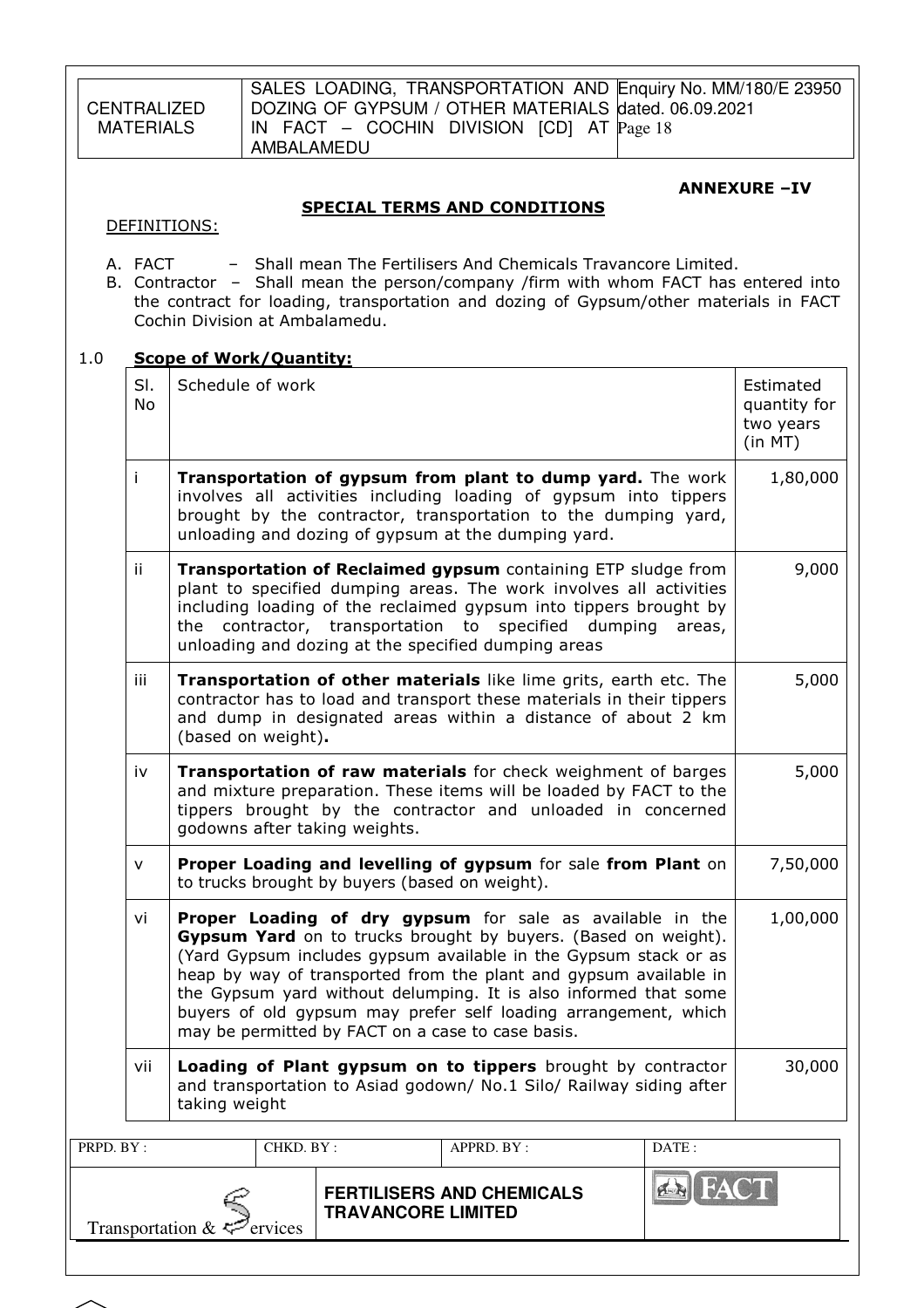#### **CENTRALIZED** MATFRIALS SALES LOADING, TRANSPORTATION AND Enquiry No. MM/180/E 23950 DOZING OF GYPSUM / OTHER MATERIALS dated. 06.09.2021 IN FACT – COCHIN DIVISION [CD] AT Page 19 AMBALAMEDU

All necessary equipments and other resources including crew required for operation of the equipments for undertaking the works as above shall be arranged by the Contractor at his cost.

Special Note for (v) & (vi) above- Loading for sale from Plant or dumping yard into trucks brought by buyers may be done at both the locations simultaneously, if so required. Contractor shall level the material evenly after loading the material on to trucks. Loading on to trucks and levelling shall be done using loading equipment and without causing any damage to the buyers vehicle. Contractor shall avoid overloading/short loading of material by loading material according to the quantity specified by the buyer, and thereby avoid repeated trips to the weighbridge.

- 1.1 The quantities indicated above are only approximate indications and the quantities are liable to vary either way depending on the production pattern in the plant, demand for gypsum sale, weather conditions etc. The contractor shall be liable to carry out the work as per the actual requirement of FACT from time to time.
- 2.0 FACT reserves the right to reduce or increase the estimated quantity as under clause 1.0 above at any time without assigning any reason whatsoever and does not give any guarantee regarding the quantity to be transported. FACT cannot guarantee to the Contractor, either continuity of work or any definite or minimum quantity for transportation at any time or during the contract period. The Contractor shall have no right to claim damages including idle time or loss of profit on account of reduction in revenue arising out of variation in quantity.
- 3.0 Period of Contract: The period of contract shall be two years from the date of commencement of work as per Letter of Intent / Work order.

# 4.0 Capacity of Contractor:

4.1 Contractor shall own/control sufficient number of suitable tippers/dumpers and other equipments such as Loaders/ Poclains /bull dozers /JCB/ Excavators, etc., as required and all other resources including the crew required to operate the above, to discharge their obligations in respect of the contract issued by FACT.

The tippers used for gypsum movement shall be of minimum 20 MT capacity.

- 4.2 During continuous plant run, depending on the plant load, daily gypsum production will vary from around 1500 MT/day to 2200MT/day. Accordingly sufficient number of tippers for transportation of Gypsum from Plant to Yard will have to be operated in the absence of sales.
- 4.3 All the equipments used for this contract shall be in good working condition.
- 4.4 Dumping of plant gypsum and loading for sales shall be carried out from specified areas of the yard as per instruction form SMP(PA)/ AGM(PA) or his authorized representative. Freshly brought gypsum from plant shall not be dumped in areas containing dry gypsum. Freshly dumped gypsum shall not be loaded on to sales trucks. Only loose and dry gypsum shall b e loaded onto sales trucks from yard.
- 4.5 Indicative requirement of Tippers/ Heavy Equipment for the work will be 2 to 4 tippers for transportation of Gypsum from Plant to Yard depending on Plant load; three chained excavators one at Plant, one at Yard and one spare. Tippers/Heavy equipment deployed shall be less than 10 years old as on the date of opening of Part-A bid.

| <b>FACT</b><br><b>PER</b><br><b>FERTILISERS AND CHEMICALS</b> | DATE: | APPRD. BY: |  | PRPD. BY:<br>CHKD. BY: |  |  |
|---------------------------------------------------------------|-------|------------|--|------------------------|--|--|
| <b>TRAVANCORE LIMITED</b><br>Transportation $\&\leq$ ervices  |       |            |  |                        |  |  |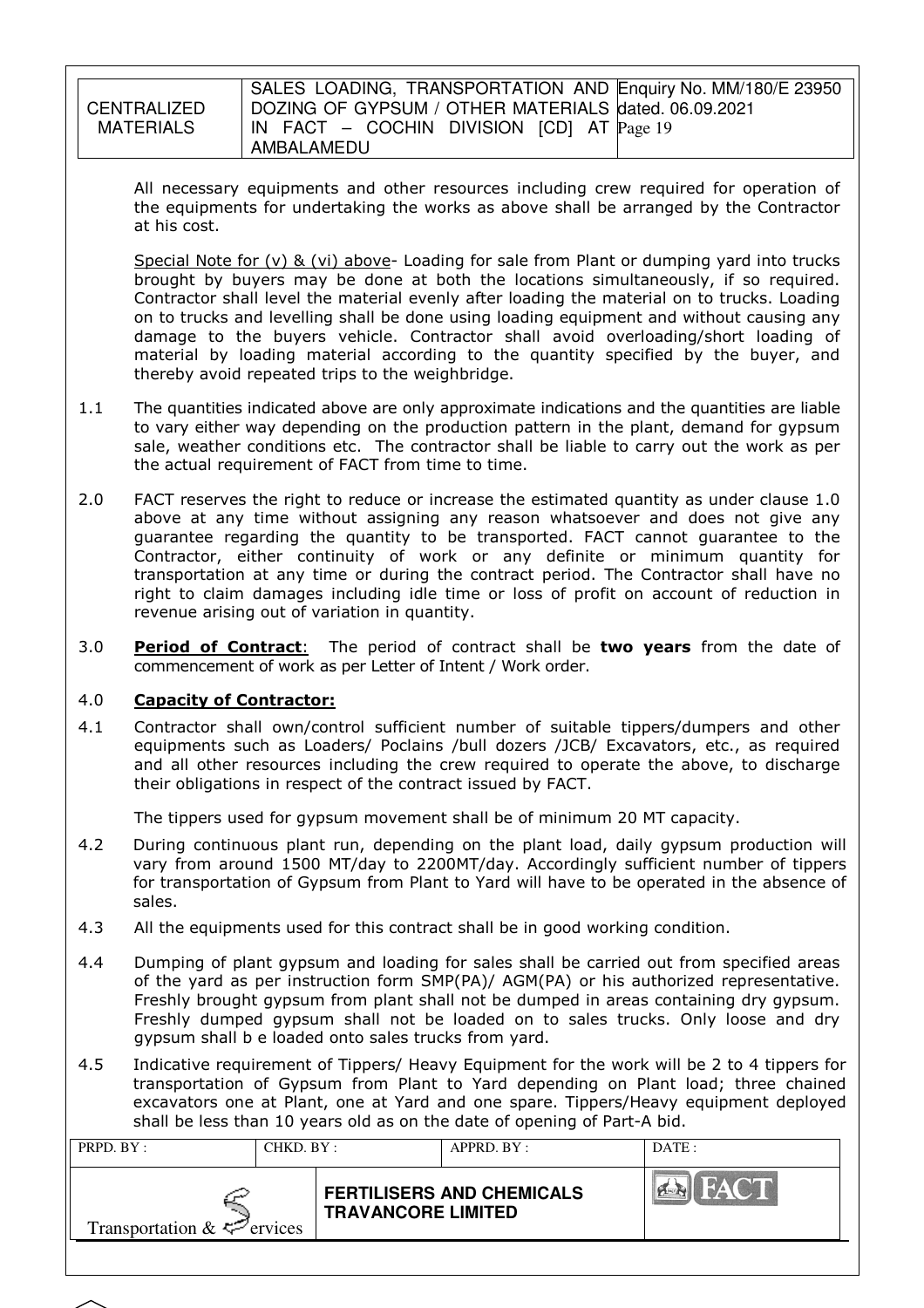|                  | SALES LOADING, TRANSPORTATION AND Enquiry No. MM/180/E 23950 |
|------------------|--------------------------------------------------------------|
| CENTRALIZED      | DOZING OF GYPSUM / OTHER MATERIALS dated. 06.09.2021         |
| <b>MATERIALS</b> | $\vert$ IN FACT – COCHIN DIVISION [CD] AT $\vert$ Page 20    |
|                  | AMBALAMEDU                                                   |

#### 5.0 Security Deposit:

The contractor shall, within 15 days of issue of the work order, remit an amount equal to 3% of the total value of the work order for two years, towards Security Deposit by way of Bank Transfer/NEFT/RTGS or by Bank guarantee from a Nationalised/Scheduled Bank in the prescribed format issued by FACT. No interest shall be payable by FACT on the security deposit. The security deposit shall be released only after the work as per contract is satisfactorily completed and final bills paid, after deducting all amounts due to FACT from the contractor.

#### 6.0 Agreement:

The Contractor shall execute within 15 days from the date of issue of Work Order an Agreement on Non Judicial Stamp paper of value of Rs.200/- in the form prescribed by FACT and shall bear all expenses incidental thereto.

#### 7.0 Rates:

- 7.1 The rates shall be firm during the period of contract. However, for items at  $1(i)$ ,  $1(iii)$ ,  $1(iii)$ & 1(vii) under Scope of Work detailed above, FACT shall revise the rates (as per Clause 7.2 below) if the price of High Speed Diesel Oil is revised after issue of the work order.
- 7.2 The revision formula applicable shall be at the rate of 10 Paise per MT for one rupee increase or decrease in price of High Speed Diesel Oil. The rate as above is after taking into consideration the diesel consumed for all operations, i.e., loading, transportation and dozing including loading into trucks for sale. No other claims on account of diesel price variation shall be permitted. For the purpose of calculation of revision in rates due to variation in diesel price, the price of Diesel prevailing at Cochin shall be considered and the price of diesel prevailing at Cochin as on the date of opening of Part A bids (Prequalification cum Techno-commercial bids) shall be taken as the base rate. Diesel price variation shall be averaged (Simple) for the completed billing period and revised rates shall be applicable for that completed billing cycle.
- 7.3 In case the contractor is requested during the period of contract to carry out any similar extra work not initially covered by the rates given in the contract, the contractor shall be prepared to undertake such work at the rates mutually agreed upon.
- 7.4 **Goods and Services Tax(GST):** The rate quoted by the Bidder for all the works as per this tender shall be exclusive of GST. GST, if applicable for the work as per any statutory notification, shall be extra and borne by FACT.

#### 8.0 Liability to move Gypsum & other materials:

- 8.1 The contractor should ensure that there is no spillage of gypsum or other materials being transported on the road en-route from Plant to gypsum yard / respective dumping areas and the roads surrounding the gypsum heap beneath G4 conveyor. If any spillage occurs due to reasons attributable to the contractor, the Contractor shall clear the same immediately and spray water in order to avoid dust nuisance on the road. If the spillage is not cleared and dust emission is not controlled in time, FACT will arrange the same at the risk and cost of the Contractor.
- 8.2 a) Wetting of Road from Phase II Weigh Bridge upto Canteen near PH.II Gate

| PRPD. BY:<br>CHKD. BY :                |  | APPRD. BY:                |                                  | DATE:       |
|----------------------------------------|--|---------------------------|----------------------------------|-------------|
| Transportation $\&\leq^{\sim}$ ervices |  | <b>TRAVANCORE LIMITED</b> | <b>FERTILISERS AND CHEMICALS</b> | <b>FACT</b> |

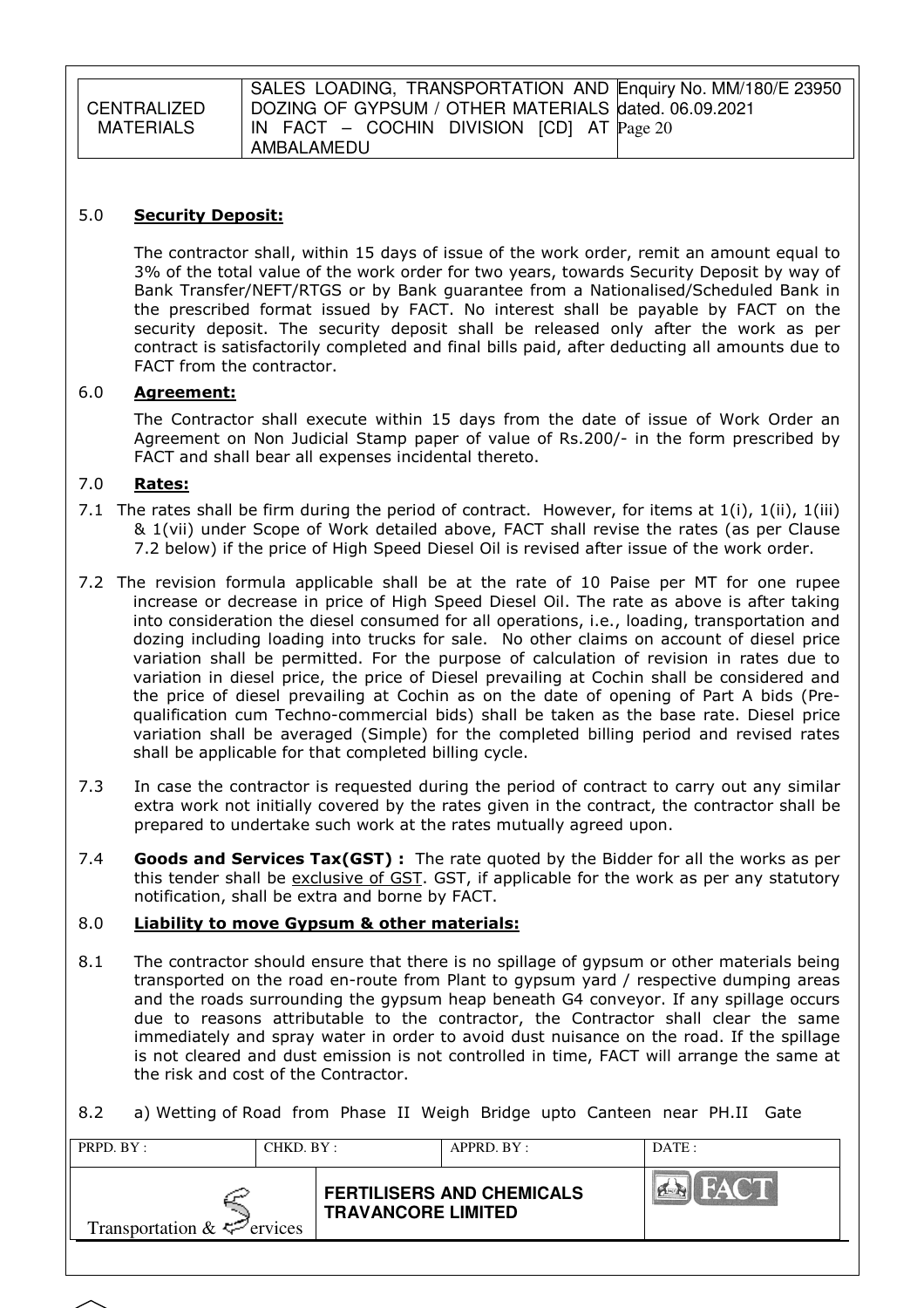**CENTRALIZED** MATERIALS SALES LOADING, TRANSPORTATION AND Enquiry No. MM/180/E 23950 DOZING OF GYPSUM / OTHER MATERIALS dated. 06.09.2021 IN FACT – COCHIN DIVISION [CD] AT Page 21 AMBALAMEDU

> and beginning of Gypsum transportation road, is in the contractor's scope. When there is no gypsum transportation or when there is no sales from plant, the scope of wetting of road by the contractor is excluded.

- b) Contractor shall transport the wet reclaimed gypsum immediately after reclamation without making any spillage en-route.
- 8.3 The Contractor shall maintain his authorised representative at Ambalamedu. The Contractor or his authorised representative shall call on the Sr. Manager Production (Phos. Acid) / FACT-CD [i.e. SMP (PA)-CD] / Dy. General Manager (Production), FACT-CD [i.e. DGM(Prod)/CD] to receive instructions regarding the transport of gypsum / other materials and other works to be undertaken by him and arrange to work accordingly. Orders given to the Contractor's representative shall be considered to have the same effect as if they have been given to the Contractor himself. The appointment of the authorised representative shall be notified by the Contractor and got approved by SMP [PA]-CD / DGM [Prod]CD. SMP [PA]-CD shall be the contract administrator for this work.
- 8.4 The Contractor shall make available sufficient number of tippers/dumpers/loaders/ Poclains / dozers / JCB / other equipment with operating crew on receipt of oral/written instruction from the above mentioned officers. The Contractor is expected to place at all times the required number of tippers/dumpers/dozers/JCB/other equipments with crew as required by FACT, so as to meet the requirement of removal of gypsum produced and gypsum reclaimed from settling pits and equalisation tanks, so that no accumulation is caused due to lack of the above equipments.
- 8.5 During the beginning of every shift before commencing the work, Contractor shall submit all the details of working crew and vehicles to the officer in charge of Gypsum Disposal Section or any officer as nominated by SMP (PA), FACT-CD.
- 8.6 If the road leading to Gypsum yard requires any maintenance, advance information shall be given in writing to the SMP (PA)/CD by the Contractor and gypsum movement shall not be affected on account of the road repair.
- 8.7 If the gypsum dumping yard requires any additional lighting, the Contractor shall intimate the same in writing to SMP (PA)/CD in advance and Gypsum movement shall not be affected on account of this.
- 8.8 When the equipments of the contractor have to be taken out of service for statutory inspection or on maintenance/repair the contractor shall obtain prior permission of SMP [PA]-CD / DGM(Prod)-[CD] and shall make alternative arrangements to transport gypsum without additional cost to FACT, failing which FACT shall have the right to make alternate arrangements to transport gypsum at the risk and cost of the Contractor and realise from the Contractor any loss sustained by FACT on account of such alternative arrangement.
- 8.9 Any maintenance/repair of contractor's equipment due to breakdown while the work is being carried out shall be arranged by the contractor as expeditiously as possible. However, if the repair work is expected to prolong beyond reasonable time, the contractor shall make alternative arrangement to carry out the work as per the requirement indicated by FACT.
- 8.10 The maintenance of the contractor's equipment shall be done by the contractor using his own personnel, spare parts and materials.

| CHKD. BY:<br>PRPD. BY:          |  | APPRD. BY:                |                                  | DATE:       |
|---------------------------------|--|---------------------------|----------------------------------|-------------|
| Transportation $\&\leq$ ervices |  | <b>TRAVANCORE LIMITED</b> | <b>FERTILISERS AND CHEMICALS</b> | <b>FACT</b> |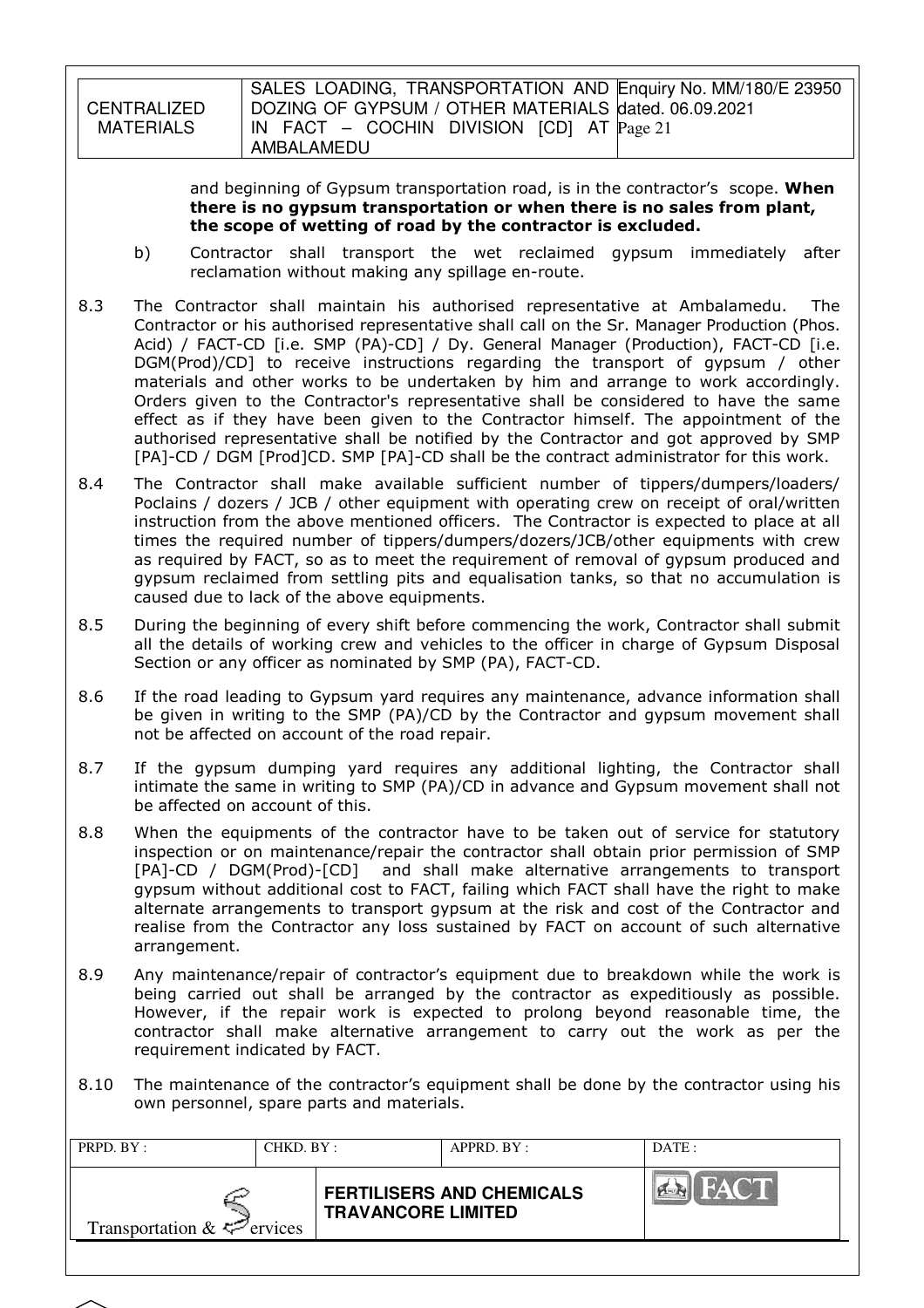CENTRALIZED MATERIALS

SALES LOADING, TRANSPORTATION AND Enquiry No. MM/180/E 23950 DOZING OF GYPSUM / OTHER MATERIALS dated. 06.09.2021 IN FACT – COCHIN DIVISION [CD] AT Page 22 AMBALAMEDU

- 8.11 The contract shall not mean continuous work for the Contractor. In case of an anticipated break in work lasting 7 days or more due to shut down of Plant etc., FACT will give 2 days prior notice in writing to enable the Contractor to demobilize his men and machinery and 2 days prior notice to remobilise and resume the work. There will not be any payment towards idling charges on account of this.
- 8.12 FACT reserves the right to reject any tipper /dumpers / equipments brought by the Contractor due to its unsound condition or being not road worthy or unsuitable for the operation contemplated. Only tippers and / or dumpers are to be used for transportation. Also, FACT shall have the right to object to any unsafe practice used or resorted to by the Contractor and to direct the Contractor to carry out the job in a manner considered safe by FACT.
- 8.13 During the pendency of this work order, if the Contractor uses tippers/ dumpers/ dozers/ JCB/ other equipments not owned by him, consent letters shall be produced from the owners permitting the use of their tippers/ dumpers/ equipments, without any liability to FACT for any damage, loss that may be incurred by the owner/ contractor during operations connected with the order. Statutory obligations regarding these tippers/ dumper/ equipments, personnel working in it etc. shall be complied with by the contractor as if they were owned by him.
- 8.14 It will be the responsibility of the Contractor to obtain at his cost those clearances/sanctions, if any applicable for the work and which are required from the part of the contractor, from concerned authorities, local bodies etc. The Contractor is expected and bound to anticipate and arrange for all such clearances and sanctions well in advance. Any damage, demurrage or any other losses arising direct or consequential on account of any lapses in this regard shall be to the Contractor's account.
- 8.15 In case, the contractor fails to carry out the works satisfactorily as per contract, FACT may give 24 hours notice in writing to the contractor calling him to make good the failure, neglect or contravention complained of within the said time. In default of compliance of said notice, the company shall have the option and be at liberty without prejudice to its rights, to arrange to complete the work by other means/other agencies and the loss or damage or extra expenditure incurred in this connection shall be debited to the contractor's account as already mentioned. The cost of such removal shall be in addition to Liquidated Damages as per terms under Clause 9 below.
- 8.16 If the contractor becomes insolvent or in the event of his going into liquidation or winding up his business as the case may be or if in the opinion of the company, fails to fulfil his obligations in the execution of the work to company's satisfaction, the company may forthwith terminate the contract or take it over in whole or in part and employ any other agency or agencies to continue the work or get it done departmentally and forfeit the contractor's security deposit and retention of money without prejudice to the company's rights to claim compensation from the contractor for losses or damages suffered by the company as a result of the above arrangements. The contractor shall have no claim to compensation for any loss that may occur consequent to the above arrangements.
- 8.17 In case the Contractor failed to perform the contract as per the terms and conditions of the contract, FACT shall have the power to terminate the contract and make alternative arrangements to carry out the work for the remaining period at the risk and cost the Contractor. In such case, the Contractor shall be liable for any expenses, loss or damage,

| <b>FACT</b><br><b>PARKER</b><br><b>FERTILISERS AND CHEMICALS</b><br><b>TRAVANCORE LIMITED</b><br>Transportation $\&\leq^{\sim}$ ervices | PRPD. BY:<br>CHKD. BY : |  | APPRD. BY: |  | DATE: |
|-----------------------------------------------------------------------------------------------------------------------------------------|-------------------------|--|------------|--|-------|
|                                                                                                                                         |                         |  |            |  |       |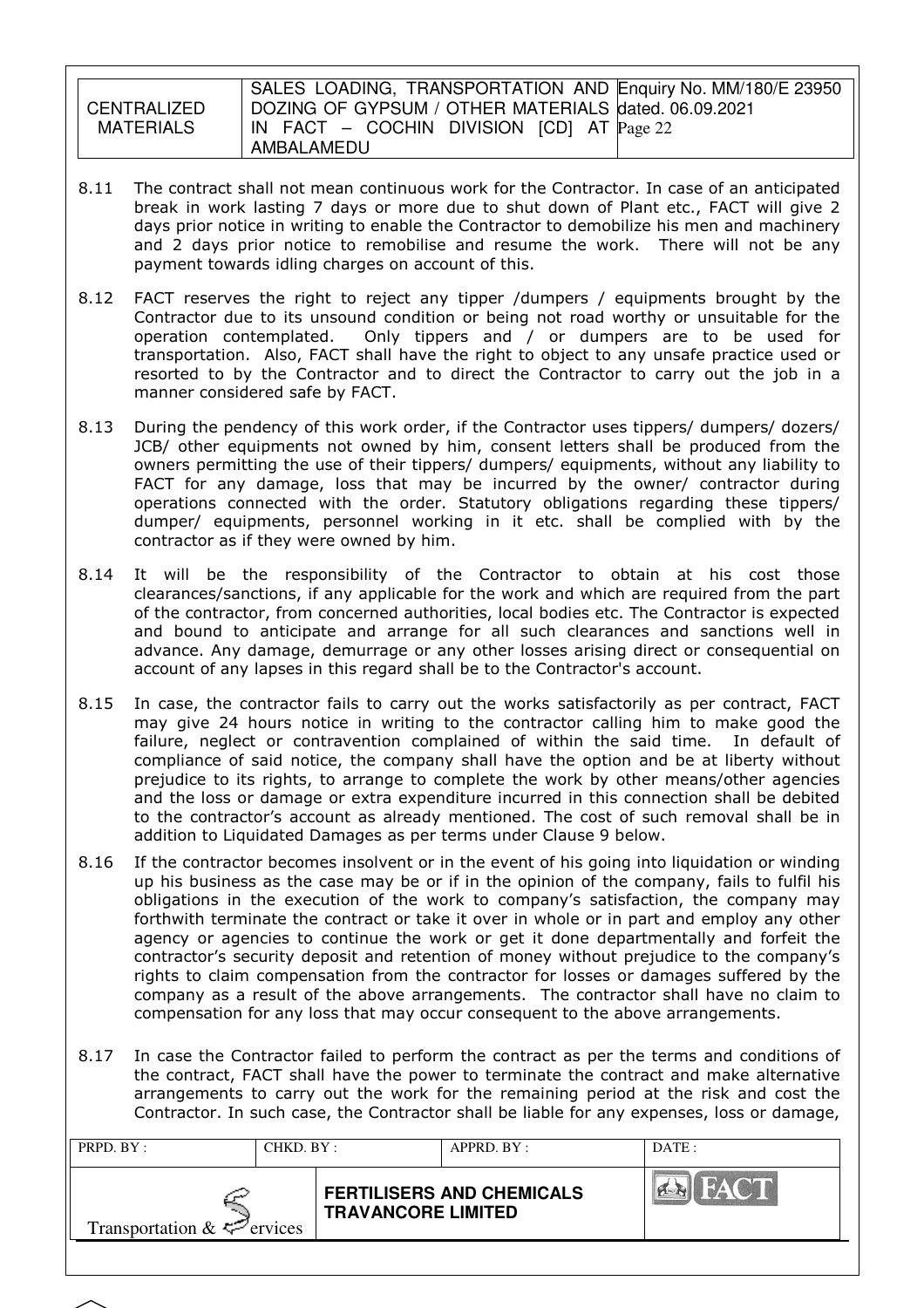**CENTRALIZED** MATERIALS SALES LOADING, TRANSPORTATION AND Enquiry No. MM/180/E 23950 DOZING OF GYPSUM / OTHER MATERIALS dated. 06.09.2021 IN FACT – COCHIN DIVISION [CD] AT Page 23 AMBALAMEDU

which FACT may incur or sustain by reason of or in connection with the Contractor's default. FACT will also have the option to put the vendor on Enquiry Holiday for a minimum period of three years.

- 8.18 The security and safety of the Contractor's belongings shall be arranged by him at his own responsibility and cost.
- 8.19 Insurance coverage of the Contractor's belongings shall be arranged by him at his own responsibility and cost.
- 8.20 All precautions in transport, handling and other related works whether stipulated or not, shall be adhered to by the contractor. The Contractor shall exercise care, diligence and promptness in the work and adhere to all traffic rules and transport regulations, statutory obligations and all other rules and laws that have a bearing on the work. Any damage, or any action, legal or otherwise, arising on account of the contractor's failure or negligence or breach of the statutory obligations, shall be to the contractor's account. If any loss/expenditure arising from the breach thereof is not satisfactorily met/settled by the contractor, FACT reserves the right to withhold payment of bills/security deposit and discharge the obligations of the contractor without prejudice to the company's right to claim from the contractor full value of damage/compensation. The Account rendered by FACT in this connection shall be treated as final.
- 8.21 The Contractor shall assume all liabilities for, and keep FACT wholly indemnified against, all actions or suits, costs, damages, changes and expenses arising out of or in connection with carrying out of the work covered by the contract with respect to the equipments/crew deployed by the contractor for the work as per this contract.

### 9.0 Liquidated Damages (LD):

9.1 a) The contractor should make arrangements to load a minimum of 1500 MT gypsum together from plant and yard per day, if adequate stock of gypsum and number of sales trucks are available for loading. The short fall in loading from the minimum quantity will attract a penalty of Rs.20 per ton (plus GST) of shortage.

b) The contractor should make arrangements to transport a minimum of 1200 MT gypsum from plant per day, if adequate stock of gypsum is available and sales trucks are not available for loading. The short fall in transportation from the minimum quantity will attract a penalty of Rs.20 per ton (plus GST) of shortage.

c) If the contractor fails to transport gypsum due to non-availability of sufficient number of tippers or other equipments, operating crew etc. and the gypsum accumulation heap goes up to a level of 2 meters from the centre of the drive drum of G4 conveyor (free space in between top of heap and conveyor drive drum centre), LD shall be applicable at the rate of Rs.50,000/- per day plus GST or part thereof. The measurement of the free space shall be as determined by the FACT-CD Civil Department.

- 9.2 If the contractor fails to meet the requirement of FACT in transporting the lime grits, sulphur muck, earth, raw materials for check weighment, reclaimed gypsum, etc., as demanded, LD of Rs.5000/- plus GST will be levied for the failure of the contractor to transport against FACT's request for that particular day.
- 9.3 If the contractor fails to clear the spillage timely en-route from plant to gypsum yard, and road surrounding the yard under G4 conveyor, a lump sum penalty of Rs.5,000/- plus GST will be levied for the day. Even after penalizing if the contractor does not turn up for

|                                          | CHKD. BY :                | APPRD. BY:                       | DATE:      |
|------------------------------------------|---------------------------|----------------------------------|------------|
| Transportation $\&\ \leq^{\sim}$ ervices | <b>TRAVANCORE LIMITED</b> | <b>FERTILISERS AND CHEMICALS</b> | <b>CTP</b> |

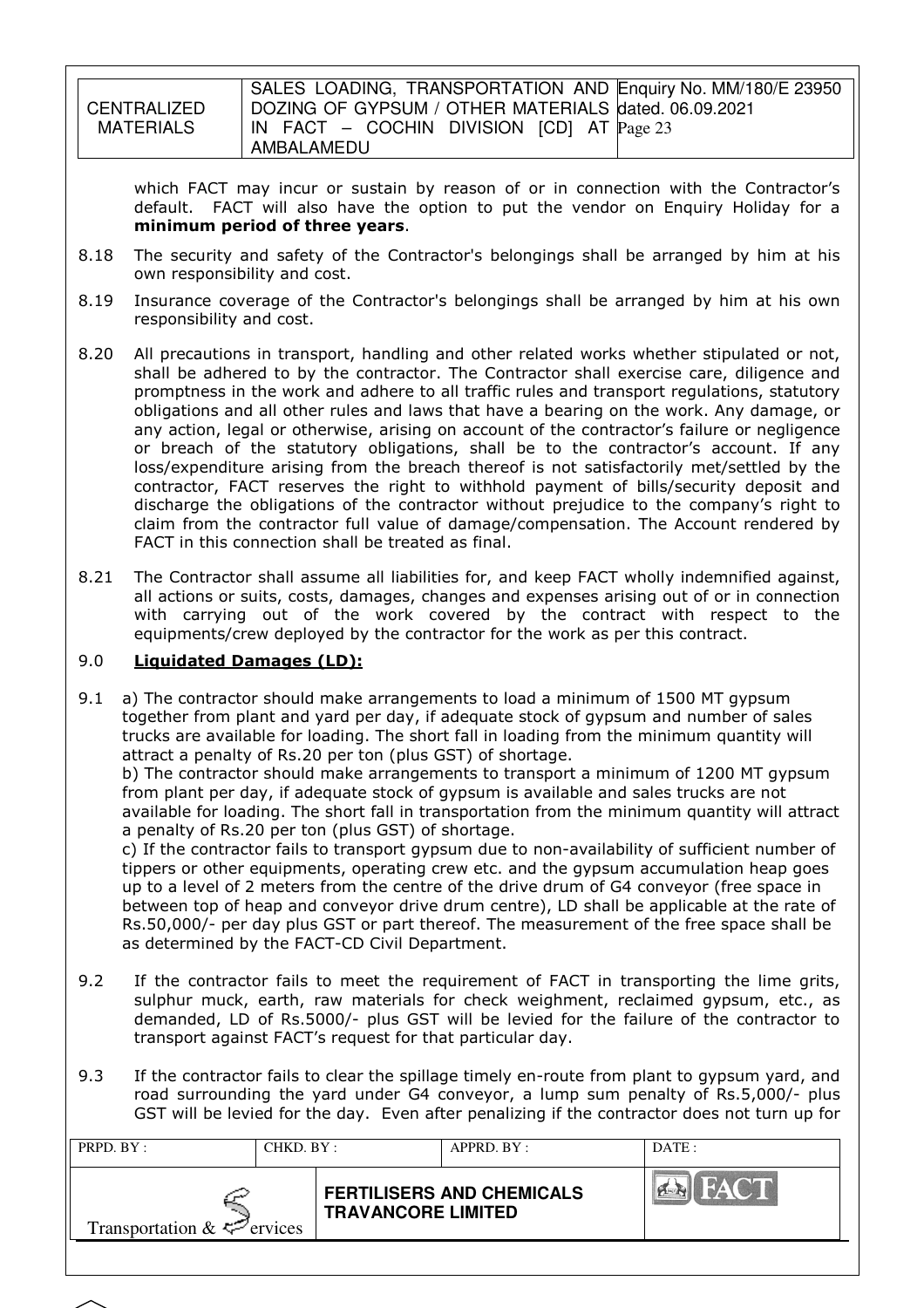**CENTRALIZED** MATFRIALS SALES LOADING, TRANSPORTATION AND Enquiry No. MM/180/E 23950 DOZING OF GYPSUM / OTHER MATERIALS dated. 06.09.2021 IN FACT – COCHIN DIVISION [CD] AT Page 24 AMBALAMEDU

clearing the spillage, FACT shall make alternate arrangement for the same at the risk and cost of contractor and the actual expenses incurred will be recovered from the bills of the contractor.

- 9.4 If the contractor is found loading fresh/ wet gypsum from the yard, FACT reserves the right to levy a penalty of Rs.5,000/- plus GST for each such case of violation.
- 9.5 The liquidated damage applicable to all the above cases shall be limited to 10 % of the total contract value for the period of two years.

### 10.0 Assessment of Quantity:

- 10.1 Quantity of gypsum and reclaimed gypsum transported as per item 1(i) and 1(ii) under the Scope of Work above shall be assessed as illustrated in Annexure - VII.
- 10.2 The quantity of items transported as per item  $1(iii)$  and  $1(iv)$  of the Scope of Work above will be based on random check weighment and number of trips. Payment will be made based on the lowest net weight obtained on the random check weighments obtained for a 24 hour period.
- 10.3 Quantity as per item No.1(v),  $1(vi)$  & 1(vii) of the Scope of Work as above shall be assessed by net weight obtained on weighment of each truck at FACT – CD weigh bridge.

### 11. **Settlement of Bills:**

- a) The contractor shall submit bills in the prescribed form along with supporting documents on a fortnightly basis to SMP (PA)-CD / AGM(PA)/CD - FACT for their certification based on quantity assessment detailed as per Clauses under 10 above.
- b) Payment of bills that are complete in all respects shall normally be made within 15 days by cheque, after effecting all deductions applicable based on certification as per terms of the work order by SMP (PA)-CD / AGM(PA)/CD.
- c) Statutory Deductions Statutory deductions towards Income Tax, ESI, Provident Fund etc., shall be made from the contractor's bills.
- d) The Contractor shall not be eligible for any other charges on any account other than that specifically mentioned in the Work Order. However, GST shall be extra, as applicable, based on the prevalent Government orders.

### 12. Working Hours:

For the purpose of this contract, a day of 24 hours starting at midnight is spilt in three shifts. The Contractor is expected to arrange his work accordingly without interruptions and any failure shall be subject to the conditions under clause 8.0 above.

- 13.0 The Contractor shall obtain photo identity badges (passes) approved and issued by CISF FACT-CD Unit for himself, his workers and representatives for entry inside the premises of FACT and where transportation/loading/ unloading points are located. Passes are not transferable and shall be renewed on expiry. Passes must be surrendered to FACT's Security Department, when workers/representatives are changed or when the contract is completed/terminated, failing which amount as fixed by the FACT shall be payable for every pass thus not surrendered.
- 14.0 The Contractor and his employees are expected to abide by discipline and traffic regulations as directed by FACT and CISF Personnel from time to time within Office and

| PRPD. BY:<br>CHKD. BY :         |  | APPRD. BY:                |                                  | DATE: |
|---------------------------------|--|---------------------------|----------------------------------|-------|
| Transportation $\&\leq$ ervices |  | <b>TRAVANCORE LIMITED</b> | <b>FERTILISERS AND CHEMICALS</b> |       |

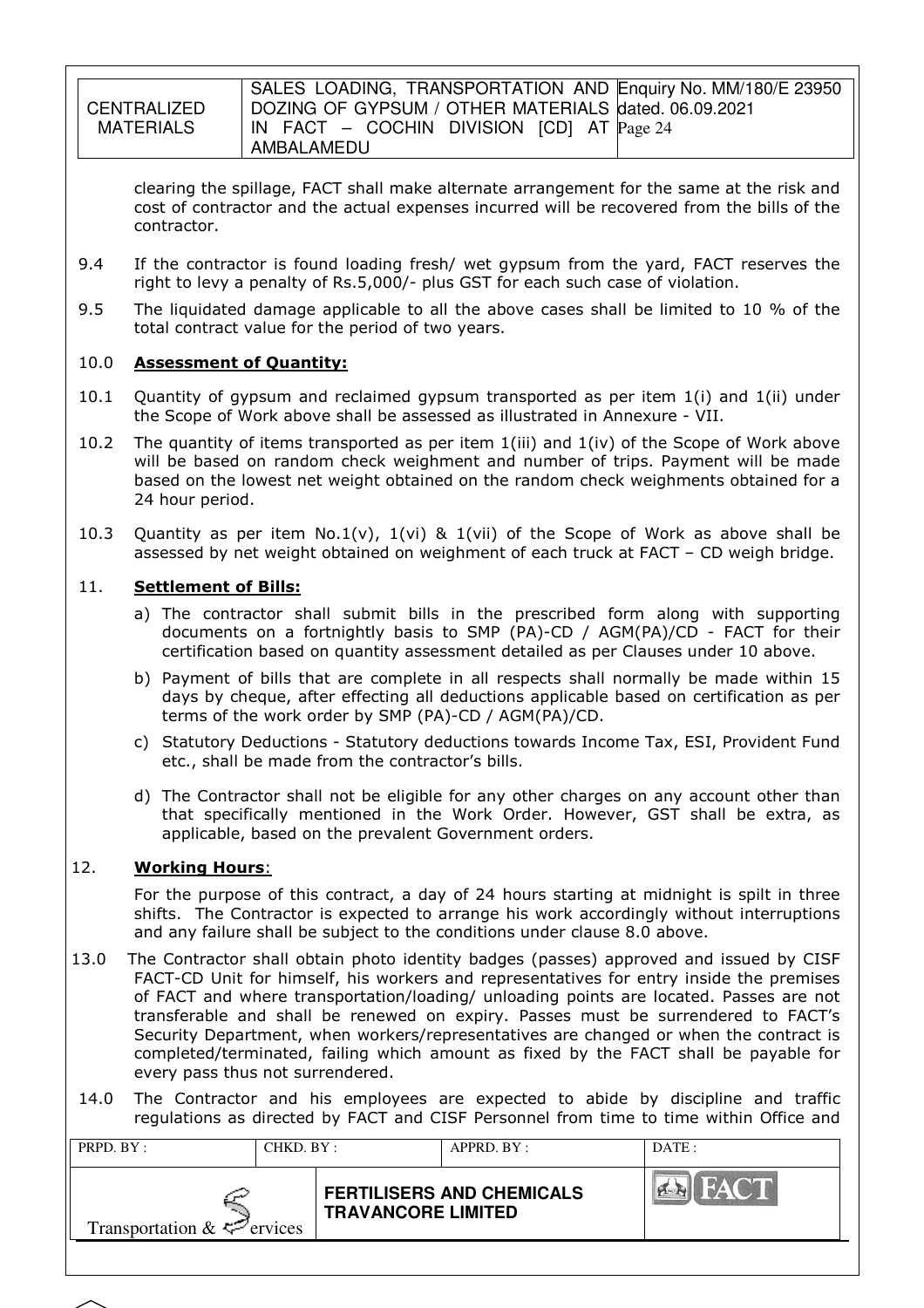**CENTRALIZED** MATERIALS

SALES LOADING, TRANSPORTATION AND Enquiry No. MM/180/E 23950 DOZING OF GYPSUM / OTHER MATERIALS dated. 06.09.2021 IN FACT – COCHIN DIVISION [CD] AT Page 25 AMBALAMEDU

Plant premises. FACT reserves the right to demand the removal of any of his employees who have been declared by FACT as offending its directives, without relieving the contractor from his obligations under the contract.

- 15.0 If any work entrusted with other parties by FACT is obstructed by, interfered with or caused to be interfered, to the detriment of FACT's interest by the contractor or his employees, the contract shall be terminated without notice and the remaining work for the unexpired period of the contract shall be arranged by FACT through other parties at the contractor's risk and cost. The matter whether FACT's work has been interfered with or obstructed shall be decided by FACT and shall be final.
- 16. It is to be understood that FACT shall not provide any other services except as specifically defined. Contractor shall render all other services/carry out all incidental works whether mentioned herein or not for executing the contract to the satisfaction of FACT.
- 17. If the Contractor so desires, FACT at its discretion, may supply diesel from its petrol pump within FACT-CD premises and cost of the same will be deducted from running bills. The supply will be subject to safety and security conditions to be set by FACT and limited to a cost less than 50% of the running bills. However, FACT is under no obligation to supply diesel and no claims on this account will be entertained. Price will be that applicable for Bulk consumer.
- 18 The contract can be terminated by FACT with one months' notice at any time during the pendancy of the contract, without assigning any reason thereto.
- 19 Strike etc. by Contractor's labour owing to any dispute pertaining to the wages or otherwise will not be deemed to be a reason beyond the control of the Contractor.
- 20 The Contract once awarded shall not imply that the Contractor will have the exclusive right for transport of FACT's material in other related works. The contract is not a guarantee to the Contractor either for continuity of work on all days or any definite volume of work at any time.
- 21 PF& ESI: The workers deployed by the Contractor for the work shall be covered under the PF & ESI and the rates quoted shall be inclusive of all such liabilities. The Contractor shall ensure full compliance to the above Acts/rules. The Contractor shall be responsible for making all payments to his workmen, including ESI and Provident Fund benefits etc., as applicable. Deductions towards PF, ESI contributions on behalf of the workers will be made from the Contractor's bills, and remitted to the concerned Departments by FACT based on wage roll cum attendance roll to be furnished by the Contractor. If the workers are not presently registered with PF & ESI, necessary applications signed by the workers shall be submitted by the Contractor for enabling their registration. It is also made clear that FACT shall not make any payments to the Contractor other than the rates agreed for the work. All extra payments, if any, to be made to the Contractor's workmen during the course of contract period shall be borne entirely by the Contractor. In case the Contractor fails to discharge his statutory obligations leading to a situation wherein FACT is to incur any expenditure/loss in their capacity as the Principal Employer, such expenditure/loss shall be realized from the Contractor.
- 22 The contractor shall be liable for payment of all claims, compensation or expenses payable as a result of any accident or injury sustained by workmen employed or hired by the contractor in the execution of the contract, which the contractor is liable to pay by

| FACT<br>$\sim$<br><b>FERTILISERS AND CHEMICALS</b><br><b>TRAVANCORE LIMITED</b> | PRPD. BY:<br>CHKD. BY: | APPRD. BY: |  | DATE: |
|---------------------------------------------------------------------------------|------------------------|------------|--|-------|
| Transportation $\&\leq$ ervices                                                 |                        |            |  |       |

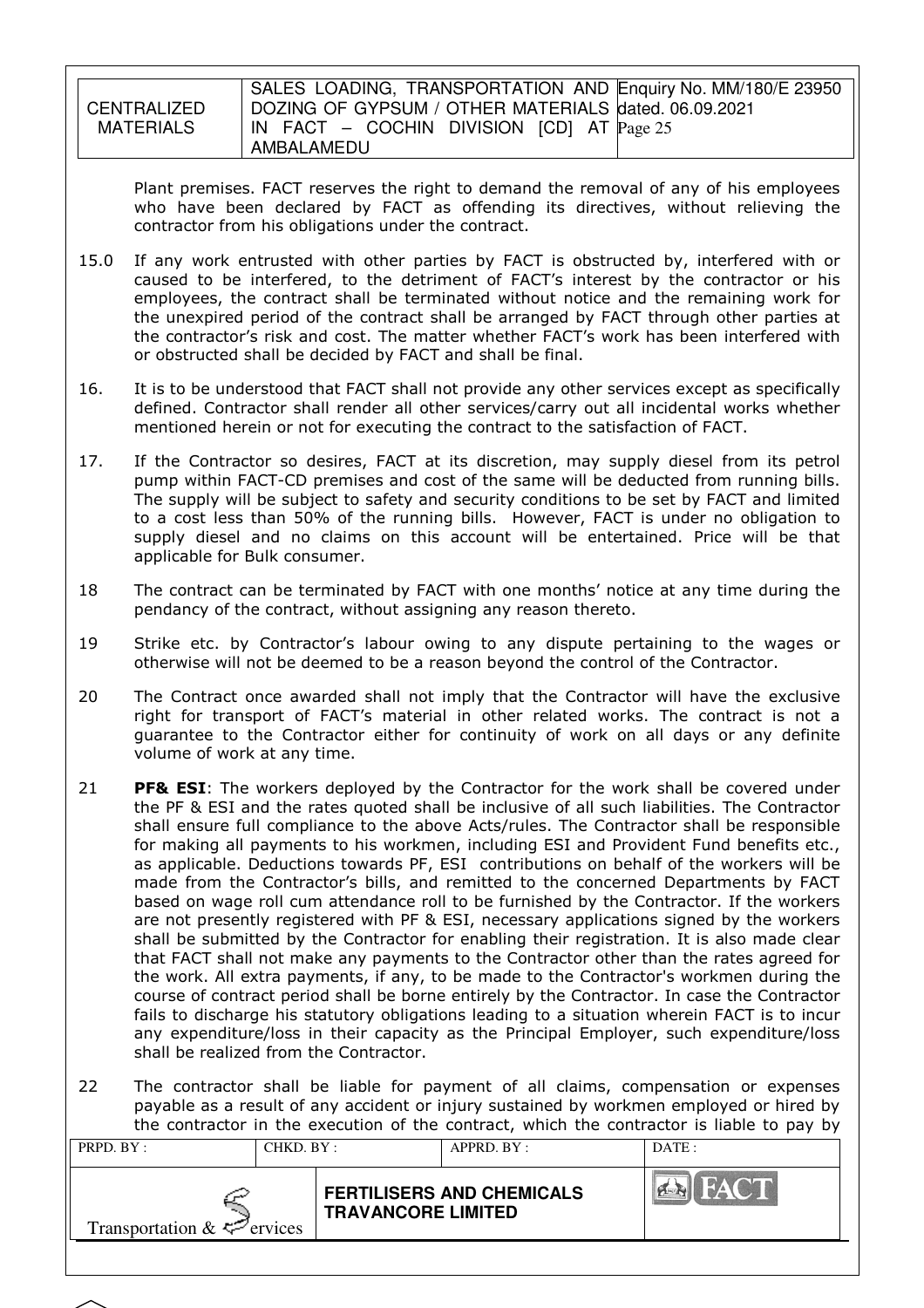|             | SALES LOADING, TRANSPORTATION AND Enquiry No. MM/180/E 23950 |
|-------------|--------------------------------------------------------------|
| CENTRALIZED | DOZING OF GYPSUM / OTHER MATERIALS dated. 06.09.2021         |
| MATERIALS   | $\vert$ IN FACT – COCHIN DIVISION [CD] AT $\vert$ Page 26    |
|             | AMBALAMEDU                                                   |

rule, law and order of Government. The expenses, if any, incurred by FACT on the above will be realized from any amount that may be due to the contractor from FACT.

- 23 The contractor shall not employ workers below 18 years of age or persons who are disabled, infirm, mentally unsound, women in advanced stage of pregnancy or very old persons.
- 24 Giving or requesting any type of illegal gratification to/from any person / agency inside or outside FACT premises will be viewed very seriously and FACT reserves the right to take suitable action against the Contractor indulging in such practices, including termination of contract without notice, and the remaining work in such cases will be arranged by FACT through other parties at the contractor's risk and cost.
- 25 All contract workers shall be enrolled with Kerala Labour Welfare Fund as per Government of Kerala Order No.3989/B1/2010/LBR. FACT shall deduct workers' contribution (Rs. 4/- per half year) and contractors contribution (Rs. 8/- per half year) in respect of each worker from contractor's bill or as applicable.
- 26 The contract will be administered and executed by the Sr. Manager [Production]- Phosphoric Acid Plant, FACT– CD i.e., SMP (PA)-CD or any officer authorised by him.
- 27 Entirety of Contract:

 The contract includes all of the agreement between the Contractor and FACT and no other communication or proposal or understanding, written, oral or implied shall be considered to be included in the work order or form part of the contract between the contractor and FACT unless specifically agreed to in that behalf in writing by FACT.

OTHER TERMS AND CONDITIONS: All other terms and conditions shall be as per our " Standard Terms and Conditions of Contract viz. Annexure-V". In case of any contradiction between Special Terms and Conditions (Annexure – IV) and Standard Terms and Conditions of Contract (Annexure - V), Special Terms and Conditions (Annexure – IV) will prevail.

| PRPD. BY:<br>CHKD. BY :                |  |                           | APPRD. BY:                       | DATE:       |
|----------------------------------------|--|---------------------------|----------------------------------|-------------|
| Transportation $\&\leq^{\sim}$ ervices |  | <b>TRAVANCORE LIMITED</b> | <b>FERTILISERS AND CHEMICALS</b> | <b>FACT</b> |
|                                        |  |                           |                                  |             |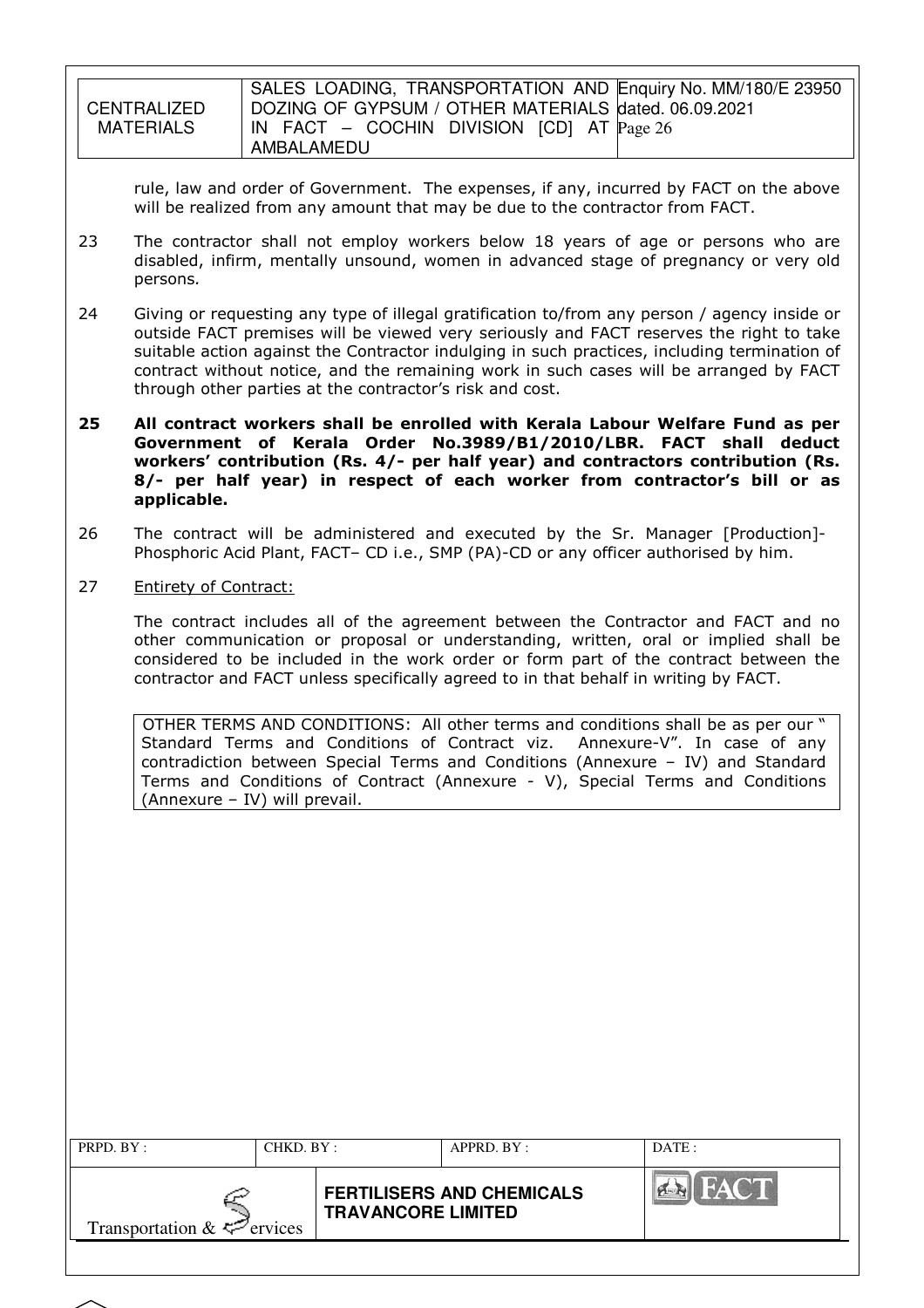CENTRALIZED MATERIALS

### STANDARD TERMS AND CONDITIONS OF CONTRACT

#### Annexure-V

#### 00. CONTENTS:

- 01. GENERAL:
- 02. SECURITY DEPOSIT:
- 03. RATES:
- 04. PAYMENT:
- 05. QUANTITY:
- 06. CONTINUITY OF WORK:
- 07. RESPONSIBILITY FOR MATERIAL:
- 08. SECURITY & SAFETY REGULATIONS<br>09. STATUTORY OBLIGATIONS
- STATUTORY OBLIGATIONS
- 10. CONTRACTOR's WORKMEN
- 11. DEFAULT
- 12. TERMINATION:
- 13. FORCE MAJEURE:
- 14. ASSIGNMENT:
- 15. APPLICABLE LAW AND SETTLEMENT OF DISPUTES:
- 16 FRAUD PREVENTION POLICY OF FACT:
- 17. ENVIRONMENT MANAGEMENT SYSTEM:<br>18. ENTIRETY OF CONTRACT
- 18. ENTIRETY OF CONTRACT

### 01. GENERAL:

**"FACT"** shall mean the Fertilisers and Chemicals Travancore Limited, with registered office at Udyogamandal and its operating Divisions at Udyogamandal and Ambalamedu.

"Contractor" shall mean the firm/company/individual, who has been awarded the work order (Contract) against their bid in response to the enquiry issued by FACT.

The Contractor shall return to FACT the duplicate copy of the work order with terms and conditions duly acknowledged and signed in confirmation of having accepted the order as per terms and conditions mentioned.

The Contractor shall execute within 15 days from the date of receipt of FACT's Letter of Intent, an agreement in stamp paper in the form prescribed by FACT and shall bear all expenses incidental thereto.

The contract once awarded will not imply that the Contractor has exclusive right for the particular job.

The Contractor is deemed to have carefully examined and satisfied himself on the nature and extent of work to be executed and no claims for any extra payment shall be admissible under any circumstances.

FACT shall not in any way be responsible to the Contractor for payment of compensation for hold up of work, if any, due to any situation beyond the control of FACT.

| PRPD. BY:                       | CHKD. BY: |                           | $APPRD$ . BY :                   | DATE:       |
|---------------------------------|-----------|---------------------------|----------------------------------|-------------|
| Transportation $\&\leq$ ervices |           | <b>TRAVANCORE LIMITED</b> | <b>FERTILISERS AND CHEMICALS</b> | <b>FACT</b> |
|                                 |           |                           |                                  |             |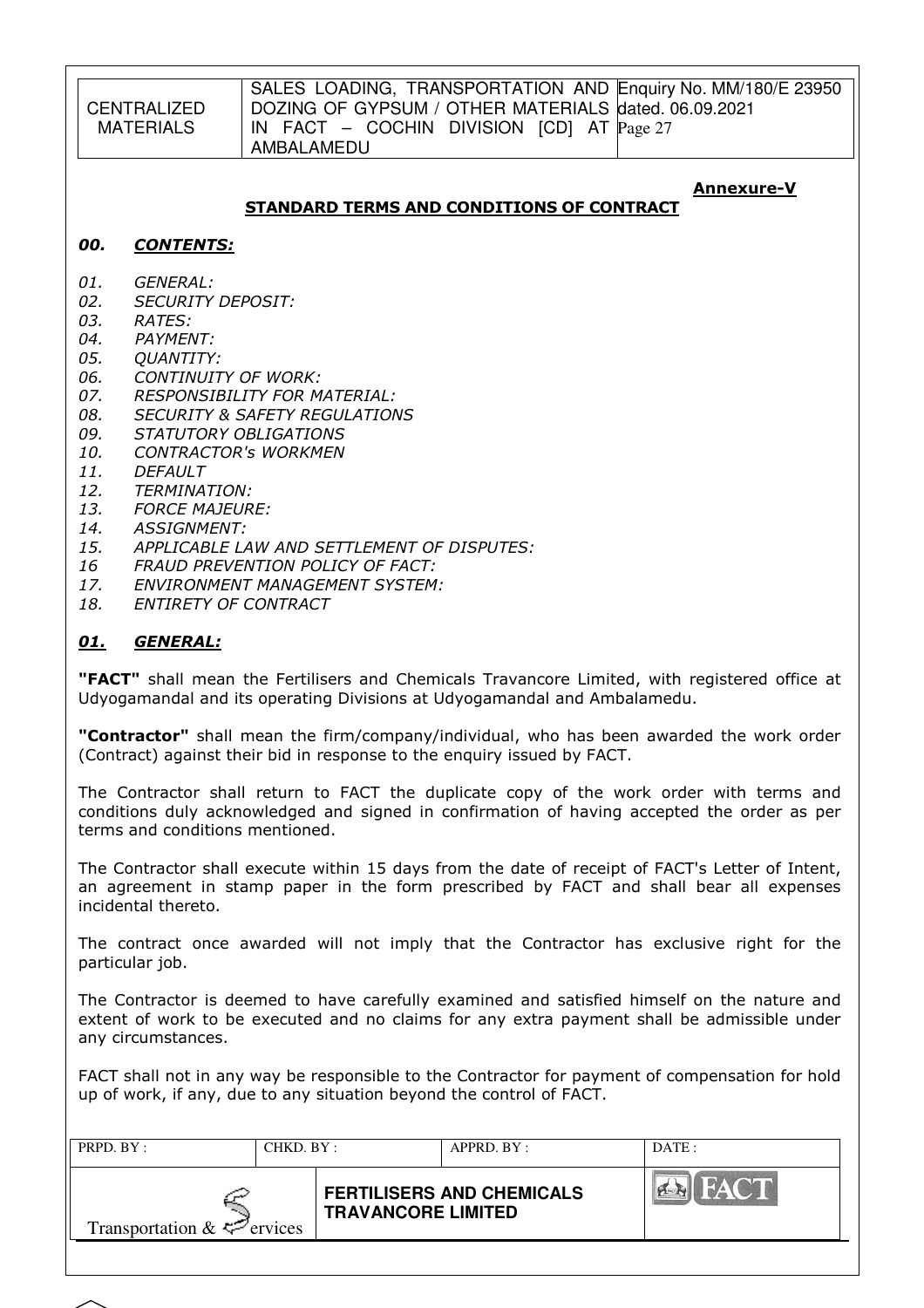**CENTRALIZED** MATERIALS

SALES LOADING, TRANSPORTATION AND Enquiry No. MM/180/E 23950 DOZING OF GYPSUM / OTHER MATERIALS dated. 06.09.2021 IN FACT – COCHIN DIVISION [CD] AT Page 28 AMBALAMEDU

### 02. SECURITY DEPOSIT:

The Contractor shall remit 3% of the contract value for two years as interest free Security Deposit or furnish a Bank Guarantee from a Nationalised/ Scheduled Bank in the format prescribed by FACT, for equivalent amount within 15 days of award of Letter Of Intent or contract, whichever is earlier. The Bank Guarantee shall be valid till the expiry of the contract with a claim period of six months thereafter.

The EMD (IF APPLICABLE) remitted by the Contractor can be adjusted towards security deposit, if so desired by him. EMD shall be returned only on remittance of requisite Security Deposit.

The Security Deposit shall not be released until the work as per the Contract is satisfactorily completed and accepted and final bills paid. Any amount due from the Contractor to FACT shall be deducted from the Security Deposit without prejudice to FACT's right to claim balance amount, if any, from the Contractor.

The violation of any of the terms and conditions of Contract by the Contractor shall be liable to forfeiture of the Security Deposit and disqualification from further work with FACT without prejudice to FACT's right to avail other remedies.

# 03. RATES:

The rates shall be inclusive of all incidental and other charges, which may have to be incurred by the Contractor in execution of the work as per this contract.

The rates shall be firm for the period of contract. However, during this period increase / decrease in the transport rates shall be applicable if the price of High Speed Diesel (HSD) oil is increased/decreased. Please refer clause 7.2 of Special Terms and Conditions for details.

# 04. PAYMENT:

Payment shall be effected, on presentation of the bills to the Chief Manager (Fin)-Bills duly certified by the authorised person specified in the special conditions attached. Final settlement of contractors bill shall be made after deduction of (1) amounts due from them to FACT on account of shortage / damages / loss to the goods entrusted to them, (2) statutory levies such as PF liability, Income Tax etc. if any and (3) any other amount due from the contractor for any other reason. If the amount due from the contractor is more than the amount due to the contractor, the contractor shall arrange to pay FACT the difference without delay.

# 05 OUANTITY:

Quantity given in the contract is only an approximate indication and FACT does not guarantee the total quantity to be transported. FACT reserves the right to reduce or increase the quantity at any time without assigning any reason whatsoever and does not give any guarantee regarding the quantity. The Contractor has no right to claim loss / loss of profit on account of reduction in revenue arising out of variation in quantity made available for transport.

### 06. CONTINUITY OF WORK:

The contract shall not mean continuity of work for the Contractor. The Contractor shall contact the authorised representatives of FACT for obtaining instructions. The instructions given over telephone have also to be complied with.

| PRPD. BY:                       | CHKD. BY: |                           | $APPRD$ $BY:$                    | DATE:              |
|---------------------------------|-----------|---------------------------|----------------------------------|--------------------|
| Transportation $\&\&\&$ ervices |           | <b>TRAVANCORE LIMITED</b> | <b>FERTILISERS AND CHEMICALS</b> | <b>CHI</b><br>EVA. |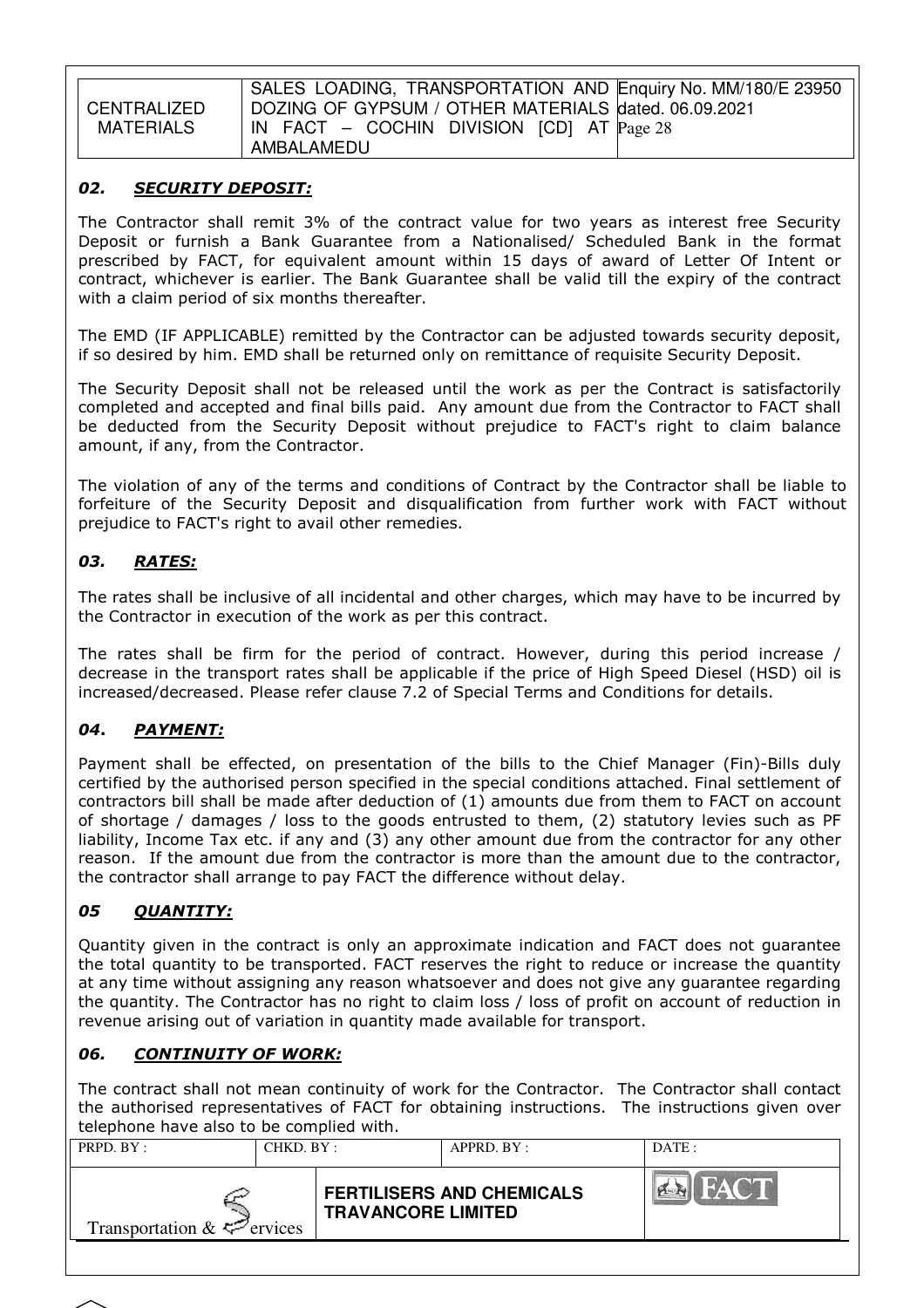**CENTRALIZED** MATERIALS

SALES LOADING, TRANSPORTATION AND Enquiry No. MM/180/E 23950 DOZING OF GYPSUM / OTHER MATERIALS dated. 06.09.2021 IN FACT – COCHIN DIVISION [CD] AT Page 29 AMBALAMEDU

### 07. RESPONSIBILITY FOR MATERIAL:

The Contractor shall be responsible for the material entrusted to him and shall compensate FACT for any shortage or damage while the goods are in his custody.

### 08. SECURITY & SAFETY REGULATIONS:

The Contractor shall strictly observe the Security and Safety Regulations of FACT. Any loss or damage incurred by FACT, on account of the neglect or failure of the Contractor or the Contractor's employees, representatives including the crew of the vehicles/tankers to observe the security and safety regulations shall be to the Contractor's account.

Smoking and carrying smoking material (including matches) inside FACT premises is prohibited due to safety reasons and the Contractor shall ensure that his employees, representatives and crew comply with this.

Any damage caused to any of FACT's buildings, equipment, vehicles, crafts etc. and that of any other contractor/s due to the negligence of the Contractor, his employees, his representatives and crew shall be to the account of the Contractor and FACT shall be indemnified and compensated in all such respects by the Contractor.

All precautions in transporting and handling whether stipulated or not shall be adhered to by the Contractor. The Contractor shall exercise care, diligence and promptness in the work and adhere to transport Rules and regulations, statutory obligations and all other Rules and Laws that have a bearing on the work. Any damages/shortages/penalties or any action legal or otherwise arising out of the Contractor's delay or failure or negligence or breach of statutory obligations shall be to the Contractor's account. If any loss/expenditure arising from the breach thereof is not met satisfactorily by the Contractor, FACT reserves the right to withhold payment of bills/Security Deposit and discharge the obligations of the Contractor without prejudice to FACT claiming from the Contractor full value of damages/compensation. The account rendered by FACT in this connection shall be treated as final.

The vehicles/tankers, if any, employed during the course of the execution of the Contract, shall have valid permits for carrying out the intended task.

The vehicles shall be equipped with all the necessary safety appliances/equipment for emergency and rescue purpose as stipulated in Motor Vehicles Act 1988 and rules thereto.

Further any person driving the vehicle employed in the work as per the Contract shall have the ability to read and write at least one Indian language as per rule 9 of the Central Motor Vehicle Rules 1989 and Rules 4 of the Central Motor Vehicles (amended) Rules 1993.

### 09. STATUTORY OBLIGATIONS

The Contractor shall comply with the requirements of all Local, State and Central Govt. Acts, Rules Regulations, By-Laws, Orders etc, in force from time to time and in particular Indian Factories Act, Workmen's Compensations Act, Contract Labour (regulations and abolition) Act 1970, Minimum Wages Act 1936, The Mines Act 1952, The Explosives Act 1884 and all other relevant Acts and Laws as amended from time to time in so far as they are or may be applicable to the execution of works as per this contract.

| FACT<br>$\sim$ $\sim$<br><b>FERTILISERS AND CHEMICALS</b><br><b>TRAVANCORE LIMITED</b> | PRPD. BY: | CHKD. BY: | APPRD. BY: | DATE: |
|----------------------------------------------------------------------------------------|-----------|-----------|------------|-------|
| Transportation $\& \Leftrightarrow$ ervices                                            |           |           |            |       |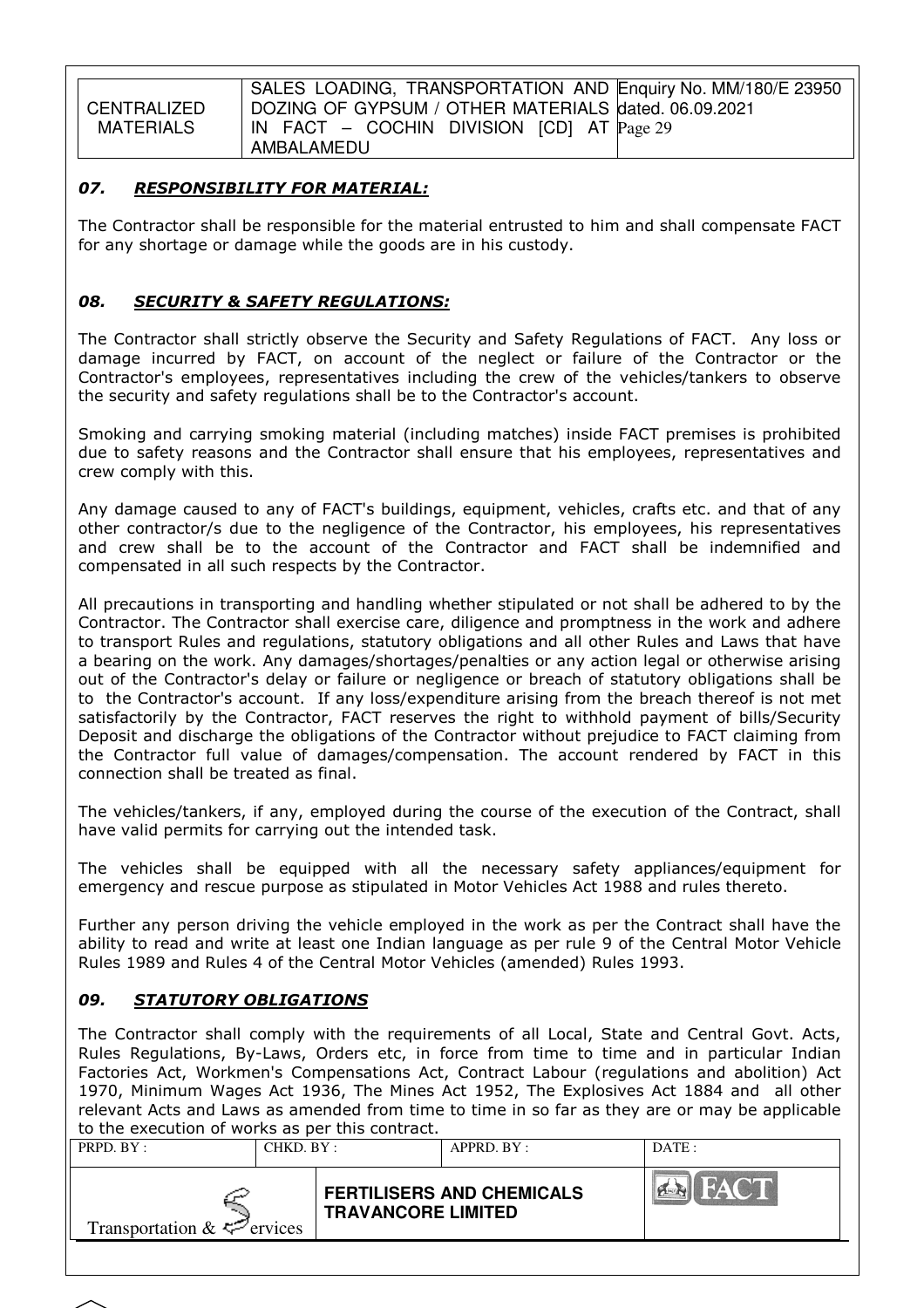CENTRALIZED MATFRIALS

The Contractor shall obtain at his cost all permits, license and other authorisation, as required for his work, from Govt. authorities. The Contractor shall maintain proper records & registers as required by the concerned statutes and submit them to FACT as and when required.

Proper records of payment of wages to workers/labourers/crew etc. engaged in the work shall be maintained by the Contractor and produced for inspection when required by FACT.

The Contractor shall be responsible for all payments to his workmen including Employees State Insurance and Provident Fund benefits etc., if any, i.e. FACT shall not make any payments to the Contractor other than the rates agreed for the work. All extra payments, if any, to be made to the Contractor's workmen during the course of contract period shall be borne entirely by the Contractor.

In case the Contractor fails to discharge his statutory obligations leading to a situation wherein FACT is to incur any expenditure/loss in their capacity as the Principal Employer such expenditure/loss shall be realised from the Contractor.

### 10. CONTRACTOR's WORKMEN

FACT shall have no dealing with the Contractor's workmen or their Union. FACT reserves the right to debar any of the contractor's employees/workmen/crew from entering FACT premises for whatever reason FACT deems fit.

### 11. DEFAULT:

In the event of failure on the part of the Contractor to execute the Contract to FACT's satisfaction, FACT may, at their option, either recover from the Contractor liquidated damages as prescribed in the "Special Conditions", if any, or at the risk and cost of the Contractor and without prejudice to FACT's other rights as per the Contract, terminate the Contract wholly or partially and carry out the work through other contractors or by themselves.

# 12. TERMINATION:

If any work entrusted with other contractors by FACT is obstructed by, interfered with or caused to be interfered with by the Contractor, his employees, his representatives or crew, the contract shall be terminated without notice and the remaining work for the unexpired portion of the contract arranged by FACT through others at the Contractor's risk and cost.

The contract can be terminated by FACT with one month's notice at any time during the pendency of the contract.

### 13. FORCE MAJEURE:

Neither the Contractor nor FACT shall be considered in default in the performance of their obligations under the Work Order so long as the performance is prevented or delayed because of Force Majeure conditions like war or hostilities, riots or civil commotion, earth quake, flood or tempest, drought, accident, fire or explosion, labour strike or lock-out or Act-of-God or because of any law and order proclamation, regulation or ordinance of Government or subdivision there of and situation arising out of our plant break downs. Notice of a Force Majeure situation shall be given by the affected party to the other party with in one week of its occurrence. Should such a delay be for more than three months, FACT shall have the right to cancel the Work Order at no charge to FACT and FACT shall be entitled to reimbursement of any amount due from the Contractor.

| PRPD. BY:<br>CHKD. BY:          |  |                           | $APPRD$ . $BY$ :                 | DATE:              |
|---------------------------------|--|---------------------------|----------------------------------|--------------------|
| Transportation $\&\leq$ ervices |  | <b>TRAVANCORE LIMITED</b> | <b>FERTILISERS AND CHEMICALS</b> | FACT<br><b>PER</b> |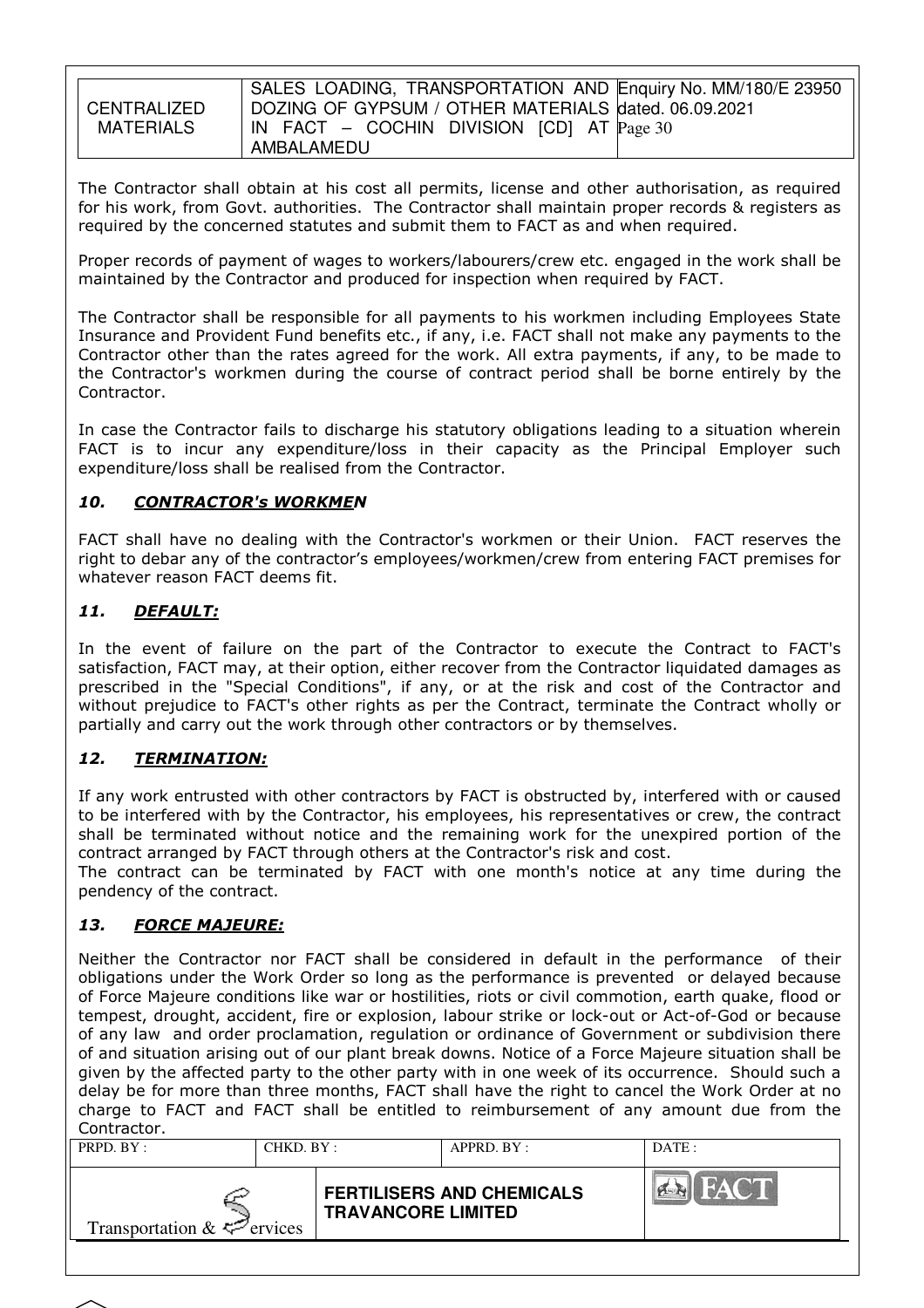**CENTRALIZED** MATERIALS SALES LOADING, TRANSPORTATION AND Enquiry No. MM/180/E 23950 DOZING OF GYPSUM / OTHER MATERIALS dated. 06.09.2021 IN FACT – COCHIN DIVISION [CD] AT Page 31 AMBALAMEDU

### 14. ASSIGNMENT:

The Contractor shall not assign, transfer or sub-let this work order without the prior written approval of FACT.

### 15. APPLICABLE LAW & SETTLEMENT OF DISPUTES:

This contract shall be subject to and shall in all respects be governed by Indian law.

If any dispute arises out of or relating to or in connection with this contract, between the contractor and the owner/FACT, the same shall be amicably settled through mutual discussions, failing which, the unresolved dispute (s) shall be referred to arbitration in accordance with the provisions of the Arbitration and Conciliation Act, 1996, as amended from time to time and number of Arbitrator shall be one. The Venue of the Arbitration shall be at Ernakulam and the proceeding shall be in English.

Any legal proceedings relating to or in connection with this contract shall be limited to the exclusive jurisdiction of the High Court of Kerala.

### 16. FRAUD PREVENTION POLICY OF FACT:

FACT a Central Public Sector Undertaking (PSU) follows Corporate Governance principles proactively and has formulated a Fraud Prevention Policy. Details of Fraud Prevention Policy of FACT-2012 can be viewed in FACT's Website www.fact.co.in. Contractors shall make themselves aware and also ensure compliance of the same.

### 17. ENVIRONMENT MANAGEMENT SYSTEM :

FACT is a company having Environmental Management System according to ISO 14001 standard. The Contractor shall ensure that none of their activities cause damage to the environment.

### 18. ENTIRETY OF CONTRACT :

All of the terms agreed to between the Contractor and FACT are included in the Work Order and no other communication, written, oral, or implied shall be considered to be included in the Work Order or form part of the Work Order, unless specifically agreed to in writing by FACT.

----

| PRPD. BY:                                   | CHKD. BY : |                           | APPRD. BY:                       | DATE:       |
|---------------------------------------------|------------|---------------------------|----------------------------------|-------------|
| Transportation $\& \Leftrightarrow$ ervices |            | <b>TRAVANCORE LIMITED</b> | <b>FERTILISERS AND CHEMICALS</b> | FACT<br>PER |
|                                             |            |                           |                                  |             |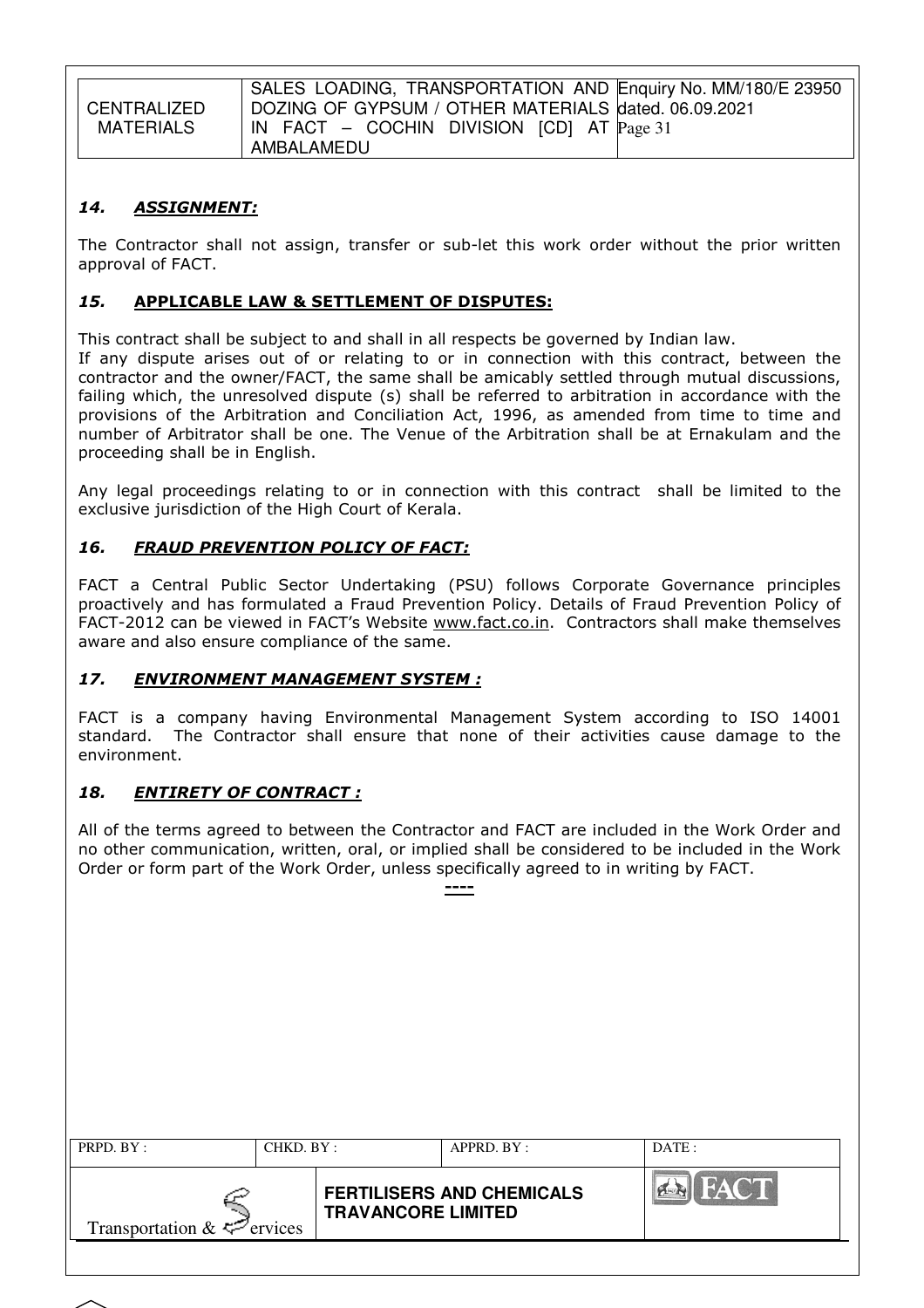**Annexure VI** 

# COMPLIANCE STATEMENT

We state that Enquiry No. MM/180/E23950 dtd. 06.09.2021 is in full compliance with the documents issued against the Enquiry No: MM/180/E23950 dtd. 06.09.2021 and we have read and understood the Notice Inviting Tender, Scope of Work, Instructions to Bidders and Terms and Conditions of Contract attached with this enquiry referred above and hereby confirm our acceptance to the same.

Name of bidder: Signature of the Bidder:

Place: Date: (Seal)

| PRPD. BY:<br>CHKD. BY :         |  |                           | APPRD. BY:                       | DATA |
|---------------------------------|--|---------------------------|----------------------------------|------|
| Transportation $\&\leq$ ervices |  | <b>TRAVANCORE LIMITED</b> | <b>FERTILISERS AND CHEMICALS</b> |      |
|                                 |  |                           |                                  |      |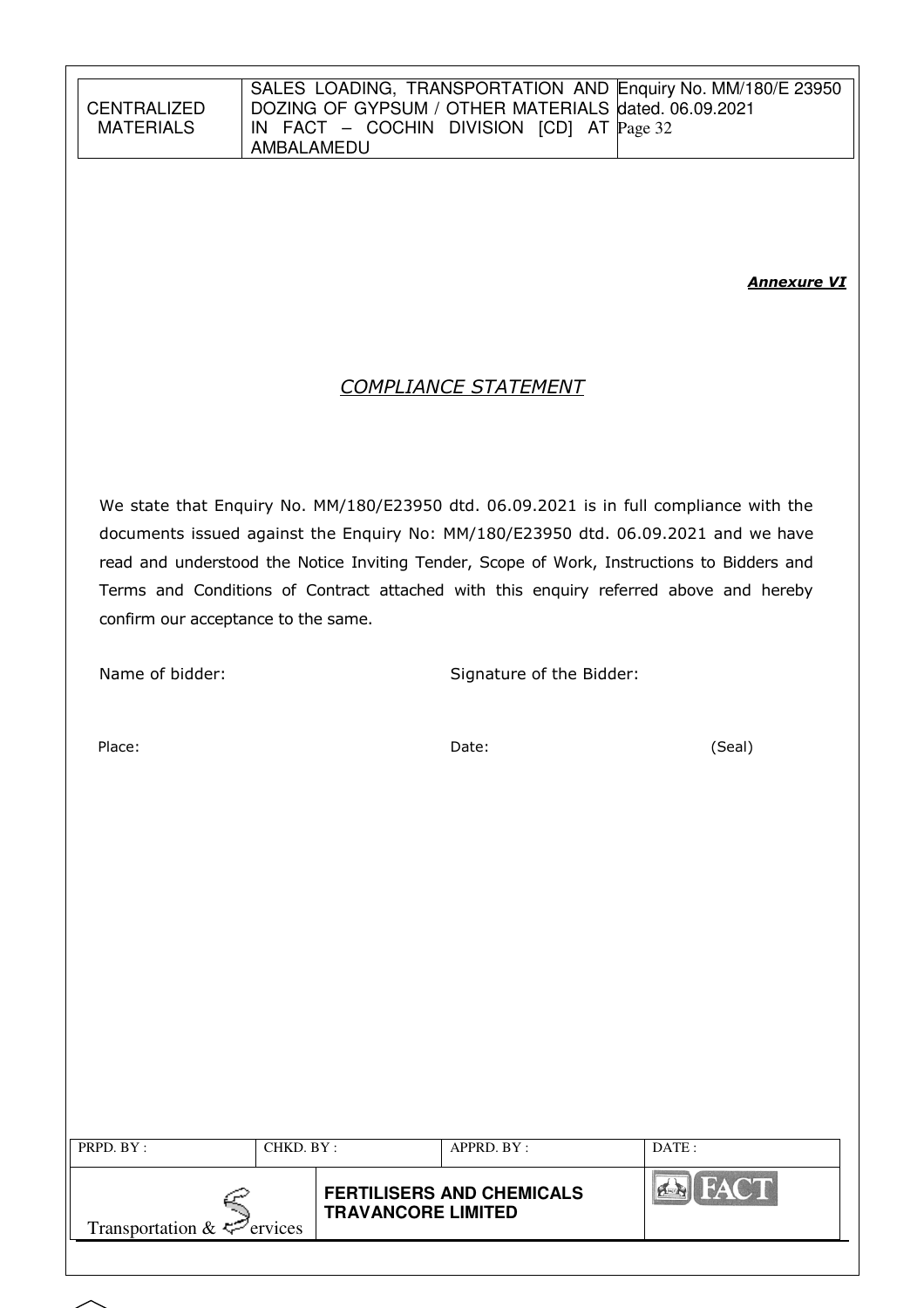CENTRALIZED MATERIALS

### ANNEXURE - VII

#### ILLUSTRATION OF CALCULATION OF QUANTITY OF GYPSUM/RECLAIMED GYPSUM TRANSPORTED AS PER CLAUSE 10.1 - ASSESSMENT OF QUANTITY (FOR ITEM 1(i) & 1(ii) UNDER SCOPE OF WORK) OF ANNEXURE - IV

- A. Calculation of quantity of Gypsum transported from the bottom of G4 conveyor under Scope of Work 1(i).
- 1. Production for the month  $\qquad$ : 5000 MT of P<sub>2</sub> O<sub>5</sub> (Phosphorus pentoxide)
- 2. Gypsum Production during the month(Tonnes of  $P_2O_5$  Produced x 6.4) } 32,000 MT

| 3. | Gypsum remained below G4/plant yard are at the end of previous month}   |  |         |  |  |  |  |
|----|-------------------------------------------------------------------------|--|---------|--|--|--|--|
|    | (As estimated by survey by CD Civil dept.)                              |  | 3000 MT |  |  |  |  |
|    | (At the start of the contract and end of the contract, quantity of $\}$ |  |         |  |  |  |  |
|    | gypsum below the conveyor will be estimated by civil survey             |  |         |  |  |  |  |
|    |                                                                         |  |         |  |  |  |  |

4. Total Gypsum to be transported during the month  $= 2+3$  } 35,000 MT

| 5. | Quantity of Gypsum below G2/G4 end at the close of the month<br>(as estimated by survey by CD Civil dept.) (At the start of the contract } 3000 MT<br>and end of the contract, quantity of Gypsum below the conveyor will be |         |
|----|------------------------------------------------------------------------------------------------------------------------------------------------------------------------------------------------------------------------------|---------|
|    | estimated by Civil survey)                                                                                                                                                                                                   |         |
| 6. | Direct sales from Plant                                                                                                                                                                                                      | 3500 MT |
| 7. | Plant gypsum loaded and transported to Asiad Godown/No.1 Silo/ }<br>Railway Siding after taking weight                                                                                                                       | 2500 MT |

- 8. Total of items (5+6+7) } 9000 MT Net gypsum transported from plant to Yard for the month  $(4 - 8)$  } 26000 MT
- Note: The quantity of gypsum is calculated on theoretical basis considering the average moisture expected to be present in gypsum as per design when it is produced. There can be small variations due to ingress of rainwater on the gypsum heap, water in the reclaimed gypsum, etc. No claim for extra payment will be entertained on this account.
- B. Calculation of quantity of Reclaimed Gypsum transported under Scope of Work 1(ii).

2.4 MT of sludge will be generated in Effluent Treatment Plant per MT of lime consumed. Payment will be made by assessing the quantity of sludge transported as 2.4 times the lime quantity consumed during the month. Difference between the left over quantity of reclaimed sludge in the beginning and end of the month will also be taken into account for arriving at quantity of reclaimed sludge transported every month.

| <b>Example of calculation</b>     |                  |
|-----------------------------------|------------------|
| Sludge in the beginning           | 50 MT            |
| Lime Consumption during the month | $: 100$ MT (say) |
| Sludge generated                  | $: 240$ MT       |
| Sludge at the end                 | 50 MT            |
| <b>Quantity Transported</b>       | $: 240$ MT       |
|                                   |                  |

| PRPD. BY:<br>CHKD. BY:                 |  |                           | APPRD. BY:                       | DATA: |
|----------------------------------------|--|---------------------------|----------------------------------|-------|
| Transportation $\&\leq^{\sim}$ ervices |  | <b>TRAVANCORE LIMITED</b> | <b>FERTILISERS AND CHEMICALS</b> |       |
|                                        |  |                           |                                  |       |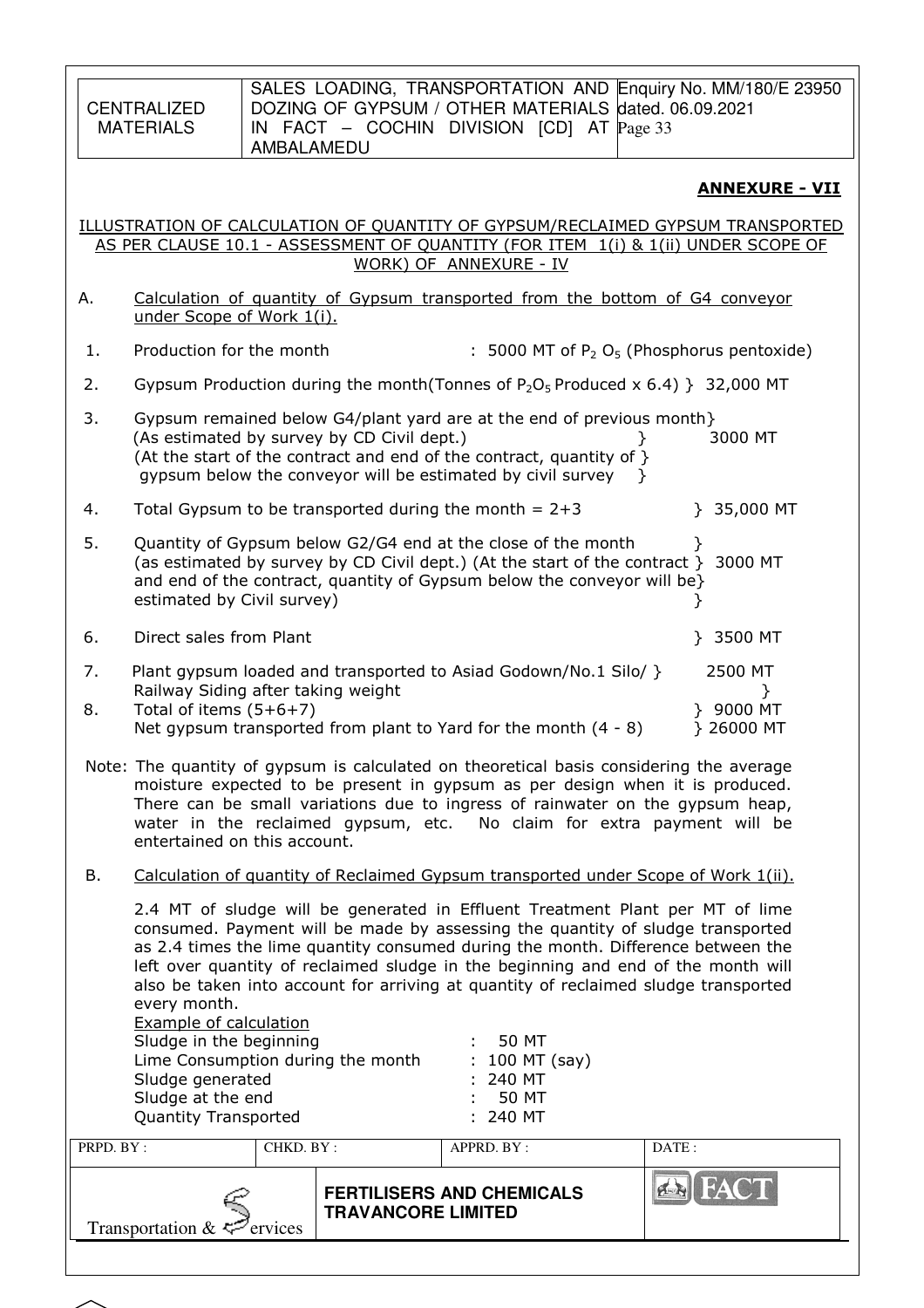| CENTRALIZED |
|-------------|
| MATERIALS   |

### ANNEXURE-VIII

Tender Inviting Authority: Asst.General Manager(Materials)T&S, Centralized Materials, FACT PD Administrative Building, FACT Ltd., Udyogamandal.

Name of Work: LOADING,TRANSPORTATION AND DOZING OF GYPSUM AND OTHER MATERIALS AT FACT-CD

# Tender No. MM/180/E23950 dtd.06.09.2021

### **UNPRICED COPY OF PRICE BID FORMAT**

(Please do not fill in Rates in this format. Kindly indicate "Quoted" or "Not Quoted" in the column provided)

| SI.<br>No                                                                                                                                                                                                                                                                                                                                                                  | Item Description                                                                                                                                                                                                                                                                            | Estimated<br>quantity<br>for<br>two years (in<br>MT) | All inclusive<br>Rate<br>(excluding<br>GST)<br>Indicated by<br><b>FACT</b><br>(Rs./MT)) | Amount in Rs. | Indicate<br>"QUOTED"<br>"NOT<br>or<br>QUOTED" |  |  |
|----------------------------------------------------------------------------------------------------------------------------------------------------------------------------------------------------------------------------------------------------------------------------------------------------------------------------------------------------------------------------|---------------------------------------------------------------------------------------------------------------------------------------------------------------------------------------------------------------------------------------------------------------------------------------------|------------------------------------------------------|-----------------------------------------------------------------------------------------|---------------|-----------------------------------------------|--|--|
| $\mathbf{1}$                                                                                                                                                                                                                                                                                                                                                               | Transportation of gypsum from<br>plant to dump yard. The work<br>activities<br>involves<br>all<br>including<br>loading<br>of gypsum into<br>tippers<br>contractor,<br>brought<br>by<br>the<br>transportation to the dumping yard,<br>unloading and dozing of gypsum at<br>the dumping yard. | 1,80,000                                             | 34.11                                                                                   | 6139800.00    |                                               |  |  |
| <b>Transportation of Reclaimed</b><br>gypsum containing ETP sludge<br>from plant to specified dumping<br>areas. The work involves all<br>activities including loading of the<br>2<br>reclaimed gypsum into tippers<br>brought<br>by<br>the<br>contractor,<br>transportation<br>to<br>specified<br>dumping areas, unloading and<br>dozing at the specified dumping<br>areas |                                                                                                                                                                                                                                                                                             | 9,000                                                | 34.11                                                                                   | 306990.00     |                                               |  |  |
| of<br>Transportation<br>other<br>materials like lime grits, earth<br>etc. The contractor has to load<br>and transport these materials in<br>3<br>their tippers<br>and<br>dump<br>in.<br>within<br>designated<br>areas<br>a<br>distance of about 2 km (based on<br>weight).                                                                                                 |                                                                                                                                                                                                                                                                                             | 5,000                                                | 34.11                                                                                   | 170550.00     |                                               |  |  |
| $\overline{4}$                                                                                                                                                                                                                                                                                                                                                             | <b>Transportation</b><br>of<br>raw<br>materials for check weighment                                                                                                                                                                                                                         | 5,000                                                | 23.69                                                                                   | 118450.00     |                                               |  |  |
| PRPD. BY:                                                                                                                                                                                                                                                                                                                                                                  | CHKD. BY:                                                                                                                                                                                                                                                                                   | APPRD. BY:                                           |                                                                                         | DATE:         |                                               |  |  |
|                                                                                                                                                                                                                                                                                                                                                                            | <b>Ex</b> FACT<br><b>FERTILISERS AND CHEMICALS</b><br><b>TRAVANCORE LIMITED</b><br>Transportation $\&\leq^{\mathcal{D}}$ ervices                                                                                                                                                            |                                                      |                                                                                         |               |                                               |  |  |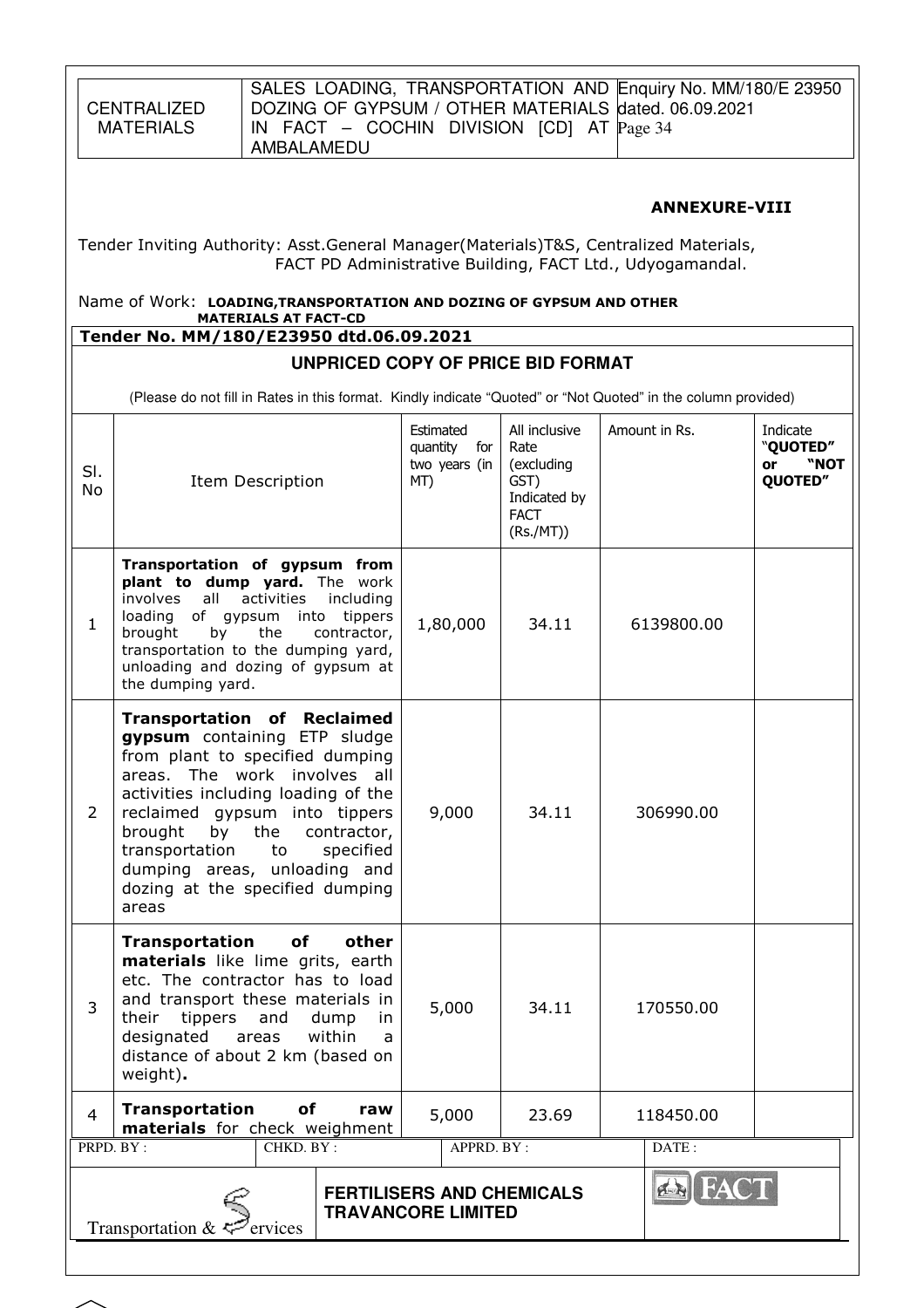|                                                                                                                                                                                                                                                                                                                                                                                                                                                                                                                                                                                                                                                                                            | SALES LOADING, TRANSPORTATION AND Enquiry No. MM/180/E 23950<br>DOZING OF GYPSUM / OTHER MATERIALS dated. 06.09.2021<br><b>CENTRALIZED</b><br><b>MATERIALS</b><br>IN FACT $-$ COCHIN DIVISION [CD] AT $Page 35$<br>AMBALAMEDU |                            |                  |                                                               |                         |  |             |  |
|--------------------------------------------------------------------------------------------------------------------------------------------------------------------------------------------------------------------------------------------------------------------------------------------------------------------------------------------------------------------------------------------------------------------------------------------------------------------------------------------------------------------------------------------------------------------------------------------------------------------------------------------------------------------------------------------|-------------------------------------------------------------------------------------------------------------------------------------------------------------------------------------------------------------------------------|----------------------------|------------------|---------------------------------------------------------------|-------------------------|--|-------------|--|
|                                                                                                                                                                                                                                                                                                                                                                                                                                                                                                                                                                                                                                                                                            | of<br>barges<br>and<br>mixture<br>preparation. M/s FACT will load<br>these items to the<br>tippers<br>brought by the contractor and<br>unloaded in concerned godowns<br>after taking weights.                                 |                            |                  |                                                               |                         |  |             |  |
| Proper Loading and levelling<br>of gypsum for sale from Plant<br>5<br>on to trucks brought by buyers<br>(based on weight).                                                                                                                                                                                                                                                                                                                                                                                                                                                                                                                                                                 |                                                                                                                                                                                                                               |                            |                  | 7,50,000                                                      | 21.80                   |  | 16350000.00 |  |
| Proper Loading of dry gypsum<br>for sale as available in the<br>Gypsum Yard<br>on to trucks<br>brought by buyers. (Based on<br>weight). (Yard Gypsum includes<br>6<br>gypsum available in the Gypsum<br>stack or as heap by way of<br>transported from the plant and<br>gypsum available in the Gypsum<br>yard without delumping.                                                                                                                                                                                                                                                                                                                                                          |                                                                                                                                                                                                                               |                            |                  | 1,00,000                                                      | 21.80                   |  | 2180000.00  |  |
| $\overline{7}$                                                                                                                                                                                                                                                                                                                                                                                                                                                                                                                                                                                                                                                                             | Loading of Plant gypsum on<br>to tippers brought by contractor<br>and<br>godown/ No.1<br>siding after taking weight                                                                                                           | transportation to<br>Silo/ | Asiad<br>Railway | 30,000                                                        | 28.43                   |  | 852900.00   |  |
|                                                                                                                                                                                                                                                                                                                                                                                                                                                                                                                                                                                                                                                                                            | Indicate "Quoted" or "Not Quoted". Percentage shall not be indicated in this format.                                                                                                                                          |                            |                  |                                                               |                         |  |             |  |
| (Indicate "QUOTED" or "NOT QUOTED"). Percentage shall not be indicated in this format).                                                                                                                                                                                                                                                                                                                                                                                                                                                                                                                                                                                                    |                                                                                                                                                                                                                               |                            |                  |                                                               |                         |  |             |  |
| A single (%) percentage of the total estimated value shall be quoted by the bidders. The rates of each item (Schedule of<br>Work 1, 2, 3, 4, 5, 6 & 7) will be arrived at by adding or reducing the $(+/-)$ percentage quoted by the bidder, as applicable,<br>to/from the Rs./MT rate indicated by FACT, multiplied by the respective quantity. GST, if applicable, shall be paid extra by<br>FACT as per statutory notification. Illustration has been given as clause 8.1 of Notice Inviting e-Tender.<br>In case there is no change from the rates indicated as above, bidder shall mention 0% (Zero Percentage) in the price bid<br>format after choosing either $+/-$ (excess/less). |                                                                                                                                                                                                                               |                            |                  |                                                               |                         |  |             |  |
| GST shall be extra as applicable, as per statutory notification.                                                                                                                                                                                                                                                                                                                                                                                                                                                                                                                                                                                                                           |                                                                                                                                                                                                                               |                            |                  |                                                               |                         |  |             |  |
| We have read and understood the Notice Inviting Tender, Instructions to Bidders and the Terms and Conditions of the enquiry<br>referred above and hereby confirm our acceptance to the same.                                                                                                                                                                                                                                                                                                                                                                                                                                                                                               |                                                                                                                                                                                                                               |                            |                  |                                                               |                         |  |             |  |
|                                                                                                                                                                                                                                                                                                                                                                                                                                                                                                                                                                                                                                                                                            | Place:<br>Name of the Bidder                                                                                                                                                                                                  |                            |                  |                                                               |                         |  |             |  |
| Date:                                                                                                                                                                                                                                                                                                                                                                                                                                                                                                                                                                                                                                                                                      |                                                                                                                                                                                                                               | Seal                       |                  |                                                               | Signature of the Bidder |  |             |  |
| PRPD. BY:                                                                                                                                                                                                                                                                                                                                                                                                                                                                                                                                                                                                                                                                                  |                                                                                                                                                                                                                               | CHKD. BY:                  |                  | APPRD. BY:                                                    |                         |  | DATE:       |  |
|                                                                                                                                                                                                                                                                                                                                                                                                                                                                                                                                                                                                                                                                                            | Transportation &                                                                                                                                                                                                              | ervices                    |                  | <b>FERTILISERS AND CHEMICALS</b><br><b>TRAVANCORE LIMITED</b> |                         |  |             |  |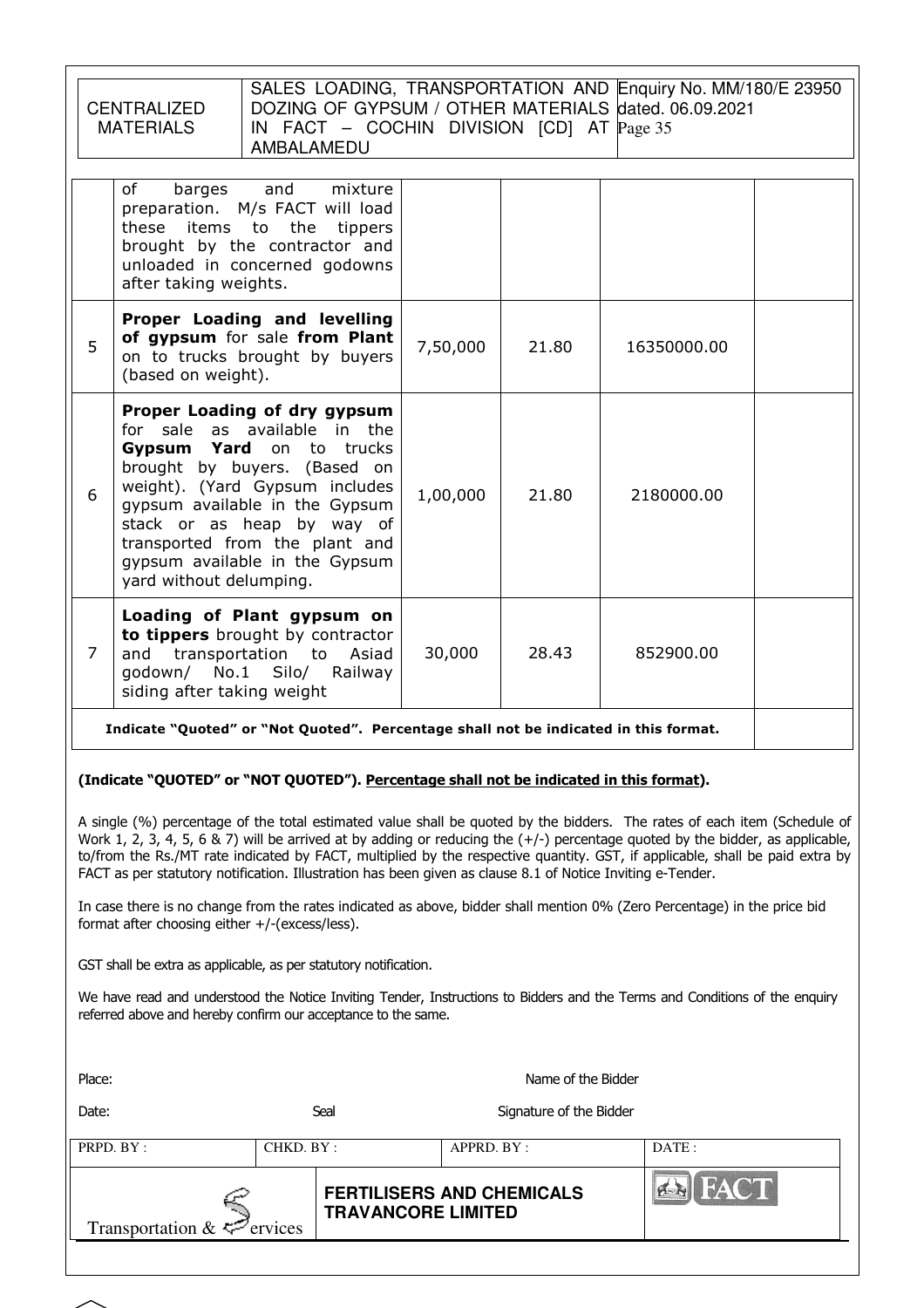| <b>CENTRALIZED</b><br><b>MATERIALS</b> | AMBALAMEDU |                           | DOZING OF GYPSUM / OTHER MATERIALS dated. 06.09.2021<br>IN FACT – COCHIN DIVISION [CD] AT $Page 36$ | SALES LOADING, TRANSPORTATION AND Enquiry No. MM/180/E 23950                                                   |
|----------------------------------------|------------|---------------------------|-----------------------------------------------------------------------------------------------------|----------------------------------------------------------------------------------------------------------------|
|                                        |            |                           |                                                                                                     | <b>ANNEXURE-IX</b>                                                                                             |
|                                        |            |                           |                                                                                                     |                                                                                                                |
|                                        |            |                           | $Part - B$                                                                                          |                                                                                                                |
|                                        |            |                           | PROFORMA OF PRICE BID (PERCENTAGE BoQ)                                                              |                                                                                                                |
|                                        |            |                           |                                                                                                     |                                                                                                                |
|                                        |            |                           |                                                                                                     |                                                                                                                |
|                                        |            |                           |                                                                                                     | Please visit <b>https://eprocure.gov.in</b> and search using the tender ID under FACT Tenders to see the price |
|                                        |            |                           | Bid (BoQ-EXCEL SHEET)                                                                               |                                                                                                                |
|                                        |            |                           |                                                                                                     |                                                                                                                |
|                                        |            |                           |                                                                                                     |                                                                                                                |
|                                        |            |                           |                                                                                                     |                                                                                                                |
|                                        |            |                           |                                                                                                     |                                                                                                                |
|                                        |            |                           |                                                                                                     |                                                                                                                |
|                                        |            |                           |                                                                                                     |                                                                                                                |
|                                        |            |                           |                                                                                                     |                                                                                                                |
|                                        |            |                           |                                                                                                     |                                                                                                                |
|                                        |            |                           |                                                                                                     |                                                                                                                |
|                                        |            |                           |                                                                                                     |                                                                                                                |
| PRPD. BY:                              | CHKD. BY:  |                           | APPRD. BY:                                                                                          | DATE:                                                                                                          |
| Transportation & $\leq$ ervices        |            | <b>TRAVANCORE LIMITED</b> | <b>FERTILISERS AND CHEMICALS</b>                                                                    | <b>A</b> FACT                                                                                                  |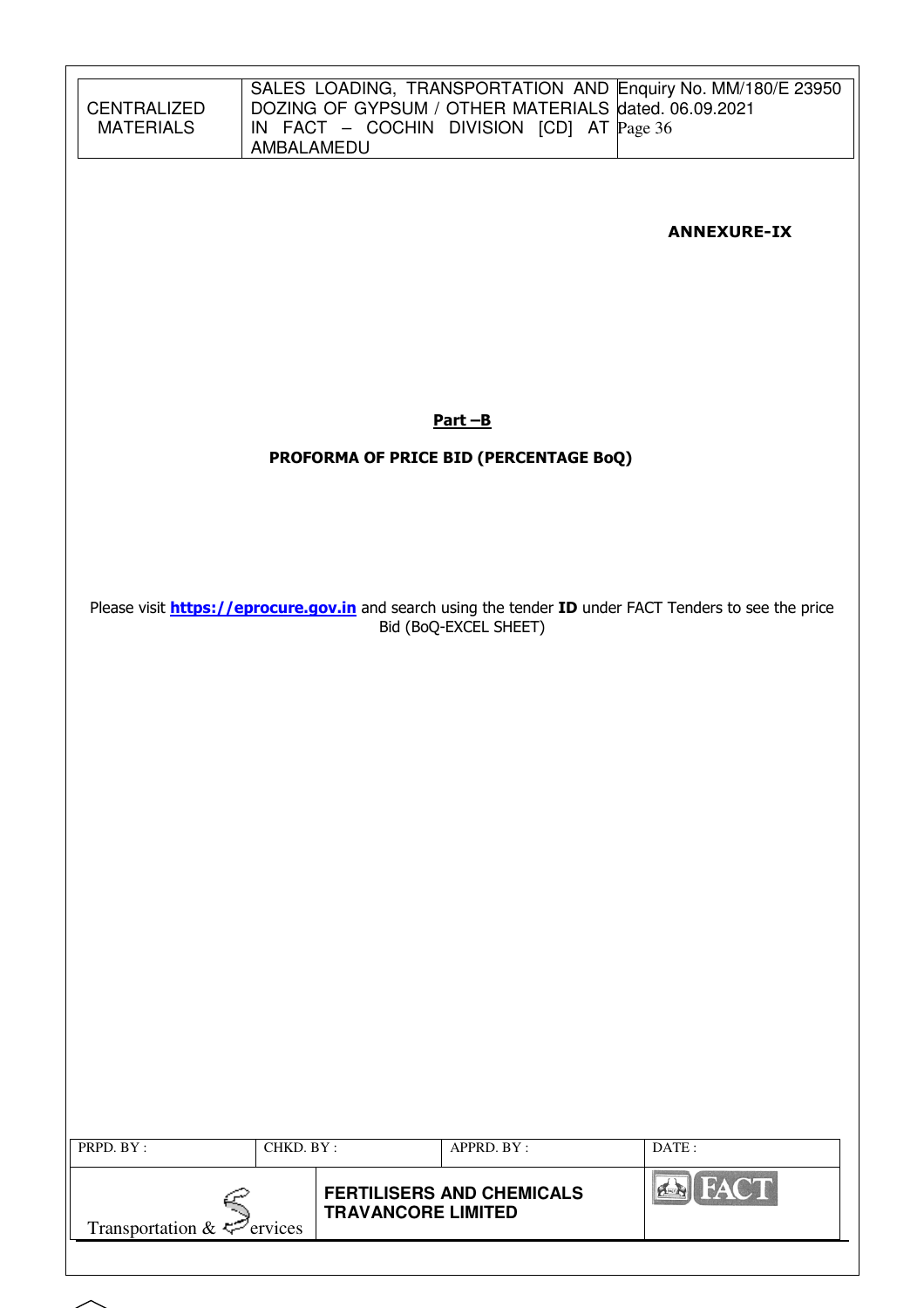| <b>CENTRALIZED</b><br><b>MATERIALS</b>                                                                                                                                                                                                                                                                                                                                                                                                                                                                                     | AMBALAMEDU                                                                                            |                           | DOZING OF GYPSUM / OTHER MATERIALS dated. 06.09.2021<br>IN FACT – COCHIN DIVISION [CD] AT $\text{Page 37}$ |  | SALES LOADING, TRANSPORTATION AND Enquiry No. MM/180/E 23950 |  |  |  |
|----------------------------------------------------------------------------------------------------------------------------------------------------------------------------------------------------------------------------------------------------------------------------------------------------------------------------------------------------------------------------------------------------------------------------------------------------------------------------------------------------------------------------|-------------------------------------------------------------------------------------------------------|---------------------------|------------------------------------------------------------------------------------------------------------|--|--------------------------------------------------------------|--|--|--|
|                                                                                                                                                                                                                                                                                                                                                                                                                                                                                                                            |                                                                                                       |                           |                                                                                                            |  | <b>ANNEXURE-X</b>                                            |  |  |  |
|                                                                                                                                                                                                                                                                                                                                                                                                                                                                                                                            |                                                                                                       |                           |                                                                                                            |  |                                                              |  |  |  |
| <b>Bid-Security Declaration</b>                                                                                                                                                                                                                                                                                                                                                                                                                                                                                            |                                                                                                       |                           |                                                                                                            |  |                                                              |  |  |  |
| To: AGM(Mat)T&S<br>FACT-PD Admin building-<br>UDYOGAMANDAL-683501                                                                                                                                                                                                                                                                                                                                                                                                                                                          |                                                                                                       |                           |                                                                                                            |  |                                                              |  |  |  |
| Reference:                                                                                                                                                                                                                                                                                                                                                                                                                                                                                                                 | (1) Enquiry No.MM/180/E23950 dtd.06.09.2021 of FACT.<br>(2) Our Bid No. _________________________ dt. |                           |                                                                                                            |  |                                                              |  |  |  |
| under:                                                                                                                                                                                                                                                                                                                                                                                                                                                                                                                     |                                                                                                       |                           |                                                                                                            |  |                                                              |  |  |  |
| I/We understand that, as per Clause of Tender/bid conditions, bids must be supported by a Bid<br>Security Declaration in lieu of Earnest Money Deposit.                                                                                                                                                                                                                                                                                                                                                                    |                                                                                                       |                           |                                                                                                            |  |                                                              |  |  |  |
| I/We hereby accept that I/We may be disqualified from bidding for any contract with you for a period<br>of Three years from the date of disqualification as may be notified by you (without prejudice to<br>FACT's rights to claim damages or any other legal recourse) if,                                                                                                                                                                                                                                                |                                                                                                       |                           |                                                                                                            |  |                                                              |  |  |  |
| 1) I am /We are in a breach of any of the obligations under the bid conditions,<br>2) I/We have withdrawn or unilaterally modified/amended/revised, my/our Bid during the bid<br>validity period specified in the form of Bid or extended period, if any.<br>3) On acceptance of our bid by FACT, I/we failed to deposit the prescribed Security Deposit or<br>fails to execute the agreement or fails to commence the execution of the work in accordance<br>with the terms and conditions and within the specified time. |                                                                                                       |                           |                                                                                                            |  |                                                              |  |  |  |
| Signature:                                                                                                                                                                                                                                                                                                                                                                                                                                                                                                                 |                                                                                                       |                           |                                                                                                            |  |                                                              |  |  |  |
| Name & designation of the authorized person signing the Bid-Securing Declaration Form:                                                                                                                                                                                                                                                                                                                                                                                                                                     |                                                                                                       |                           |                                                                                                            |  |                                                              |  |  |  |
| Duly authorized to sign the bid for and on behalf of: _________________________(complete name of<br>Bidder)                                                                                                                                                                                                                                                                                                                                                                                                                |                                                                                                       |                           |                                                                                                            |  |                                                              |  |  |  |
| Dated on _______________ day of _____________________ month, ___________ year.                                                                                                                                                                                                                                                                                                                                                                                                                                             |                                                                                                       |                           |                                                                                                            |  |                                                              |  |  |  |
| (Note: In case of a Joint Venture, the Bid Security Declaration must be in the name of all partners to<br>the Joint Venture that submits the bid).                                                                                                                                                                                                                                                                                                                                                                         |                                                                                                       |                           |                                                                                                            |  |                                                              |  |  |  |
| PRPD. BY:                                                                                                                                                                                                                                                                                                                                                                                                                                                                                                                  | CHKD. BY:                                                                                             |                           | APPRD. BY:                                                                                                 |  | DATE:                                                        |  |  |  |
| Transportation & $\mathcal{L}$ ervices                                                                                                                                                                                                                                                                                                                                                                                                                                                                                     |                                                                                                       | <b>TRAVANCORE LIMITED</b> | <b>FERTILISERS AND CHEMICALS</b>                                                                           |  | <b>ERIFAC</b>                                                |  |  |  |
|                                                                                                                                                                                                                                                                                                                                                                                                                                                                                                                            |                                                                                                       |                           |                                                                                                            |  |                                                              |  |  |  |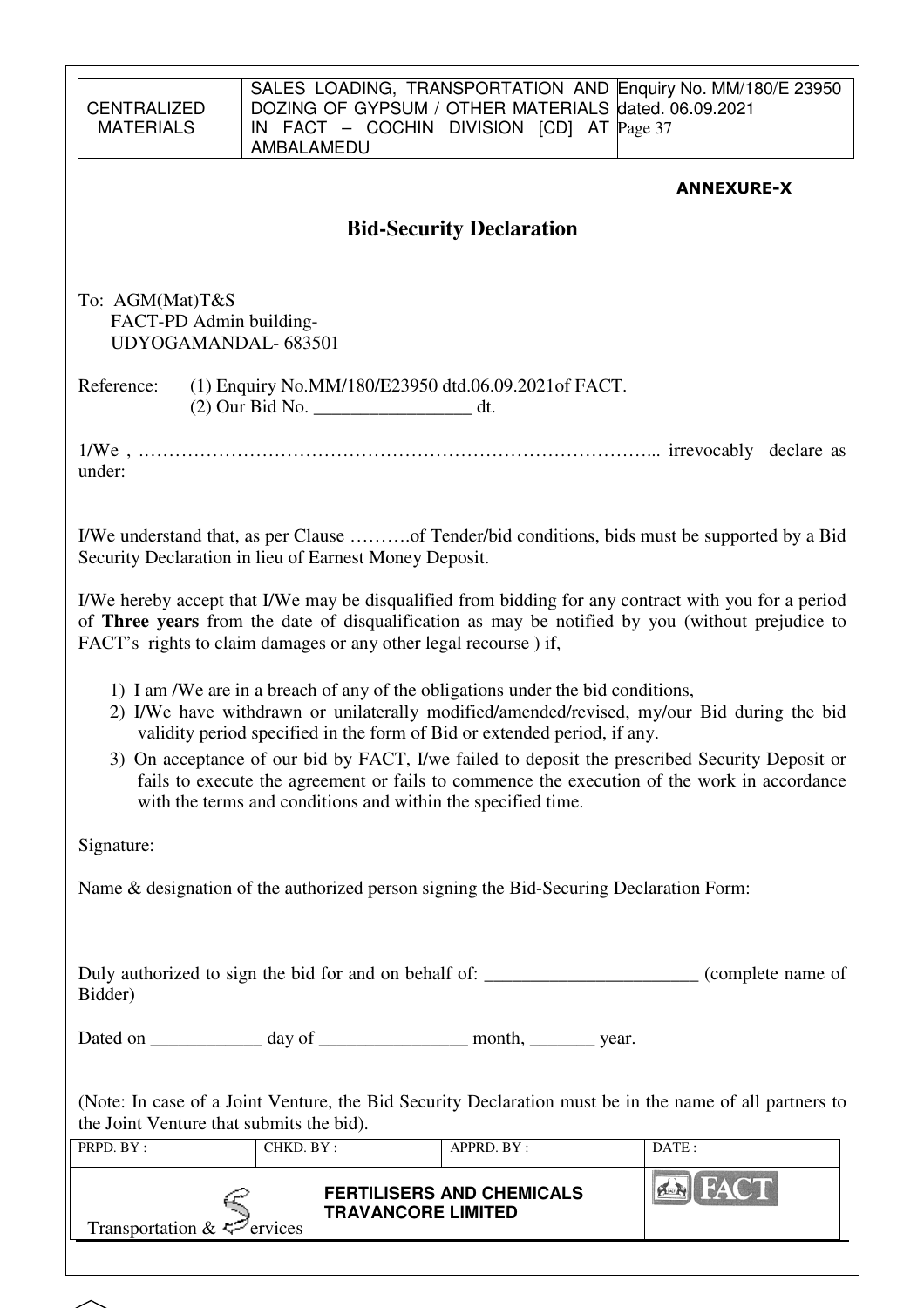### ANNEXURE-XI

### **(To be executed on** ₹ 500**/- Non-judicial Stamp Paper)**

### **INTEGRITY PACT**

### **Between**

The Fetilizers and Chemicals Travancore Limited (FACT), a company formed and registered under the Travancore Companies Act IX to 1114 (Companies Act, 2013) and having its registered office at Eloor, Udyogamandal-683501, Kochi, Ernakulam District, Kerala, hereinafter referred to as "The Principal".

*And* 

.................................. hereinafter referred to as "The Bidder/ Contractor".

### **Preamble**

The Principal intends to award, under laid down organization procedures, contract/s for .......................... The Principal values full compliance with all relevant laws and regulations, and the principles of economic use of resources, and of fairness / transparency in its relations with its Bidder(s) and or/Contractor(s).

In order to achieve these goals, the Principal will appoint an Internal External Monitor (EIM), who will monitor the tender process and execution of the contact for compliance with the principle mentioned above.

### **Section 1 - Commitments of the Principal**

(1) The Principal commits itself to take all measures necessary to prevent corruption and to observe the following principles:

a) No employee of the Principal, personally or through family members, will in connection with the tender, or the execution of the contract, demand, take a promise for or accept, for self or third person, any material or immaterial benefit which the person is not legally entitled to.

b) The Principal will, during the tender process, treat all Bidder(s) with equity and reason. The Principal will in particular, before and during the tender process, provide to all Bidder(s) the same information and will not provide to any Bidder(s) confidential / additional information through which the Bidder(s) could obtain an advantage in relation to the tender process or the contract execution.

| PRPD. BY:                              | CHKD. BY: |                           | $APPRD$ . $BY$ :                 | DATE: |
|----------------------------------------|-----------|---------------------------|----------------------------------|-------|
| Transportation $\&\leq^{\sim}$ ervices |           | <b>TRAVANCORE LIMITED</b> | <b>FERTILISERS AND CHEMICALS</b> | FACT  |
|                                        |           |                           |                                  |       |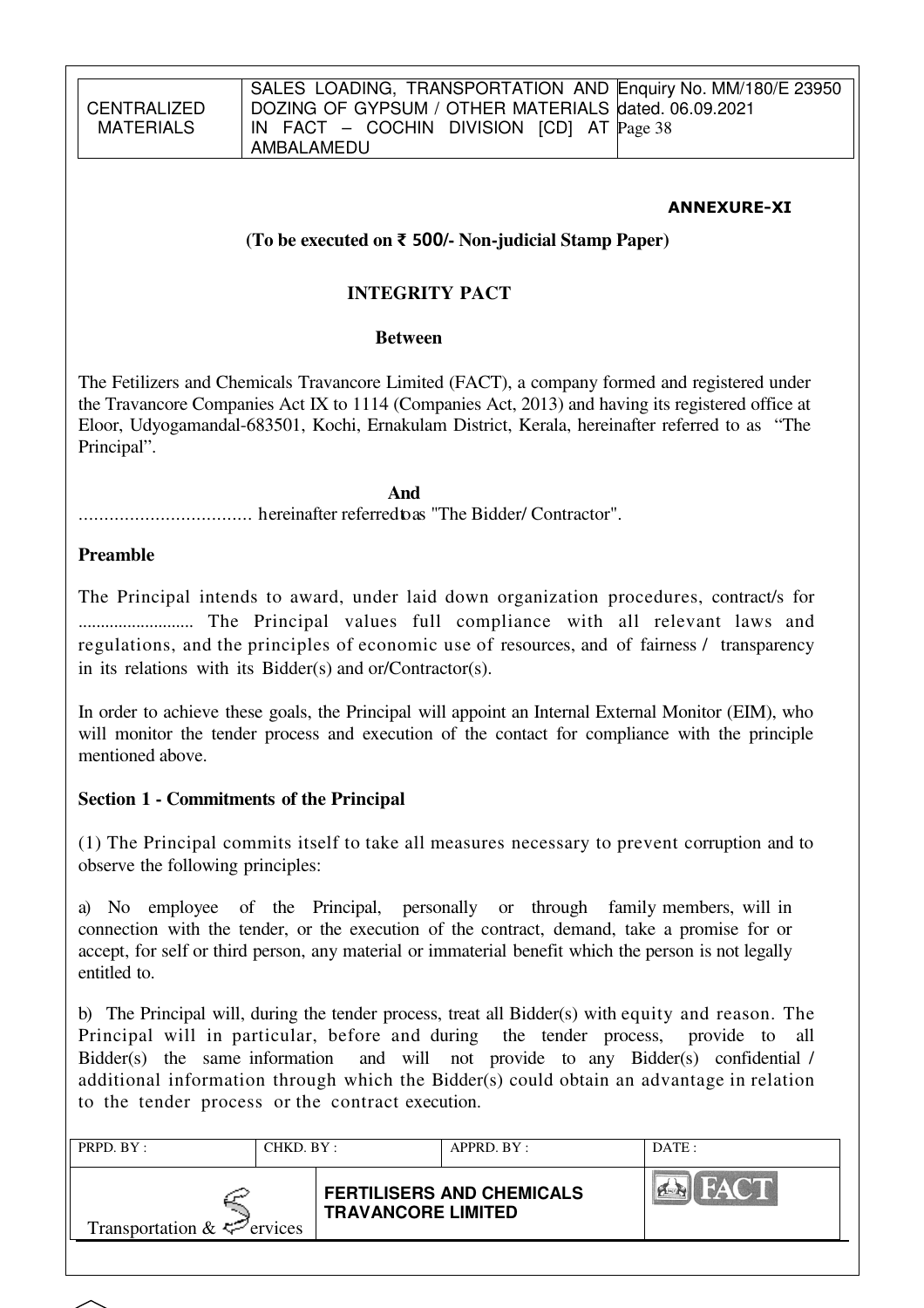**CENTRALIZED** MATFRIALS

c) The Principal will exclude from the process all known prejudiced/interested persons.

(2) If the Principal obtains information on the conduct of any of its employees which is a criminal offence under the India Penal Code / Prevention of Corruption Act, or if there be a substantive suspicion in this regard, the Principal will inform the Vigilance Officer and in addition can initiate disciplinary actions.

# **Section 2 - Commitments of the Bidder(s) / Contractor(s)**

(1)The Bidder(s) / Contractor(s) commits themselves to take all measures necessary to prevent corruption. He commits himself to observe the following principles during his participation in the tender process and during the contract execution.

a) The Bidder(s) / Contractor(s) will not, directly or through any other person or firm, offer, promise or give to any of the Principal's employees involved in the tender process or the execution of the contract or to any third person, any material or immaterial benefit which he/she is not legally entitled to, i n order to obtain in exchange, any advantage of any kind whatsoever during the tender process or during the execution of the contract.

b) The Bidder(s) / Contractor(s) will not enter with other Bidders into any undisclosed agreement or understanding, whether formal or informal. This applies in particular to prices, specifications, certifications, subsidiary contracts, submission or non-submission of bids or any other actions to restrict competitiveness or to introduce cartelisation in the bidding process.

c) The Bidder(s) / Contractor(s) will not commit any offence under the relevant IPC/PC Act; further the Bidder(s)/ $Contractor(s)$  will not use improperly, for purposes of competition or personal gain, or pass on to others, any information or document provided by the Principal as part of the business relationship, regarding plans, technical proposals and business details, including information contained or transmitted electronically.

d) The Bidder(s) / Contractor(s) of foreign origin shall disclose the name and address of the Agents / Representatives in India, if any. Similarly, The Bidder(s) / Contractor(s) of Indian Nationality shall furnish the name and address of the foreign principals, if any. All the payments made to the India agent/representative have to be in Indian rupees only.

e) The Bidder(s) / Contractor(s) will, when presenting his bid, disclose any and all payments he has made, is committed to, or intends to make to agents, brokers or any other intermediaries in connection with the award of the contract.

(2) The Bidder(s) / Contractor(s) will not instigate third persons to commit offences outlined above or be an accessory to such offences.

| PRPD. BY:<br>CHKD. BY :         |  |                           | APPRD. BY:                       | DATE: |
|---------------------------------|--|---------------------------|----------------------------------|-------|
| Transportation $\&\leq$ ervices |  | <b>TRAVANCORE LIMITED</b> | <b>FERTILISERS AND CHEMICALS</b> | FACT  |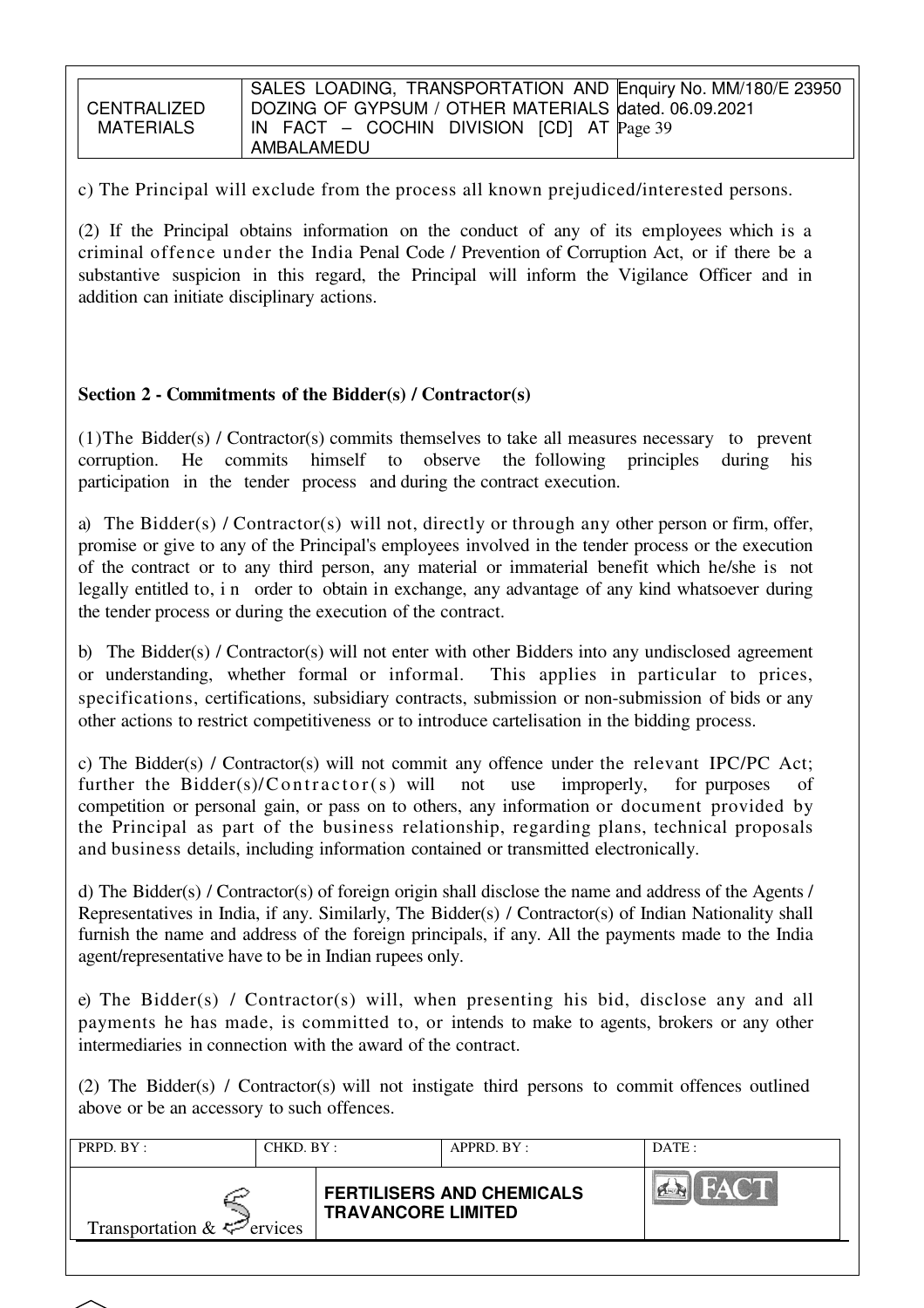CENTRALIZED MATFRIALS

### **Section 3 - Disqualification from tender process and exclusion from future contracts**

If the Bidder(s)/Contractor(s), before award or during the execution of has committed a transgression through a violation of Section 2 above or in any other form such as to put his reliability or credibility in question, the Principal is entitled to disqualify the Bidder(s)/ Contractor(s) from the tender process or to terminate the contract, if already signed, for such reason.

### **Section 4 - Compensation for Damages**

(1) If the Principal has disqualified the Bidder(s) from the tender process prior to the award according to Section 3, the Principal is entitled to demand and recover the damages equivalent to Earnest Money Deposit/Bid Security.

(2) If the Principal has terminated the contract according to Section 3, or if the Principal is entitled to terminate the contract according to Section 3, the Principal shall be entitled to demand and recover from the Contractor l iquidated damages of the contract value or the amount equivalent to Performance Bank Guarantee.

### **Section 5 - Previous Transgression**

(1) The Bidder declares that no previous transgression occurred in the last 3 years with any other Company in India conforming to the anti-corruption approach including Public Sector Enterprise in India that could justify his exclusion from the tender process.

(2) If the Bidder makes incorrect statement on this subject, he can be disqualified from the tender process and appropriate action can be taken including termination of contract, if already awarded, for such reason.

### **Section 6 - Equal treatment of all Bidders / Contractors / Subcontractors**

(1)The Bidder(s)/Contractor(s) undertakes(s) to demand from all subcontractors a commitment in conformity with this Integrity Pact, and to submit it to the Principal before contract signing.

(2) The Principal will enter into agreements with identical conditions as this one with all Bidders, Contractors/Suppliers and Subcontractors.

(3) The Principal will disqualify from the tender process all Bidders who do not sign this Pact or violate its provisions.

**Section 7 – Criminal charges against violating Bidder(s) / Contractor(s) /Subcontractor(s)**

| PRPD. BY:<br>CHKD. BY:                 |  |                           | APPRD. BY:                       | DATE:                               |
|----------------------------------------|--|---------------------------|----------------------------------|-------------------------------------|
| Transportation $\&\leq^{\sim}$ ervices |  | <b>TRAVANCORE LIMITED</b> | <b>FERTILISERS AND CHEMICALS</b> | <b>FACT</b><br>$\sim$ $\sim$ $\sim$ |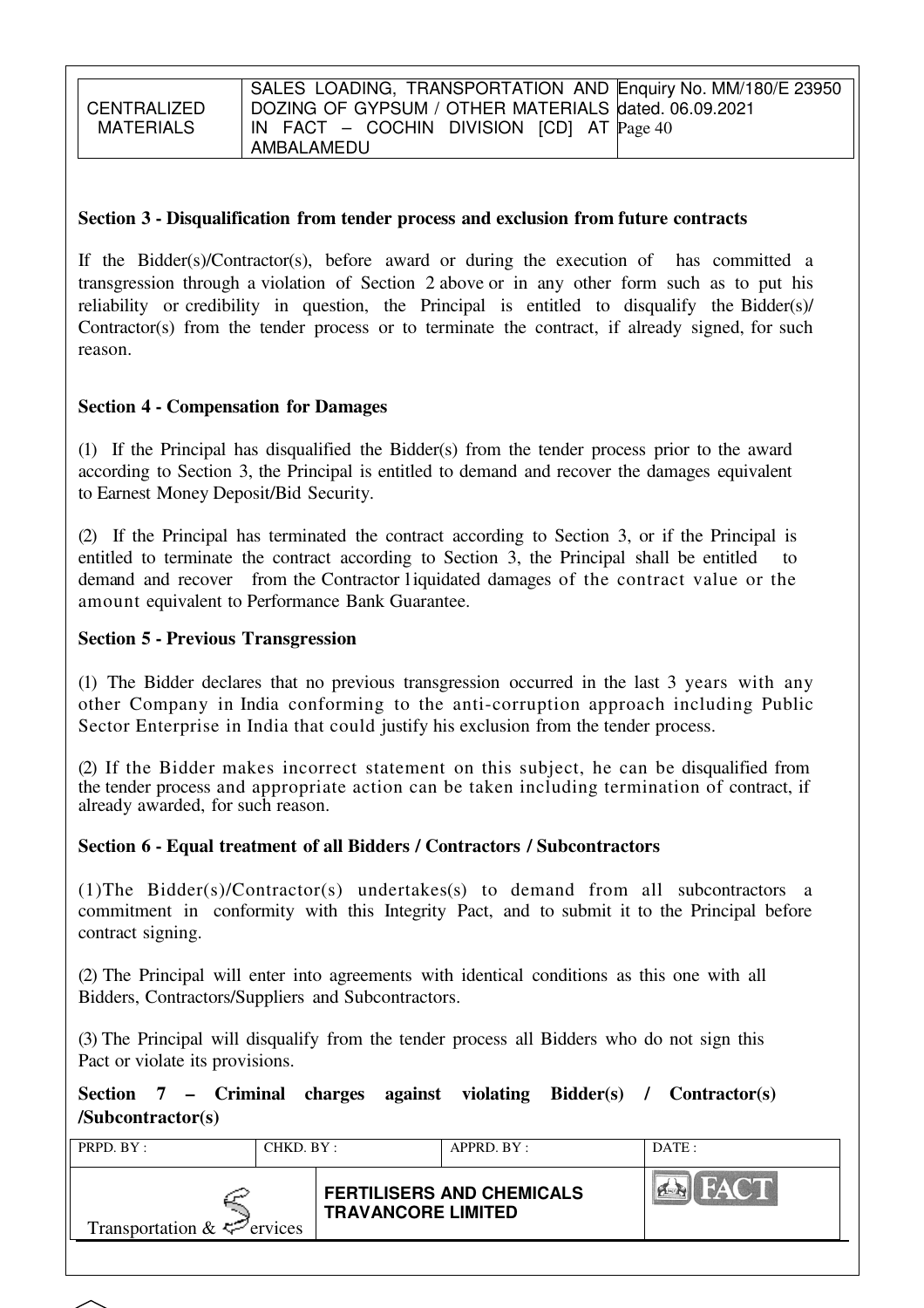|                  | SALES LOADING, TRANSPORTATION AND Enquiry No. MM/180/E 23950 |
|------------------|--------------------------------------------------------------|
|                  |                                                              |
| CENTRALIZED      | DOZING OF GYPSUM / OTHER MATERIALS dated. 06.09.2021         |
|                  |                                                              |
| <b>MATERIALS</b> | IN FACT – COCHIN DIVISION $[CD]$ AT $Page 41$                |
|                  |                                                              |
|                  |                                                              |
|                  | AMBALAMEDU                                                   |

If the Principal obtains knowledge of conduct of a Bidder, Contractor or Subcontractor, or of an employee or a representative or an associate of a Bidder, Contractor, or Subcontractor which constitutes corruption, or if the Principal has substantive suspicion in this regard, the Principal will inform the same to the Chief Vigilance Officer.

### **Section 8 - Independent External Monitor/Monitors**

(1)The Principal appoints competent and credible Independent External Monitor for this Pact. The task of the Monitor is to review independently and objectively, whether and to what extent the parties comply with the obligations under this agreement.

(2) The Monitor is not subject to instructions by the representatives of the parties and performs his functions neutrally and independently. It will be obligatory for him to treat the obligations and document of the Bidder(s)/Contractor(s) as confidential. He reports to the Chairperson and managing Director, FACT.

(3) The Bidder(s)/Contractor(s) accepts that the Monitor has the right to access without restriction to all Project documentation of the Principal including that provided by the Contractor. The Contractor will also grant the Monitor, upon his request and demonstration of a valid interest, unrestricted and unconditional access to this project documentation. The same is applicable to Subcontractors. The Monitor is under contractual obligation to treat the information and documents of the Bidder(s)/Contractor(s)/ Subcontractor(s) with confidentially.

(4) The Principal will provide to the Monitor sufficient information about all meetings among the parties related to the Project provided such meetings could have an impact on the contractual relations between the Principal and the Contractor. The parties offer to the Monitor the option to participate in such meetings.

(5) As soon as the Monitor notices, or believes to notice, a violation of this agreement, he will so inform the Management of the Principal and request the Management to discontinue or to take corrective action, or to take other relevant action. The Monitor can in this regard submit non-binding recommendation. Beyond this, the Monitor has no right to demand from the parties that they act in a specific manner, refrain from action or tolerate action.

(6) The Monitor will submit a written report to the Chairman and Managing Director, FACT within 8 to 10 weeks from the date of reference or intimation to him by the Principal and, should the occasion arise, submit proposals for correcting problematic situations.

(7) Monitor shall be entitled to compensation on the same terms as being extended to / provided to Independent Director on FACT Board.

(8) If the M o n i t o r has reported to the Chairman and Managing Director, FACT, a substantiated suspicion of an offence under relevant IPC/PC Act, and the Chairman and Managing Director, FACT has not, within reasonable time, taken visible action to proceed

| PRPD. BY:                       | CHKD. BY: |                           | APPRD. BY:                       | DATE:       |
|---------------------------------|-----------|---------------------------|----------------------------------|-------------|
| Transportation $\&\leq$ ervices |           | <b>TRAVANCORE LIMITED</b> | <b>FERTILISERS AND CHEMICALS</b> | <b>FACT</b> |
|                                 |           |                           |                                  |             |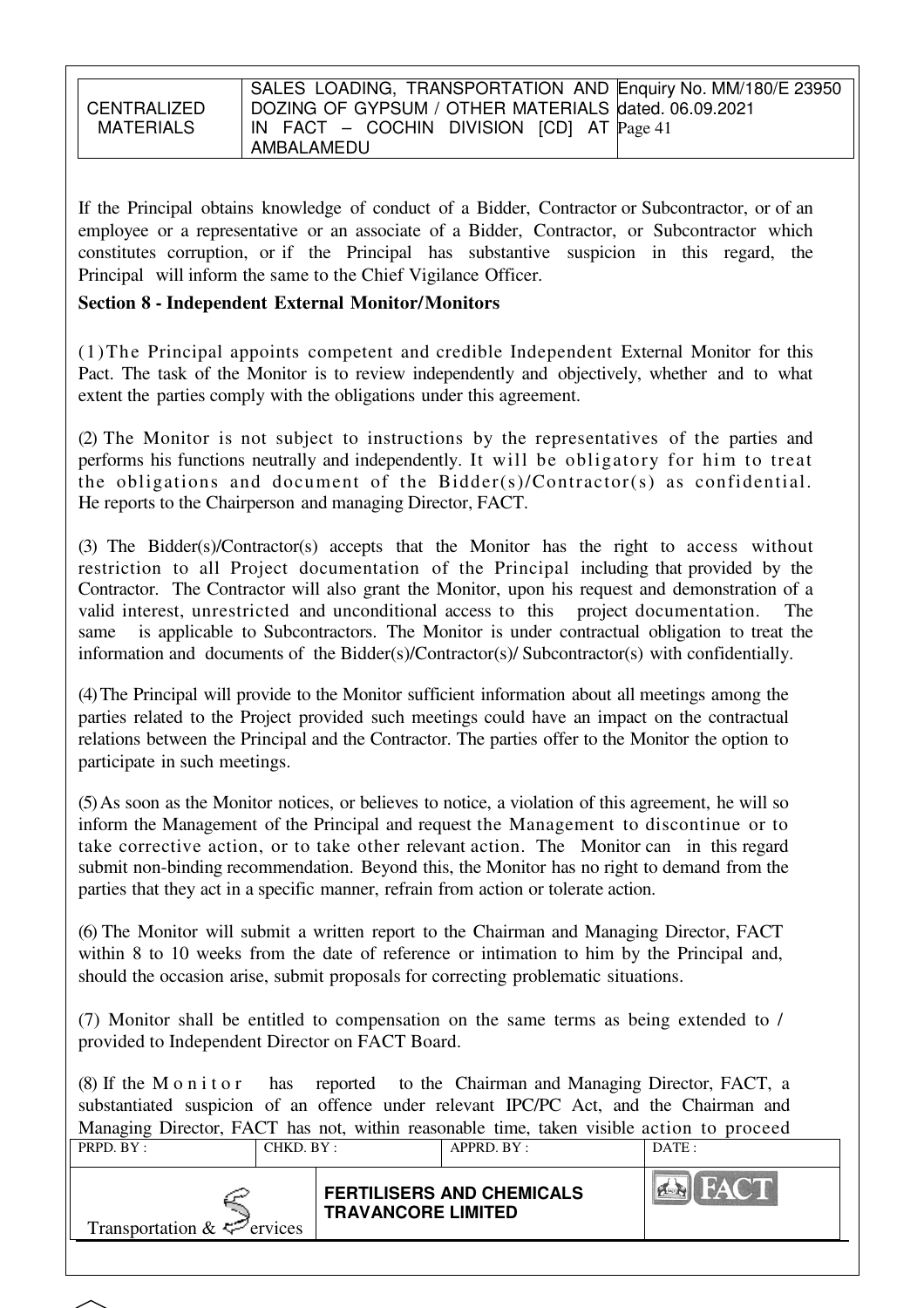**CENTRALIZED** MATFRIALS SALES LOADING, TRANSPORTATION AND Enquiry No. MM/180/E 23950 DOZING OF GYPSUM / OTHER MATERIALS dated. 06.09.2021 IN FACT – COCHIN DIVISION [CD] AT Page 42 AMBALAMEDU

against such offence or reported it to the Chief Vigilance Officer, the Monitor may also transmit this information directly to the Central Vigilance Commissioner.

(9) The word 'Monitor' would include both singular and plural.

# **Section 9 - Pact Duration**

This Pact begins when both parties have legally signed it. It expires for the Contractor 12 months after the last payment under the contract, and for all other Bidders 6 months after the contract has been awarded.

If any claim is made / lodged during this time, the same shall be binding and continue to be valid despite the lapse of this pact as specified above, unless it is discharged / determined by the Chairman and Managing Director, FACT

### **Section 10** - **Other provisions**

**(1)**This agreement is subject to Indian Law. Place of performance and jurisdiction is the Registered Office of the Principal, i.e. Udyogamandal, Kerala.

(2)Changes and supplements as well as termination notices need to be made in writing. Side agreements have not been made.

(3) If the Contractor is a partnership or a consortium, this agreement must be signed by all partners or consortium members.

(4) Should one or several provisions of this agreement turn out to be invalid, the remainder of this agreement remains valid. In this case, the parties will strive to come to an agreement to their original intentions.

(5) The Bidder / Contractor signing this "Integrity Pact" shall not approach the court while representing the matters to IEMs and he/she shall wait their decisions in this matter.

(Office Seal) (Office Seal)

(For  $\&$  On behalf of the Principal) For  $\&$  On behalf of Bidder(s)/Contractor(s)

Place: Date:

Witness 1: (Name & Address)…................. (Name & Address)…................

| Witness 2:       |
|------------------|
| (Name & Address) |

| <b>FACT</b><br><b>FERTILISERS AND CHEMICALS</b><br><b>TRAVANCORE LIMITED</b><br>Transportation $\&\leq^{\sim}$ ervices | PRPD. BY : | CHKD. BY: | APPRD. BY: | DATE: |
|------------------------------------------------------------------------------------------------------------------------|------------|-----------|------------|-------|
|                                                                                                                        |            |           |            |       |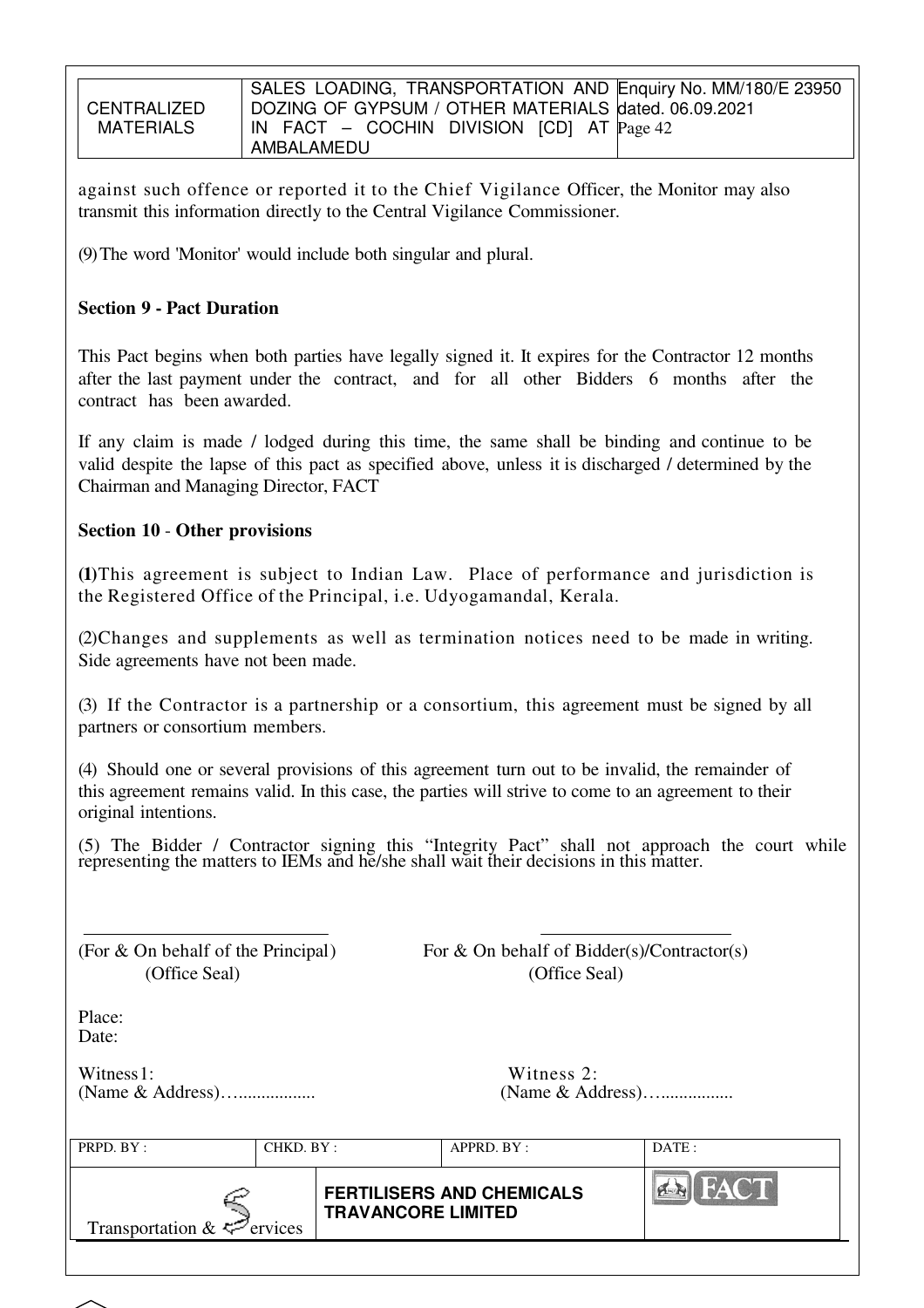**CENTRALIZED** MATERIALS

#### SALES LOADING, TRANSPORTATION AND Enquiry No. MM/180/E 23950 DOZING OF GYPSUM / OTHER MATERIALS dated. 06.09.2021 IN FACT – COCHIN DIVISION [CD] AT Page 43 AMBALAMEDU

### **Annexure-XII**

#### PROFORMA OF BANK GUARANTEE FOR FURNISHING SECURITY DEPOSIT (TO BE OBTAINED FROM A INDIAN NATIONALISED/SCHEDULED BANK ON STAMP PAPER WORTH Rs.500/-)

The Fertilisers and Chemicals Travancore Ltd., Udyogamandal Cochin-683 501.

Whereas FACT , Udyogamandal P.O., Kerala (hereinafter called referred to as the Company) has placed a work order no. ............... dated ............ with M/S.........................(hereinafter called the Contractor) for the work of .......................and whereas it is one of the conditions of the said work order that the Contractor shall either remit a sum of Rs.............. (Rupees..........................only) or furnish a Bank Guarantee for Rs............ (Rupees...........................only) as security deposit for the due fulfillment of the said work order by the said Contractor.

In consideration of the Company having agreed to accept a Bank Guarantee from us towards such security deposit in lieu of the cash deposit in accordance with the terms and conditions of the above work order, we................. the Bank (hereinafter referred to as the Bank) do hereby undertake to pay the Company merely on demand any sum or sums from time to time demanded by the Company up to a maximum of Rs................. (Rupees.......................only) being the amount of the security deposit against any loss or damage caused to or suffered by or would be caused to or suffered by the Company by reason of any breach by the said Contractor of any of the terms and conditions contained in the said work order.

We, the said Bank, do hereby undertake to pay the amount so demanded by the Company without any demur merely on a demand from the Company stating that the amount claimed is due by way of loss or damage caused to or suffered or would be caused to or suffered by the Company by reason of breach by the said Contractor of any of the terms and conditions contained in the said contract. Any such demand made on the Bank shall be conclusive as regards the amount due and payable by the Bank under this guarantee.

We undertake to pay to the Company any money so demanded not withstanding any dispute or disputes raised by the said Contractor in any suit or proceeding pending before any court or Tribunal relating thereto our liability under this present being absolute and unequivocal.

The payment so made by us under this Guarantee shall be a valid discharge of our liability for payment thereunder and the said Contractor shall have no claim against us for making such payment.

We.......................... further agree that the guarantee herein contained shall remain in full force and effect during the period that would be take for the performance of the said contract and that

| Transportation $\&\leq$ ervices |  | <b>FERTILISERS AND CHEMICALS</b><br><b>TRAVANCORE LIMITED</b> | HACTE<br>$\sim$ |
|---------------------------------|--|---------------------------------------------------------------|-----------------|

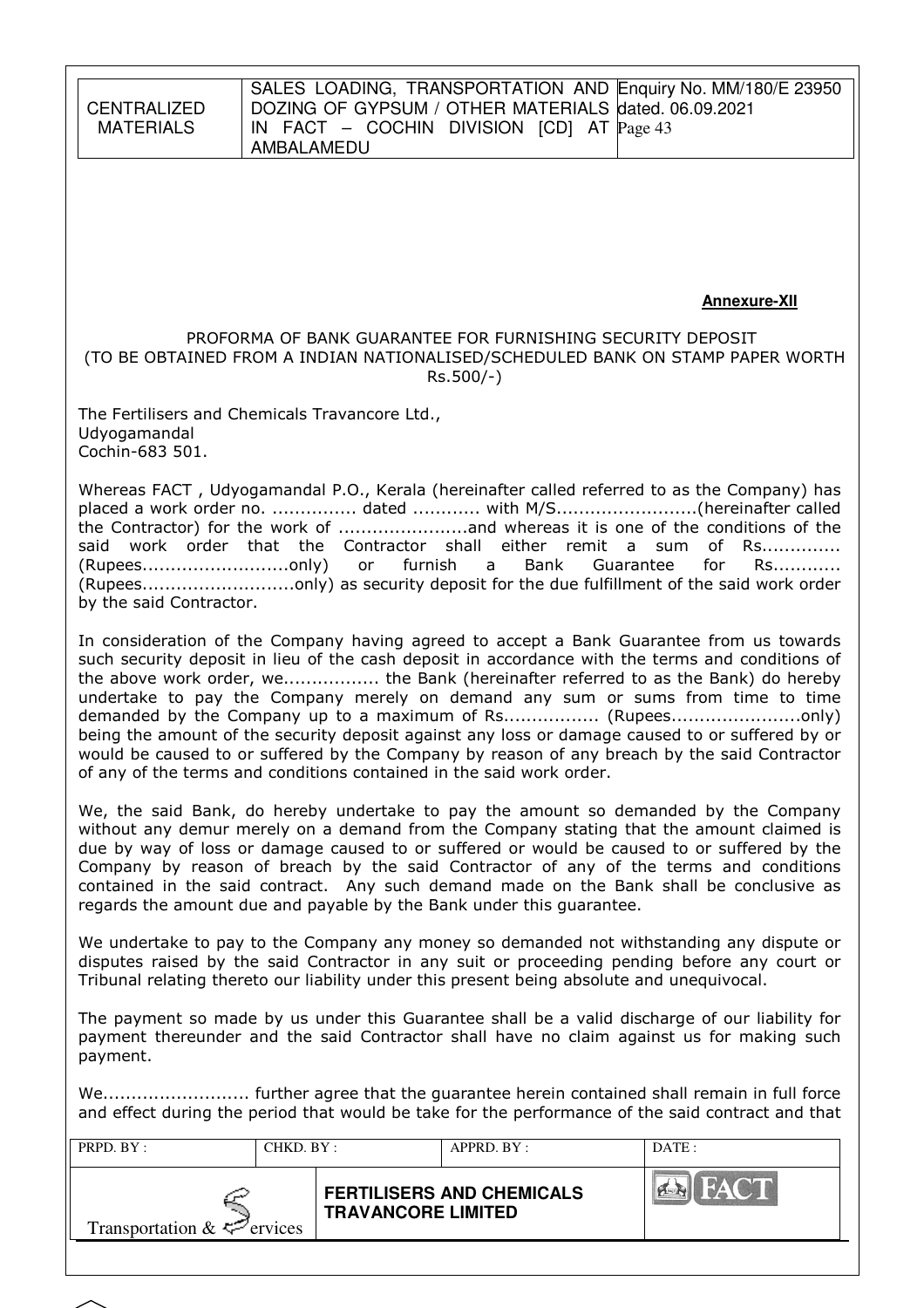| <b>CENTRALIZED</b><br>MATERIALS |
|---------------------------------|
|                                 |

#### SALES LOADING, TRANSPORTATION AND Enquiry No. MM/180/E 23950 DOZING OF GYPSUM / OTHER MATERIALS dated. 06.09.2021 IN FACT – COCHIN DIVISION [CD] AT Page 44 AMBALAMEDU

it shall continue to be enforceable till all the dues of the Company under or by virtue of the said contract have been fully paid and its claim satisfied or discharged or till the Company certifies that the terms and conditions of the said contract have been fully and properly carried out by the said contractor and accordingly discharges this guarantee.

We............................. further agree with the said company that they shall have the fullest liberty without our consent and without affecting in any manner our obligations hereunder to vary any of the terms and conditions of the said contract or to extend time of performance by the said Contractor or to postpone for any time and from time to time any of the powers exercisable by it against the said Contractor and either to enforce or forebear from enforcing any of the terms and conditions governing the said contract or securities available to the Company and the said Bank shall not be released from its liability under these presents by any exercise by the Company of the liberty with reference to the matters aforesaid or by reason of time being given to the said Contractor or any other forbearance, act or omission on the part of the Company or any indulgence by the Company to the said Contractor or any other matter of thing whatsoever which under the law relating to sureties, but for this provision, have the effect of so relieving us.

This guarantee shall not be affected by any change in the constitution of the Bank or the Company or the said Contractor nor shall this guarantee be affected by any change in the constitution of the Company or the said Contractor by absorption with any other body or corporation and this guarantee shall be available to or enforceable by such body or corporation.

Our guarantee shall remain in force until................. Unless a claim or demand is made within six months after the expiry of the above date, all the Company's rights under the guarantee shall be deemed as waived/forfeited and we shall be relieved and discharged from all liabilities there under. Notwithstanding anything contained hereinbefore, our liability under this guarantee shall be limited to an amount not exceeding Rs.................... (Rupees................................ only).

Any notice by way of request, demand or otherwise hereunder may be sent by post to the Bank addressed as aforesaid and if sent by post, it shall be deemed to have been given at the time when it would be delivered in due course of post and in proving such notice when given by post, it shall be sufficient to prove that the envelope containing the notice was posted and certificate signed by an officer of the Company that the envelope was so posted shall be conclusive.

Disputes/differences, if any, relating to or arising out of this Bank Guarantee, shall be settled by courts having jurisdiction over Udyogamandal, in Kerala State, where the registered office of the company is situated and no other court shall have jurisdiction in the matter.

We........................................ Bank lastly undertakes not to revoke this guarantee during its currency except with the previous consent of the Company in writing.

Dated this ........................ day of ................................ Two Thousand and twenty one.

For (Name of Bank) :

Authorised Official :

Name

PRPD. BY : CHKD. BY : APPRD. BY : DATE :

Transportation  $& \Leftrightarrow$  ervices

**FERTILISERS AND CHEMICALS TRAVANCORE LIMITED**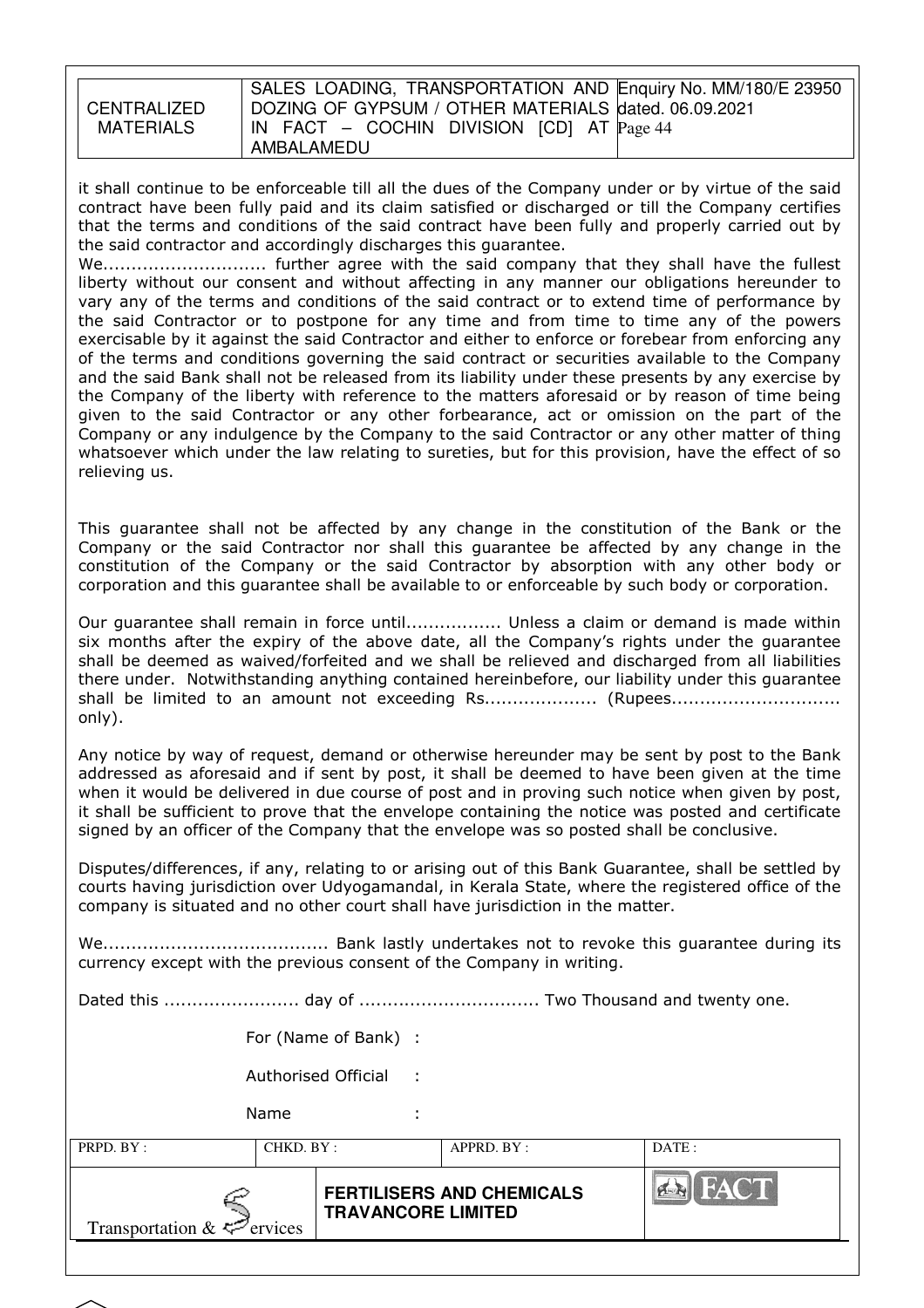**CENTRALIZED** MATERIALS

SALES LOADING, TRANSPORTATION AND Enquiry No. MM/180/E 23950 DOZING OF GYPSUM / OTHER MATERIALS dated. 06.09.2021 IN FACT – COCHIN DIVISION [CD] AT Page 45 AMBALAMEDU

Designation :

Place:

Full address of the Branch issuing this guarantee:

### **AGREEMENT**

(Proforma of Agreement to be executed in Rs 200/- Non Judicial stamp paper)

ARTICLES OF AGREEMENT made this day the …. Between THE FERTILISERS AND CHEMICALS TRAVANCORE LIMITED, a Company registered under the Travancore Companies ACT IV of 1114(Malayalam Era) and having its registered office at Eloor, Udyogamandal P O Ernakulam District, Kerala State(hereinafter called the FACT) on the one part and M/s…. (hereinafter called the Contractor) which expression shall where the context so admits or applies be deemed to include their heirs, executors, administrators, successors interest and legal representatives as well) on the other part.

WHEREAS the Contractor has agreed with M/s FACT for the due performance of work as set forth in the Work Order No. dt… and accompaniments upon the terms and conditions therein mentioned as accepted vide their endorsements in the aforesaid work order.

NOW THESE PRESENT WITNESS THAT in consideration of the payments to be made by M/s FACT mentioned in the aforesaid Work Order no. dt. and accompaniments thereunto the Contractor shall duly perform the said works, fulfil and keep all conditions in the work order which will be deemed and taken to be part of this contracts as if the same had been fully set-out herein and FACT hereby agree that if the Contractor shall duly perform the said works in the manner aforesaid and observe and keep the said terms and conditions, FACT will pay to the Contractor at the time and in the manner set forth in the aforesaid work order and in the Annexure thereunto as accepted by Contractor vide his endorsement in the aforesaid work order, the amount or amounts calculated at the rate mentioned and as per terms stipulated therein as payment for the work. This agreement shall be in force up to …

THE SAID CONDITIONS shall be read and construed as forming part of this Agreement and the parties thereto will respectively abide by and submit themselves to the conditions and stipulations and perform the agreement on their parts respectively.

UPON THE TERMS AND CONDITIONS of this Agreements being fulfilled and performed to the satisfaction of Officer of the Company empowered by the Company in this behalf, the Security Deposit remitted by the Contractor or such position thereof as he may be entitled to under the said condition shall be returned to the contractor.

IN WITNESS thereof the Contractor, M/s…. and The Manager Purchase(TS) of M/s The Fertilisers and Chemicals Travancore Ltd, For and on behalf of the Company have hereunto set their hands this day and year first above written.

| For<br>In the presence of witnesses: |           |                                                               |            |                |  |  |  |  |
|--------------------------------------|-----------|---------------------------------------------------------------|------------|----------------|--|--|--|--|
| PRPD. BY:                            | CHKD. BY: |                                                               | APPRD. BY: | DATE:          |  |  |  |  |
| Transportation & $\leq$ ervices      |           | <b>FERTILISERS AND CHEMICALS</b><br><b>TRAVANCORE LIMITED</b> |            | <b>EN FACT</b> |  |  |  |  |
|                                      |           |                                                               |            |                |  |  |  |  |

# ANNEXURE-XIII